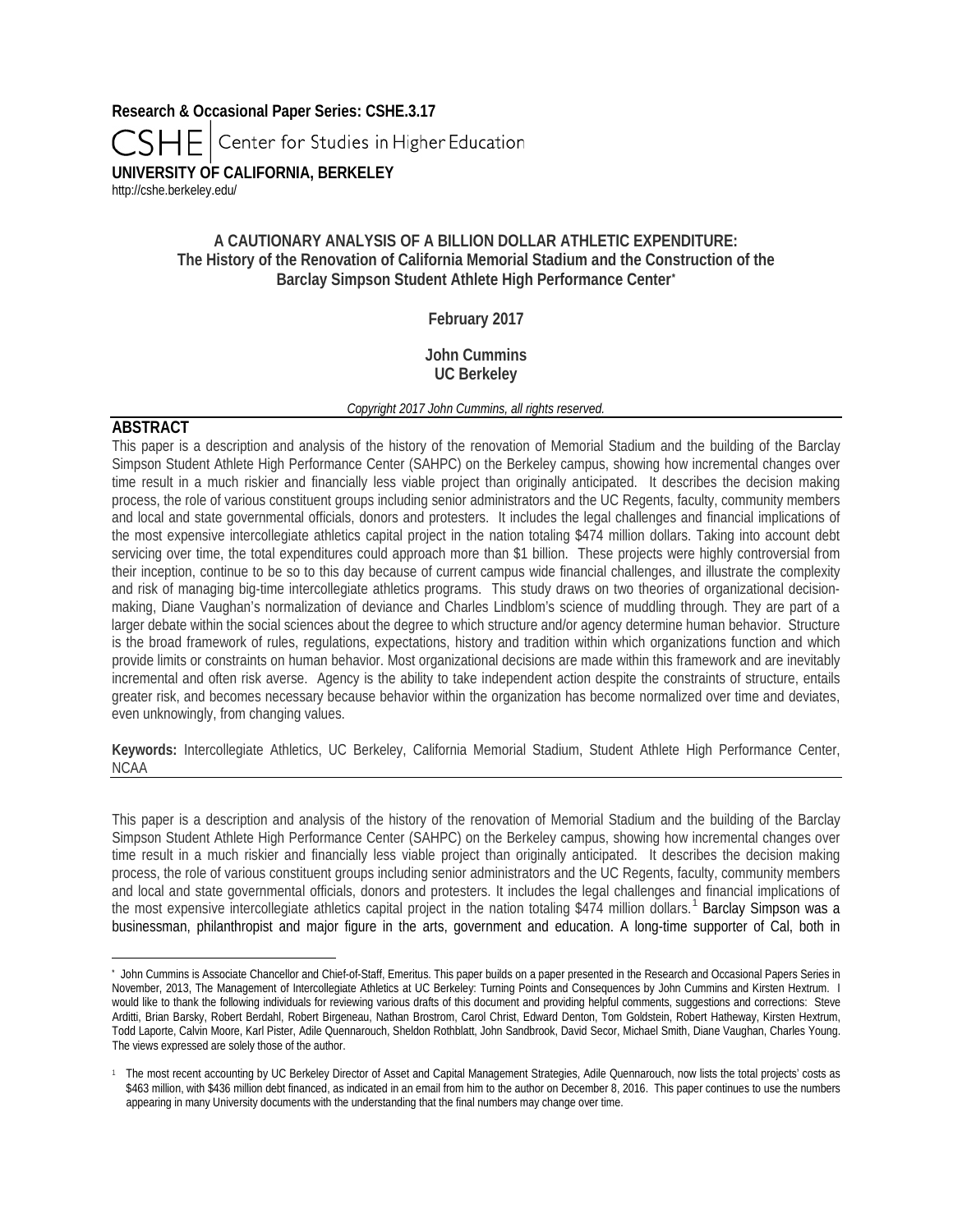academics and athletics, he chaired the capital campaign that raised \$3.3 billion, made the lead gift for the SAHPC, and was the recipient of The Berkeley Medal, the highest honor the University bestows.

This study draws on two theories of organizational decision-making, Diane Vaughan's (1996) normalization of deviance and Charles Lindblom's (1959, 1979) science of muddling through. They are part of a larger debate within the social sciences about the degree to which *structure* and/or *agency* determine human behavior. Structure is the broad framework of rules, regulations, expectations, history and tradition within which organizations function and which provide limits or constraints on human behavior. Most organizational decisions are made within this framework and are inevitably incremental and often risk averse. Agency is the ability to take independent action despite the constraints of structure, entails greater risk, and becomes necessary because behavior within the organization has become normalized over time and deviates, even unknowingly, from changing values. Appendix A provides a fuller description of Vaughan's and Lindblom's work.

A Berkeley Chancellor and his 8,500 administrative staff, manage a very large and inherently complicated organization. Berkeley's annual operating budget is approximately \$2.7 billion. Over 38,000 students participate in 277 degree programs taught by 1522 ladder rank faculty and a much larger number of lecturers and graduate students. Every year, the campus brings in over \$600 million in research funding. Its research, teaching and public service functions rely on revenue from multiple sources: the federal and state governments, private organizations and individuals, tuition and fees.

Each element of the organization involves a political dynamic based on needs and expectations. Students expect a first-rate education, decent housing and a safe environment; faculty expect adequate offices, lab space, the best technology, increasing salaries and staff support; the staff want good salaries and a manageable workload; city officials want help in meeting the needs of Berkeley citizens who are impacted in multiple ways by what seems like an ever expanding campus footprint; state and federal officials expect more of everything for less money, including accommodating an expanding student population; donors and alumni expect the Berkeley campus to maintain its standing as one of the best universities in the world and to have a greater voice in its operations to ensure that. The Chancellor's job is to balance all of those needs, along with the periodic crises, while making sure that access and excellence occur at a maximum level. Resting on one's laurels is an impossibility.

Decision making in this environment often means favoring one of the constituent groups at the expense of another. The limitation on available revenues makes this unavoidable. The challenge is to make sure that the unhappiness quotient does not reach a tipping point among several of the constituent groups at the same time. That involves a measure of good luck along with political skill and a feeling for how the total organization is functioning at any point in time. It is in this context that the personality and temperament of the individual leader come into play. Any complex decision involves trade-offs that include the assessment of risks or downsides. Since those decisions almost always reside with the Chancellor, his or her tolerance for risk will always come into play, consciously or otherwise.

Chancellors inherit a history of traditions, values and assumptions that have set expectations and embedded ways of managing over time. Nevertheless, societal changes impinge on the university and must be accommodated, forcing significant changes in its operation. Examples of this include declining state support, the computer revolution, and fundamental changes within certain disciplines such as biology. Most decisions a Chancellor makes are incremental, not revolutionary. They involve an assessment of the current situation, an attempt to measure likely outcomes of a particular decision, and extensive consultation with the effected constituent groups. This is the "muddling through" approach. It is of necessity limited and imperfect.

One danger with incremental decision-making is that a pattern of behavior and way of thinking become normalized over time, limiting the leader's ability to foresee potentially serious negative consequences. This occurs when competing values are at stake and heightened as a result of external societal forces. This is the case with big-time intercollegiate football programs in the United States. What, at their inception in the late 1800s, were self-supporting student run activities, have now morphed into a multi-billion dollar entertainment enterprise. Amateurism, the foundational principle of the NCAA, tying together athletics and academics, can only be maintained at the expense of the players themselves. Coaches, athletic administrators and student athletes in the non-revenue sports benefit at the expense of the football players who generate the revenue and receive very questionable educational benefits for their work.

Forty to fifty hour per week time commitments, injuries, extensive travel and regimented control of almost all their waking hours significantly weaken any true educational experience. Furthermore, and perhaps more importantly, educational institutions permit, foster and benefit from a sport that often leads to bodily injury, including long-term damage to the brain for some players. The tragic death of Cal football player Ted Agu in 2014 during a questionable extreme conditioning exercise led to a \$4.75 million settlement for his family and extensive negative publicity for UC Berkeley for the way in which it was handled. The central issue here is not whether young men wish to engage in risky behavior and do so in this and other physical activity. The issue is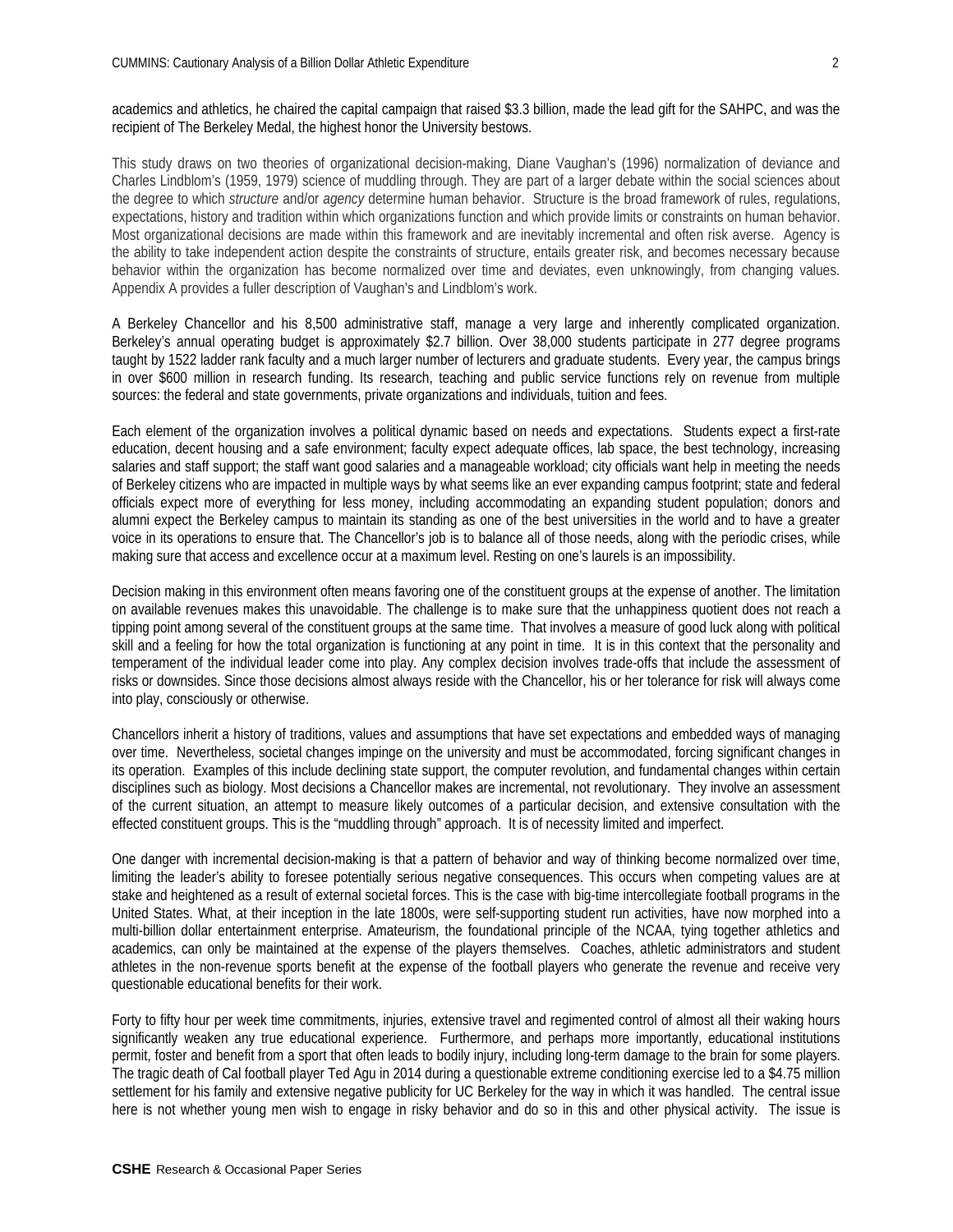whether tying football, and the huge expenditures needed to compete in the sport, to the educational institution fundamentally deviates from its educational mission.

## **A. The Context**

The construction of the Barclay Simpson Student Athlete High Performance Center (SAHPC) and the renovation of Memorial Stadium, a subset of the broader dilemma of football's connection to the University, describes the way certain policies and behaviors became normalized over time. The risk involved in how these projects were financed is highlighted. The consequence of those decisions is now apparent as is illustrated in the annual deficit of the intercollegiate athletics program for 2015-16 of \$22 million. The relationship between the debt service payments and the deficit in that program is described later in the paper. Other new campus buildings also used debt financing. The annual servicing of this debt totals \$100 million that includes the intercollegiate athletics component. The debt service is a contributing factor to the projected campus deficit for 2017 of \$170 million.

There are multiple reasons for the overall campus deficit - a substantial cut in State appropriations; the need to absorb \$120 million in pension contributions and \$75 million in additional health insurance costs; five years of flat tuition; a failure of a change to centralized or shared services that did not lead to anticipated savings; greatly reduced State support for capital projects; and a failure to constrain staff growth.

Late in Chancellor Birgeneau's term (roughly 2012), a change in budgeting occurred. Previously, differentiated revenue streams were linked to specific purposes, such as faculty positions, the library, student services, maintenance, minor capital improvements. The new approach, commonly referred to as "all money is green," combined specific revenues and allowed for greater flexibility in their allocation. It also made it more difficult to describe publicly the causes of the deficit. While the \$100M debt service is offset by associated revenues such as rent for student housing, indirect cost recovery for research buildings and TV revenue and ticket sales for athletic facilities, expenditures are projected to exceed revenue for multiple reasons totaling \$170 million for 2017. A variety of cutbacks are expected to reduce that amount to \$110 million by June 2017. In essence, what is being stated is that, *in retrospect*, it would have been better to have not undertaken so much capital debt.

The campus administration was counting on increased tuition and an increasing number of out-of- state undergraduate students (who pay higher tuition) to cover a substantial portion of the deficit. Governor Jerry Brown and UC President Janet Napolitano foreclosed that option in an agreement described below. The magnitude of the deficit is of considerable concern to the campus community because of its potential to undermine Berkeley's excellence over the long term.

While this paper focuses on the recent history of the two athletics projects, the historical trajectory of ambivalence towards intercollegiate athletics on the Berkeley campus, beginning in the 1960s, is an important cultural determinant. This ambivalence is described in detail in the first white paper by Cummins and Hextrum (2013). A combination of scarce resources and a lack of clarity about the role of intercollegiate athletics on the campus led to a continuation of the deterioration of the stadium for almost twenty years during the administrations of Ira Michael Heyman (1980-1990) and Chang-Lin Tien (1990-1997). Even the seismic renovation of academic buildings did not get serious attention until Chancellor Robert Berdahl's administration (1997-2004). Heyman believed that the State of California would bail out the campus if a major seismic event occurred. As State support continued to decline, it became clear to Berdahl that the campus had to take direct action.

A further shift occurred in the 1980s as a result of declining state allocations to the University of California. Heyman began referring to the campus as a "state assisted" as opposed to "state supported" institution. He responded to this shift by establishing a substantial fund raising operation for the campus that has taken on enormous importance due to a continuing decline in state support. Donors took on an increasingly important role, following a long established pattern in the private universities. Clarifying their role in governance at Berkeley continues to this day. Some important donors value athletics and, as a result, have also influenced decision making in that arena. The possibility of alienating donors is taken into account in every major decision affecting athletics.

In this same time period, the emergence of cable TV and ESPN would eventually lead to enormous sums of money pouring into selected conferences and programs from television contracts. This was a major factor in a significant cultural shift at Berkeley and nationally where intercollegiate athletics viewed itself, and others viewed it, more as a business than as an ancillary student activity. Student first and athlete second further eroded, as is evidenced by poor graduation rates at certain big-time programs, including Berkeley, where winning took primacy over academics. By the 1980s, the athletics arms race was fully underway and magnificent stadia and other amenities proliferated. Keeping up with the Joneses through facility enhancements and salary increases for coaches and athletic administrators were seen as essential to remain competitive. Berkeley was in catch-up mode and the combination of lavish competing facilities at other schools and the fact that Memorial Stadium sat directly above the Hayward Fault pushed costs into the stratosphere. Lacking a donor base like Stanford where large, substantial gifts and creative investments boosted athletic support, riskier financial programs became an attractive alternative at Berkeley during former Chancellor Birgeneau's term (2004 - 2013).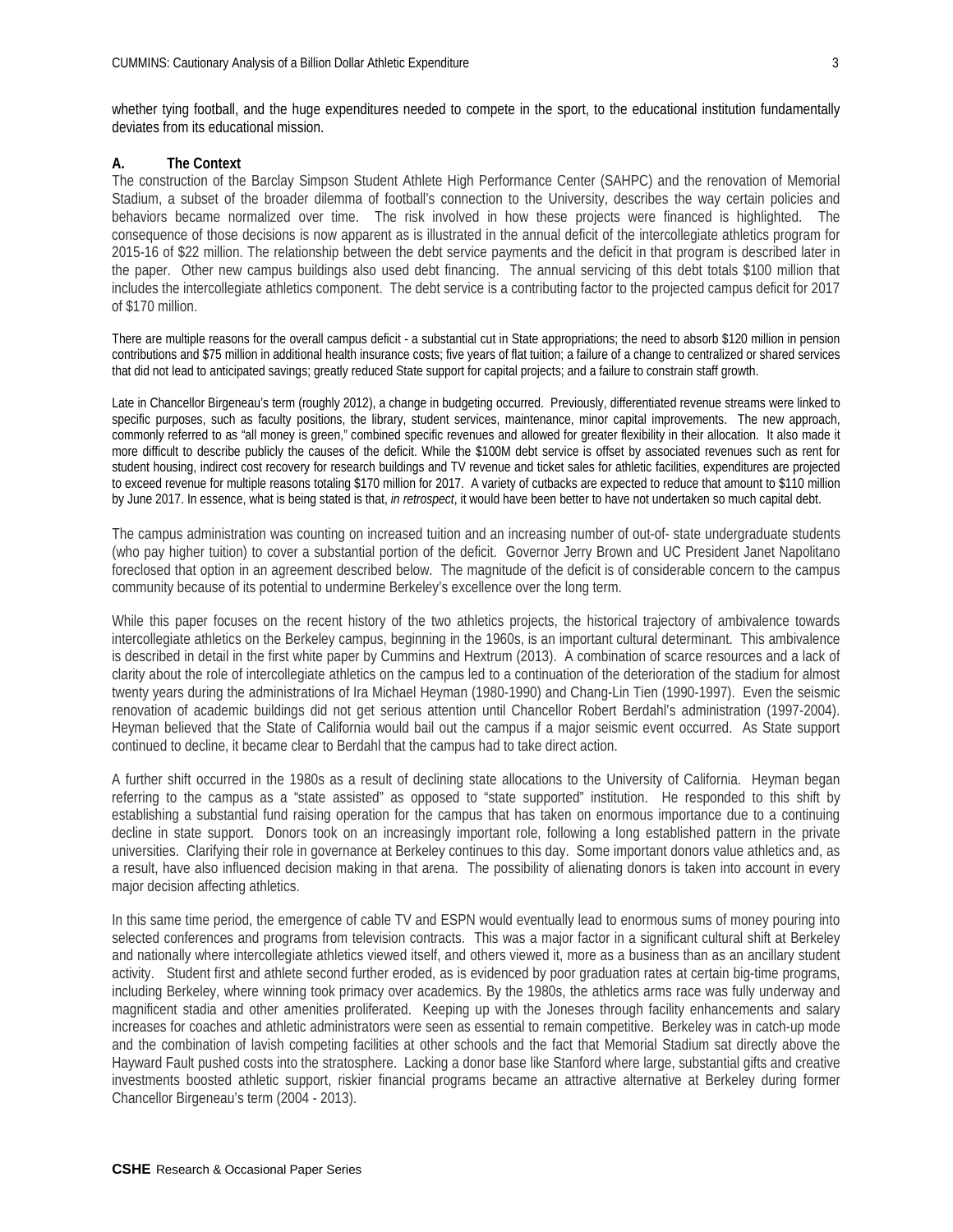The following story illustrates how history and cultural shifts affect decision-making and risk in an elite university with a big-time intercollegiate athletics program, what Vaughan calls "situated action." (Vaughan 1998) It is common practice to place blame on certain individuals when institutional failures occur, whether perceived or real. Firing those responsible, it is believed, solves the problem. Certain cases fit that pattern. Other cases don't. Vaughan's work on the Challenger space shuttle catastrophe demonstrates a much more complex interaction of historical, cultural forces, assumptions and embedded ways of thinking that led to unintended consequences. As a senior administrator and participant observer in the Chancellor's office from the early 1980s until 2008, my experience with successive Chancellorial decision making on athletics matters resonates with Vaughan's analysis. Undoubtedly mistakes and errors in judgment were made, as they are in any human endeavor. These are more easily seen in retrospect. However, at the time and within the existing context, each Chancellor firmly believed he was acting in the best interests of the University.

#### **B. The Story**

On Monday, May 13, 2013, Bob Birgeneau was nearing the end of his nine-year term as Chancellor. That evening his current and former cabinet members feted him at a dinner on the University Club level of Memorial Stadium. Vice Chancellors paraded to the microphone and sang his praises, his Provost George Breslauer referring to him as perhaps the most transformative Chancellor in campus history. Birgeneau, a risk taker by any measure, raised enormous amounts of money and championed the disadvantaged and underrepresented. Berkeley was the first university in the U.S. to offer comprehensive financial aid to undocumented students and the first public university to provide substantial financial aid to middle class students with family incomes up to \$140,000. He maintained and enhanced Berkeley's excellence despite the worst financial challenge in its history as a result of the Great Recession of 2008 and eroding State support, and presided over the construction and renovation of many campus buildings. None was more challenging or more expensive than Memorial Stadium itself and its accompanying building, the SAHPC.

Some candid comments at the dinner reflected what all his direct reports knew. His multitasking often gave the impression that he was not a good listener. The checking of his watch, the sudden typing of an email or the shuffling of papers on his desk in the middle of a conversation, his rapid decision making even when counseled otherwise, his stubbornness could be a bit unnerving. But what he accomplished in very trying times was unquestioned.

Finally, it was his turn at the microphone. With the stadium immediately behind him and the magnificent view westward in front of him, he graciously thanked his colleagues and took the opportunity to say how proud he was that the SAHPC and renovation of Memorial Stadium had occurred on his watch. Of Berkeley's ten Chancellors, only he and Glenn Seaborg (1958-1961) were such avowed supporters of intercollegiate athletics at Cal. Only someone with that level of commitment and persistence could have seen these projects through to completion. Protests from tree sitters, legal maneuvering, seismic challenges, construction delays, faculty opposition and financing obstacles plagued the project. The projects were done well but the cost was enormous.

The rapidly escalating intercollegiate athletics operating budget and the drain it was placing on the campus to support it during the Great Recession of 2008, precipitated major faculty opposition as exemplified in the Academic Senate passage of a resolution urging that: "All funding of Intercollegiate Athletics from campus subsidies and the use of student registration fees cease immediately (or as soon as possible to the extent permitted by existing contract constraints) on November 5, 2009."

The words "support," "subsidy" and "deficit" take on different meanings over time. If one believes in the value of an intercollegiate athletics program to the overall educational mission, then campus "support" is no different from support for any other program. If one questions the value and believes the athletics program should be "self-supporting," as it was for most of its history at Cal, then the campus contribution is referred to as a "subsidy" or even a loan to cover the shortfall or "deficit" in the athletics operating budget. Whatever term is used, the accumulated campus contribution from 1991 to the present is over \$200 million and averages somewhere between \$8 and \$10 million annually. This includes both campus support and the student fee, which averages about \$2 million annually. The \$22 million deficit for 2015-16 is the highest on record. With the exception of a very few programs like Texas and Ohio State, most institutions subsidize their intercollegiate athletics programs. Just within the UC system, UCLA, Davis and Berkeley, all with football programs, have widely varying subsidies. From 2010 to 2014, UCLA's total subsidy over that period was \$14 million, virtually all of which was student fee money; Berkeley's was \$47 million, 22% of which was from student fees; and Davis's was \$114 million, 81% of which was student fees. (Chronicle of Higher Education/Huffington Post Report, 2015)

Nevertheless, the Stadium and SAHPC, and the ability to pay for these projects, have become the most visible symbol of the controversy and value conflicts that surround intercollegiate athletics at UC Berkeley. The history of intercollegiate athletics nationally is replete with examples of faculty resistance and concern over the direction of intercollegiate athletics, as described in the first White Paper. Nevertheless, the Faculty Senate resolution shocked the Berkeley campus and the larger community and led to an intense period of scrutiny of the finances of intercollegiate athletics and their associated risks.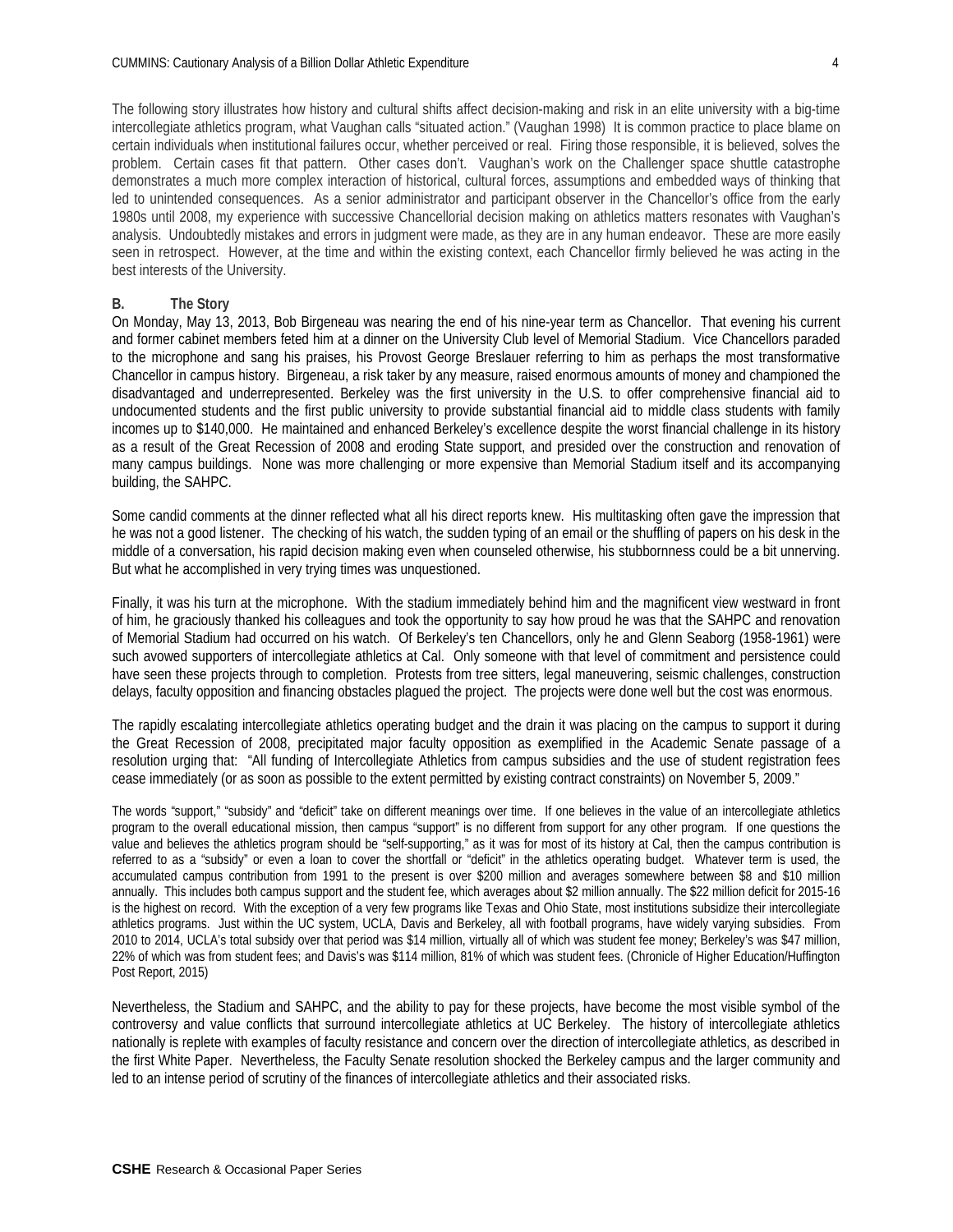#### *1. Background*

Several factors influenced UC Berkeley's decision to renovate California Memorial Stadium: the generally deplorable condition of the stadium; pressure from the UC Regents to ensure the health and safety of fans in the stadium and about 400 employees and student athletes who worked there daily; the need for additional facilities for the non-revenue sports; and university leaders' belief that a new stadium would bring athletic success to the football team.

Roy Brophy, a Cal alum and 1986 Governor Deukmejian appointee to the UC Regents, often attended football games at Memorial Stadium. As a successful Sacramento developer, he saw the deteriorating condition of the stadium and knew well the danger posed by its location atop the Hayward fault. Not one to shy away from controversy, he began to pressure Chancellor Heyman to seismically retrofit the stadium. Brophy, as chairman of the Regents from 1989 – 1991, exerted considerable influence. Heyman knew there was no money to finance such a project and withstood the pressure. While the State of California did provide funds for seismic improvements, it did so only for state funded buildings. The stadium was not one of those. Chang-Lin Tien faced too many budget challenges to take the seismic renovation of the stadium seriously. Chancellor Berdahl, an "outsider" who most recently had been President of the University of Texas at Austin, took a more aggressive approach and inaugurated the SAFER (Seismic Enhancement Plan for Facilities Enhancement and Renewal) program in 1997. This plan addressed all seismically deficient buildings on the campus over a twenty-year timeframe and expanded funding sources for that purpose through philanthropy and the federal government.

Berdahl also hired Steve Gladstone as Athletic Director in 2001. The hiring of Coach Jeff Tedford in 2002 symbolized another shift in the culture of intercollegiate athletics to address operational budget deficits. Spending money to make money and inculcating the philosophy that Cal could indeed win across the board and escape its long-standing mediocrity on the gridiron were wrapped up in the hiring of Jeff Tedford. Thus began the period of accepting a higher level of risk to achieve a consistently winning football program that would fund other intercollegiate sports and maintain a balanced budget, eventually eliminating central campus support. Berkeley was not the only university to take this gamble but it did so primarily for financial reasons, to reduce the subsidy and please the donors. It did not need to build its brand and to increase the student application pool, as was the case with several other universities. It already had an exceptional international brand and it routinely turned away many thousands of excellent student applicants with 4.0+ GPAs.

Another cultural shift had also occurred as a result of the increasing importance of donor involvement in internal campus decisions. In 1992, Chancellor Tien would not approve a doubling of football coach Bruce Snyder's salary to \$500,000 to counter a bid from Arizona State. Tien did not believe that a football coach should make more than the highest paid faculty member, even though major donors were willing to make up the difference. Ten years later, donors played a major role in the hiring of Steve Gladstone and in influencing the decision to spend money to make money in athletics. Donors, of course, became increasingly important to the campus as state resources continued to decline. Fears about alienating them, particularly those with ties to athletics, continued to grow.

Tedford insisted that he could not produce regular, winning football teams without dramatically improved facilities. The turnaround in the football team Jeff Tedford initiated in his early years led to enormous salary increases tied to contracts that rewarded him for staying at Cal until the team played in the renovated stadium. This approach resembled some other big-time programs nationally. They too had worn out facilities although some of those programs had addressed them over time in a more measured way. Tedford soon became the highest paid state employee at about \$2.8 million annually, more than ten times Bruce Snyder's salary when he left Cal. The economy was good and money was not as pressing an issue as it was during the Tien years and as it would become at Cal in 2008 when the housing bubble burst and sent the economy into a tailspin.

Berdahl's term ended in September 2004 and Birgeneau replaced him. His earliest major decisions involved athletics. He selected Sandy Barbour as the new athletic director replacing Gladstone and he appointed the Memorial Stadium Advisory Committee to analyze and make recommendations on how to proceed with the renovation of the Stadium. Karl Pister, professor and former Dean of the College of Engineering, former Chancellor at UC Santa Cruz and former Vice President for Outreach in the President's Office, chaired the committee. This thirty member committee, in conjunction with engineering and architectural firms, HNTB and Studios, concluded that the necessity to renovate the stadium could best be implemented by the building of a student athlete high performance center, half of which would be devoted to the football program and the other half to twelve other Cal sports. Their decision coincided with Sandy Barbour's idea to develop a high performance initiative whereby all facets of a student athlete's experience would be coordinated and integrated to achieve the highest performance level. This facility would be immediately west of the stadium and would house the four hundred or so people who currently occupied the seismically poor stadium on a day-to-day basis. It also provided an opportunity to revitalize the southeast quadrant of the campus to benefit both athletics and academics.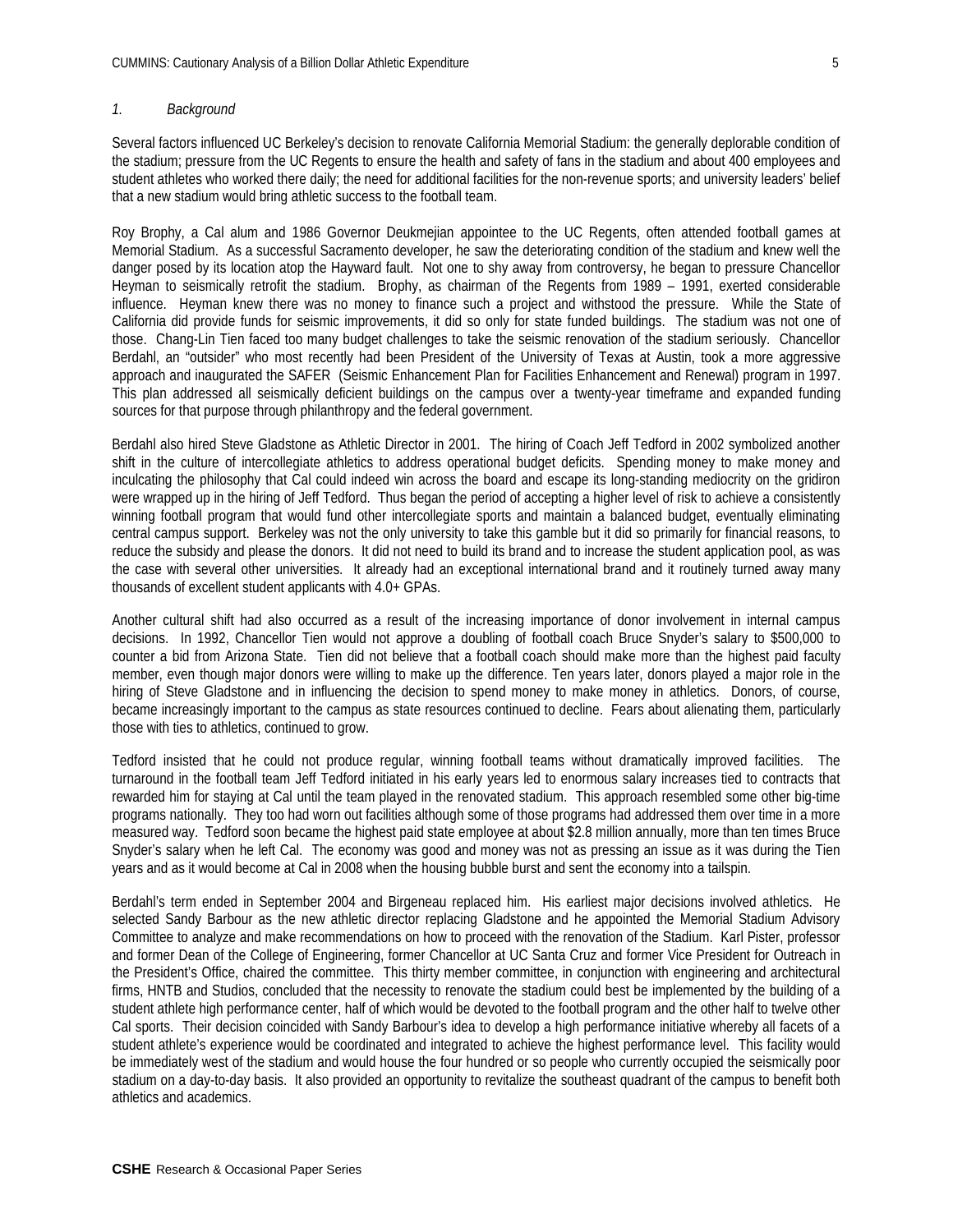An Academic Commons building was planned between the Law and Business Schools that would benefit both. A parking lot under Maxwell Field, just north of the stadium, and the renovation of some university houses on Piedmont Avenue were part of the plan. Landscape and other changes could also lead to a better integration of the stadium and intercollegiate athletics with the academic program, at least physically. This approach would also facilitate fund raising for all the projects. This plan became known as the Southeast Campus Integrated Projects (SCIP) plan. The committee under Pister's leadership came to be known as the SCIP committee and its responsibility was to provide coordination and communication as this very large project moved forward.

Amid much optimism, at press conferences in February and November 2005, the campus unveiled the SCIP project. The Student Athlete High Performance Center would demonstrate Cal's commitment to its athletics program at a cost of \$125 million, all funded privately with half the money already raised, a figure that would turn out later to be exaggerated. A campus press release stated: "Birgeneau said that just as with the original construction of Memorial Stadium, the rebuilding is dependent on private fundraising. 'We have set a first-phase fundraising goal of \$125 million,' he said. 'Already, several gifts, including a significant challenge gift, have taken us close to the halfway mark."<sup>[2](#page-5-0)</sup>

The Deans of the Law and Business Schools, Chris Edley and Richard Lyons, praised the design of the Academic Commons building. Edley stated that the goal was to make this building with its magnificent atrium "the destination venue for the campus," and "a window onto Berkeley for the rest of the world."

Pister's job was not easy. The engineering, architectural, political and financial components were highly complex. As is often the case at Berkeley, a given individual undertakes substantial responsibility without clear authority. One early challenge involved the Vice Chancellor for Facilities, Ed Denton. Denton inherited the myriad problems associated with the construction and renovation of the Haas Pavilion after Berdahl hired him in August 1998. Influential donors associated with that project insisted that an outside construction management firm have responsibility for the stadium and high performance center. They had lost faith in the ability of the campus to manage capital projects. One key donor, Ned Spieker, a successful developer in his own right, was particularly incensed that Spieker Plaza, immediately in front of Haas Pavilion, was paved over with asphalt as opposed to pavers, which he had specifically requested as the donor funding that part of the project.

Denton did not serve on the SCIP committee, something that Pister found awkward. Instead of the project being managed by the campus under Denton's leadership, donors insisted that an outside project manager be found. Don McQuade, the Vice Chancellor for University Relations and the principal fundraiser for the campus, believed this was essential for the fund raising effort ahead. Bechtel National and the URS Corporation were the finalists for the management of the project. Bechtel backed out at the last minute due to liability concerns and URS received the assignment. A project of this kind requires approvals from the Regents on several levels: approval of the Environmental Impact Report required under the California Environmental Quality Act; of the project planning, design and construction; and of the financing of the project. According to Pister: ". . . just to emphasize the awkwardness of this, I remember at the first Regents' meeting, where we first presented this project to Buildings and Grounds. I was the lead presenter, the URS guy made the presentation and Ed Denton just sat there." (Karl Pister, 2011, p. 14) Birgeneau, a new Chancellor still sorting out a myriad of political and personnel issues, asked former Chancellor Mike Heyman to undertake a review of the capital projects operation which provided a positive evaluation of the unit.[3](#page-5-1) Eventually, it became obvious to the campus administration that Ed Denton's leadership was essential to the committee. URS was unable to coordinate with the campus community and the management of the project returned to Denton's unit.

Berdahl, before stepping down, had asked Ned Spieker to prepare a plan for the stadium pro bono. Spieker's plan would have replaced the entire historic west wall of the stadium with a very large facility that would have included space for both the Law and Business schools as well as the needed athletic facilities. The SCIP committee and Chancellor Birgeneau decided that Spieker's plan was not a viable option because fundamental changes to the historical, landmarked status of the stadium would invite lawsuits that would significantly delay construction. Spieker was never invited to present his plan for discussion either with Birgeneau or the committee. This created a further irritant for a major donor who had wide influence with other campus donors.

During this same time period, roughly the first two years of Birgeneau's and Barbour's terms as Chancellor and Athletic Director respectively, an intense focus on the budget of intercollegiate athletics also occurred. 2004 marked the first time that the intercollegiate athletics budget was open to public scrutiny. Previously, athletics budgets were managed by the Chancellor, the administrative Vice Chancellor and the Athletic Director, what Vaughan would refer to as structural secrecy. This change led the

 $\overline{a}$ <sup>2</sup> See [http://www.berkeley.edu/news/media/releases/2008/06/stad-update.shtml#archive\)](http://www.berkeley.edu/news/media/releases/2008/06/stad-update.shtml%2523archive)

<span id="page-5-1"></span><span id="page-5-0"></span><sup>&</sup>lt;sup>3</sup> All the complexities of managing construction projects on the Berkeley campus, particularly ones as large as the SAHPC and the stadium are discussed in Denton's oral history. (Edward Denton, 2016)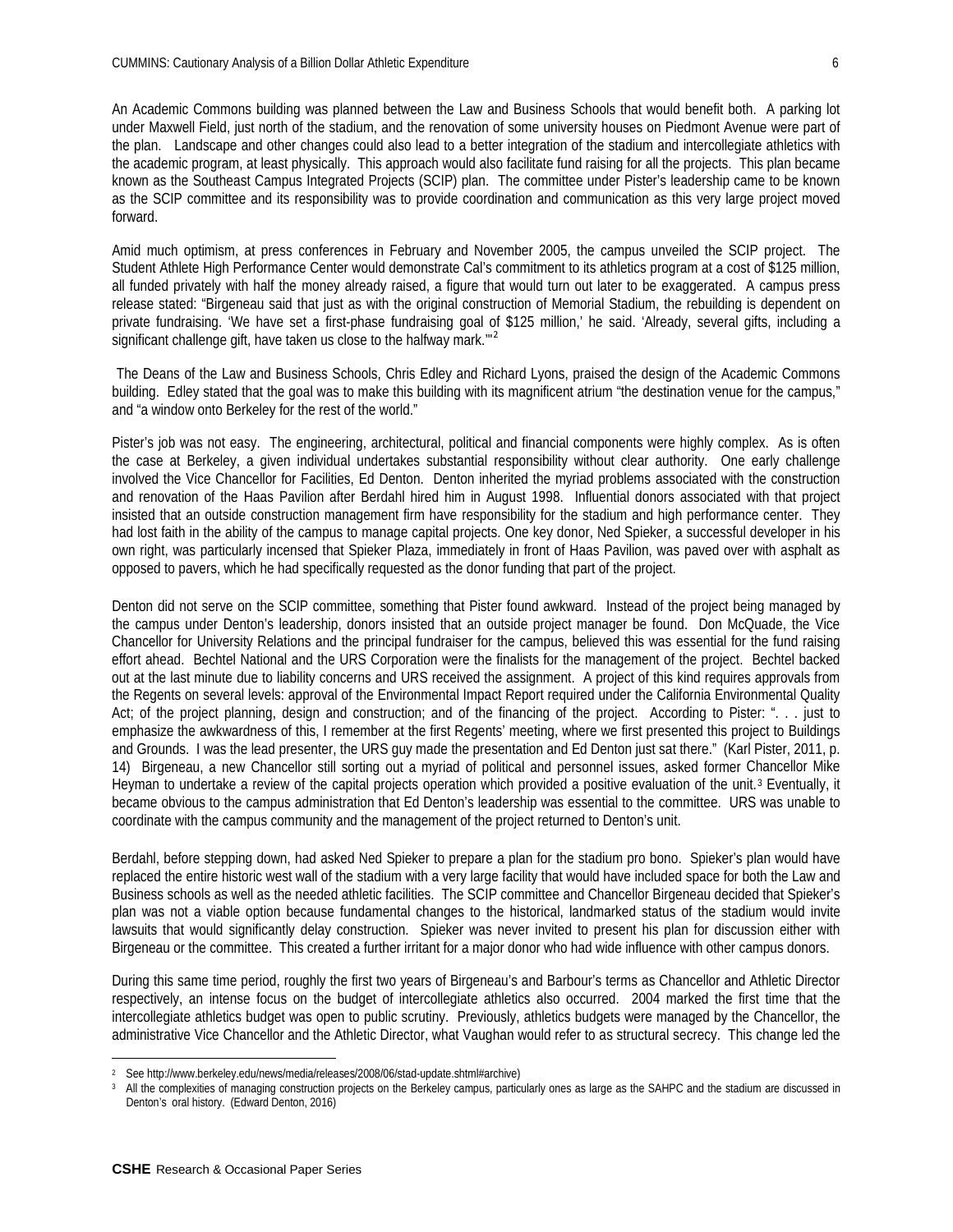Chancellor to establish the University Athletics Board (UAB), a joint administration/Academic Senate group to advise him on intercollegiate athletics matters. Getting good data from the athletic department was difficult. A proposal to reduce the number of sports from 29 to 16 would have led to a savings of \$4 to \$5 million but the administration ruled it out as a draconian approach that would lead to major donor pushback.

Even discussing the possibility of cutting sports with donors was rejected as too risky. Undertaking a review of the Title IX implications if sports were cut was delayed until 2007. The Academic Senate Committee on Academic Planning and Resource Allocation (CAPRA) as part of its responsibilities took up the issue of the size of the central campus financial support provided to Intercollegiate Athletics. The Committee under leadership of its Chair, Professor Calvin Moore of the Mathematics Department, discussed and debated the issue and recommended that the annual support should be reduced from its then current amount of approximately \$12M-\$13M per year to \$5M per year, this amount to include the \$2M of support from student reg fee income, and recommended that the campus should develop a glide path to reach this level of support by 2012.

The Chancellor and the UAB did agree that the appropriate amount of central campus support to athletics should be \$5-7 million annually and put a glide path in place to reach that goal by 2012. Professor Moore and administrative Vice Chancellor Nathan Brostrom disagreed on the final amount. As noted, Moore's \$5 million glide path figure included approximately \$2 million in student fees, Brostrom's did not. Brostrom prevailed, and the total campus contribution including the \$2 million in student fees was \$7 million.

#### *2. Legal Challenges*

By May 2006, the campus had completed the draft Environmental Impact Report (EIR) for the SCIP project for public review and comment as required by State law. It places the SCIP project within the context of the campus Long Range Development Plan approved by the Regents in January 2005, and addresses the environmental impacts caused by the project. The final EIR incorporated the numerous public comments and the campus response to them and was forwarded for Regents approval at a meeting scheduled at UCLA on November 14. The City of Berkeley requested a delay in that decision claiming insufficient time to review the now over 1000 page document and threatened a lawsuit if the request was denied. The Regents approved the budget for the first SCIP project, the Student Athlete High Performance Center at a cost of \$112 million to be funded entirely by gifts, but deferred the decision on the approval of the design of that building and the approval of the SCIP EIR until a special meeting on December 5 2006. An approved EIR opens the gates for lawsuits on controversial projects. External scrutiny and accompanying lawsuits are not unusual in projects of this kind but they do elevate the level of risk involved in terms of delay and increasing costs.

The City of Berkeley had already sued the Regents in February 2005, following the Regents' decision to approve the campus 2020 Long Range Development Plan. The City claimed that the planned for 2.2 million square feet of new buildings was too vague to provide any clear indication of their environmental impacts. This suit was filed within the broader context of the university's responsibility to mitigate the impacts it makes on the local community, a long-standing, controversial matter. The University, as a constitutionally exempt state entity, is not subject to the local jurisdiction's land use authority. Yet the university does indeed affect the community's tax base, its local economy, its fire services, its sewer services and the upkeep of its local roads, among other ways. Who should pay what is a constant source of tension. Both entities commissioned reports detailing the costs and benefits of the campus/city relationship. Needless to say, they were far apart in their conclusions. The City threatened that if the campus did not pay its fair share of the cost of certain city services, they would sue to block construction of any further campus projects, including the stadium and the Chang -Lin Tien Center for East Asian Studies.

The City and the University reached a landmark agreement by late May 2005, settling the lawsuit. The campus provided \$1.2 million annually to the City to cover sewer and storm drain charges, fire and police services, neighborhood improvement projects and joint transportation impact studies. The agreement also provided for the joint planning of a Downtown Area Plan that would guide both university and other public and private development projects. It further reduced the number of planned, new parking spaces for the university from 2300 to 1270 by the year 2015. A confidentiality agreement between the City and the university forbade public disclosure of the agreement prior to approval by both the City Council and the Regents in closed sessions. This led to accusations of secret deals and criticism of Mayor Tom Bates for being too easy on the university.

By the end of December 2006, three lawsuits challenged the Regents' decision on the approval of the EIR for the SAHPC. The City of Berkeley sued to halt construction of the high performance center, scheduled to begin in March 2007. The City claimed that the LRDP was too vague and that the EIR related to the high performance center did not take into account sufficiently the seismic hazard as a result of its location so close to the Hayward Fault, nor did it attempt to address the possibility of the west wall of the stadium collapsing on top of the roof of the planned high performance center, among other concerns.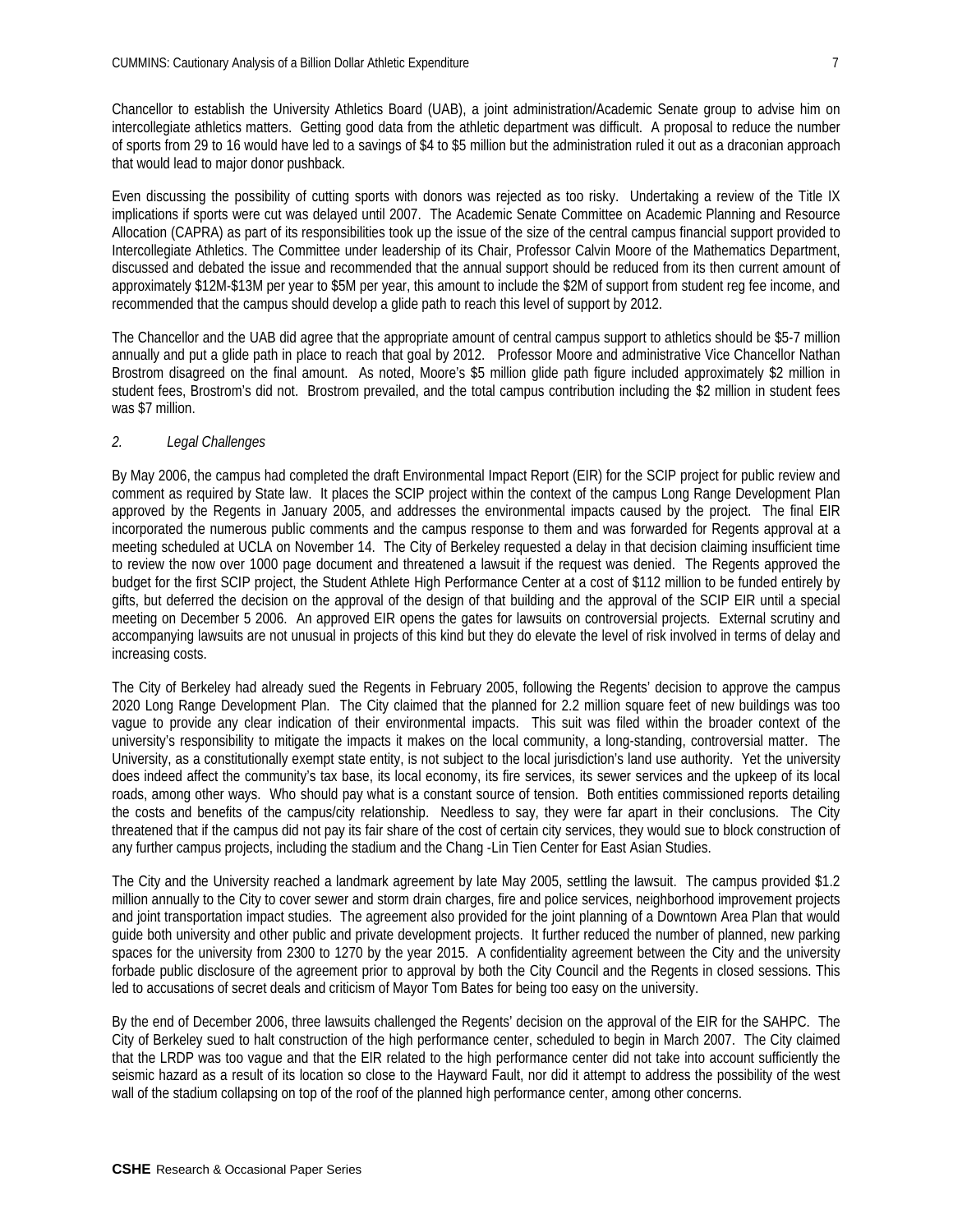Earlier in the month, the Panoramic Hill Neighborhood Association brought suit claiming similar concerns over safety, and the California Oaks Foundation sued over the removal of many mature specimen trees necessitated by the construction. The three suits were consolidated under superior court judge Barbara Miller who granted the petitioners claims for a trial and issued an injunction at the end of January, 2007, prohibiting any further construction related work on the site. The administration puts its best face on this decision but it was a substantial blow. A major concern was the anticipated escalating cost of the project as well as mounting legal fees to defend the case in court.

## *3. The Tree Sitters*

A major point of contention in the proposed construction of the SAHPC was the necessity of removing forty to fifty trees on the site just west of the stadium. In the hours preceding Big Game on December 2, 2006, a few protesters led by one-time mayoral candidate Zachary Running Wolf began a tree sitting occupation in a few tall redwood trees in the grove. In true Berkeley style, this began one of the longest tree sitter protests in the country, lasting until September 9, 2008. While campus police did have some previous experience with this kind of activity – animal rights activists occupied a crane for a week as the Northwest Animal Facility was being constructed in 1989; and protesters infrequently have rappelled part way down the Campanile – this situation posed particular challenges.

The tree sitters managed to construct tree houses with zip lines connecting them well above ground level. Campus police had no training or expertise in getting them down. Outside experts offered advice and assistance, at a cost, but the possibility of bodily injury for the occupiers and the removers posed too many risks. Thus, the police and administration decided to wait them out. This decision implied the assumption of responsibility for their well-being. Because the grove with many trees extended some two blocks, and because Judge Miller's injunction prohibited removing any of them, the protesters were able to fortify themselves with food and water with the help of support groups on the ground. The police lighted the area at night and provided round-the-clock security. TV news trucks and onlookers delayed traffic on Gayley Rd.

Parking on this public road immediately in front of the grove posed security challenges. The campus asked the City to block public parking in that area but the request was refused. As the months passed and the campus prepared for the 2007 football season, special preparations involved keeping the fans away from the tree sitters. The administration erected a ten-foot high cyclone fence around the perimeter of the grove. Fans of some of the visiting teams laughed at the seeming inability of the campus to deal with this issue, claiming that where they came from the protesters would have been removed immediately. Birgeneau admitted later that he should have decided to remove them sooner, never expecting they would occupy the trees for twenty-one months. (Robert Birgeneau, 2014, p. 23)

At various points during the 21-month ordeal, the media had plenty of opportunities to keep the focus on the carnival atmosphere. On January 23, 2007, former Mayor Shirley Dean at age 71 and City Councilwoman Betty Olds at age 86, along with 91-year-old Shirley McLaughlin, a conservationist whose late husband was a UC Regent, joined the tree sitters for a few hours. On March 17 of that year, a nude photo shoot by photographer Jack Gescheidt brought 75 volunteer models to the grove. Various confrontations between police and tree sitters and their support groups brought more attention.

But it was the erection of a fence before the 2007 football season that brought the loudest howls. Supporters of the tree sitters said free speech was being abridged. The health of the tree sitters was at risk because the university was limiting food and water. The fence remained and the costs continued to mount. Several hundred thousand dollars at this point had been spent on security measures. In September, the University sought an injunction ordering the tree sitters to come down from the trees. In October, Judge Richard Keller granted the injunction, which applied to support group members as well. This led to a small number of arrests but the encampment in the trees continued.

Finally, on July 22, 2008, Judge Miller ruled in favor of the University on virtually all points. Technical matters dealing with a beam that was to be attached to the stadium from the high performance center and the number of events other than football games to be held at the stadium were quickly resolved to the Judge's satisfaction. The Panoramic Hill Association and the California Oak Foundation appealed the ruling and requested that the injunction barring construction remain in effect. The City of Berkeley declined to join in the appeal. On September 4, the California Court of Appeals denied the request of the petitioners and the stay barring construction was removed. In early September, the University removed most of the trees in the grove, isolated the few remaining tree sitters and removed them on September 9. Site preparation was soon underway with construction to follow. The 145,000 square foot SAHPC finally opened its doors in the fall, 2011.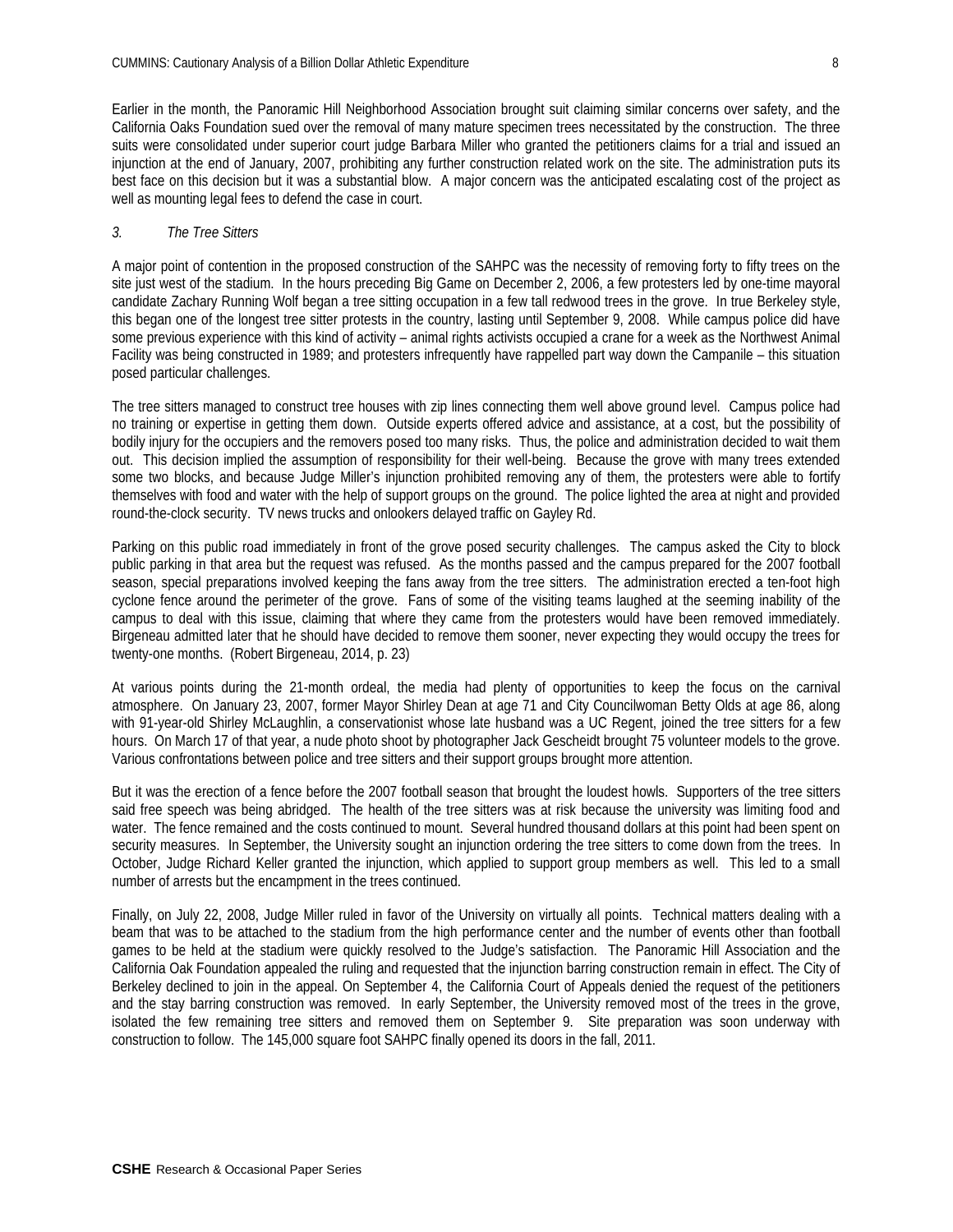# *4. Financing the Stadium and High Performance Center*

Chancellors Birgeneau and Berdahl emphatically stated that these athletic projects would not draw on central campus resources. Fund raising became paramount. By 2007, Nathan Brostrom was fully ensconced as the new Vice Chancellor for Administration. Birgeneau personally led this search, an indication of the importance of the position. He believed that Berkeley would benefit from the experience of a financial expert from the private sector. This continued under Birgeneau's term as two succeeding Vice Chancellors for Administration from the financial industry, Frank Yeary and John Wilton, eventually replaced Brostrom. Brostrom was Managing Director and Manager of the Western Region Public Finance group for JP Morgan for the previous ten years; He oversaw the financing of more than \$100 billion for municipal governments, higher education institutions, the Asian Art Museum in San Francisco and other similar organizations, giving him a unique perspective on higher education finance. He had experience in Sacramento, working for the Treasurer at that time, Kathleen Brown. His first wife, Lisa Capps, who died tragically of cancer, was a psychology professor at Berkeley. Thus the institution was not new to him.

Birgeneau's decision to rely on a series of investment bankers was another cultural shift for the campus. This occurred during the Great Recession of 2008 when the reputation of the financial industry was in tatters. Unsustainable debt levels propelled by subprime mortgages was one of the root causes. As Berkeley, along with the nation and indeed the world, suffered the economic consequences, it was easy for some to conflate Berkeley's economic crisis and its "bankers" with the national and international crisis. They viewed the efforts underway to cut costs through outsourcing and centralizing services; to increase revenues through higher tuition and the acceptance of more out-of-state students; and to utilize debt to pay for capital projects as evidence of privatizing a public university. While the State's disinvestment in UC had begun decades before, it would greatly accelerate in the next five years totaling almost \$1 billion. Berkeley's use of the above measures arguably had less to do with the backgrounds of the senior administrators than with the State's disinvestment in the University.

## *5. Following the numbers*

How to pay for both the SAHPC and the Stadium, and determining the amounts of donations received for that purpose were contentious. In casual conversation among senior administrators, a figure of \$85 million was often cited as the amount of money raised for the SAHPC as early as 2006. Vice Chancellor Frank Yeary, who had taken over responsibility for athletics after Brostrom left campus and became Senior Vice President for Administration for the Office of the UC President, cited that identical figure to Cummins in 2010. The Great Recession of 2008, the lawsuits and the lack of a tangible facility explained the paucity of giving over that period of time.

A senior budget officer under Brostrom provided Birgeneau with a more accurate set of numbers on October 11, 2006 in preparation for the Regents Item approving the financing for the SAHPC. "At the moment Athletics has a total of \$76,498,000 in gifts available for the project consisting of \$9,000,000 of cash in hand, \$34,798,000 in bankable pledges and \$32,000,000 in pledges in process."[4](#page-8-0) Virtually identical figures are used in the Action Item to members of the Regents Committee on Grounds and Buildings dated November 14, 2006, under the section entitled "Financial Feasibility." The item also states that an additional \$35,450,000 must be raised through gifts. The total project cost for SAHPC at that time was \$111,948,000.

The item also indicates that the campus planned to return to the Regents at a later date requesting approval for a change in the financing plan that would include debt as well as gift money. The campus indicated that confidence was high that gifts would pay off the debt. In the event they would not, football revenues would be pledged. Instead of using gift money to pay off the construction costs directly, that money would be invested. The profit from the investments would be used to pay off the indebtedness. Using tax-exempt bonds at a lower interest rate, payments over time were expected to be less than the amount of money earned through the investment of the gifts. This arbitrage arrangement could produce considerable revenue for the athletic department in the long term if the model worked. It depended on the success of the fund raising effort, the state of the economy, which would affect investment outcomes, and the interest rate obtained on the tax exempt bonds. Nathan Brostrom introduced it as an option for the campus to consider, an approach called an FFE or Fund Functioning as an Endowment.

On September 18, 2007, the campus requested and the Regents approved the use of external financing in the amount of \$100,000,000 and \$17,000,000 from gifts. In the item labeled GB2, page 9, under the heading "Long Term External Financing," the following status of the gift campaign is given. The numbers, provided by the campus changed dramatically (see Table 1). Whereas Gifts in Hand, eleven months earlier was \$9,000,000, it was now reported as \$1,300,000; Gifts Pledged, ten months earlier, was \$34,798,000, it was now reported as \$6,500,000; Gifts Pledges to be Confirmed, ten months earlier, was

<span id="page-8-0"></span> $\overline{a}$ <sup>4</sup> A bankable pledge is in writing, from a reputable donor, with a scheduled payout plan. A pledge in process is exactly that, a pledge that is being negotiated but is not in writing. Only bankable pledges count in the Regents' assessment of financial plans.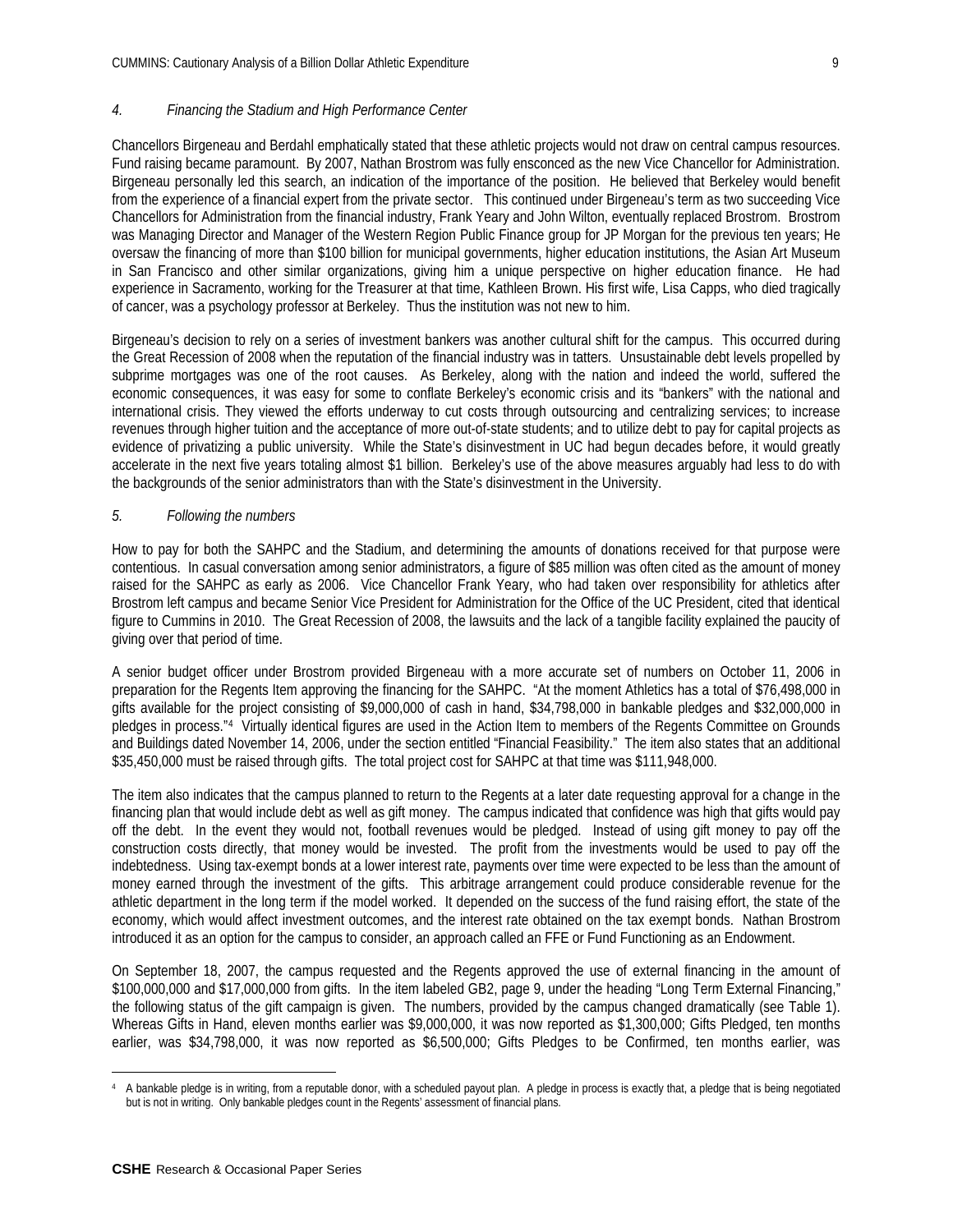\$32,700,000, it was now reported as \$60,200,000. Amazingly, no explanation is given for these widely varying numbers nor does it appear that the Regents questioned them. Obviously the numbers were a red flag with regard to the likely success of the fund raising. Pledging football revenues as a back-up source of funding also seemed suspect.

#### Table 1

| Changes in Gift Category Amounts over 11<br>month period |                  |                    |
|----------------------------------------------------------|------------------|--------------------|
| <b>SAHPC Regents Items</b>                               | October 11, 2006 | September 18, 2007 |
| Gifts in Hand                                            | \$9,000,000      | \$1,300,000        |
| <b>Gifts Pledged</b>                                     | \$34,798,000     | \$6,500,000        |
| Gift Pledges to be confirmed                             | \$32,700,000     | \$60,200,000       |
| Total                                                    | \$74,498,000     | \$68,000,000       |

The athletics budget had long experienced substantial deficits. Football was the major revenue provider for the entire athletic program. If football revenues had to be used at some point to cover the debt, how could that be done quickly? The campus anticipates this problem in the item by saying that, should the fund raising fall short, it will return to the Regents to pledge alternative fund sources in addition to the gross football revenues. In essence, what this really meant was that the campus was back stopping any shortfall in revenues from football to pay off the debt. That shortfall would be covered by central campus funds that could otherwise be used for academic purposes.

The Regent's item goes on to state:

Pledges to be confirmed include pledges to the Memorial Stadium campaign which are expected to be changed to the SAHPC Initiative Fund, verbal pledges and pledges with contingent language. *Fundraising is actively continuing and the campus plans to raise the remaining gifts before it goes to bid*. (Emphasis added by author.)

The establishment of the SAHPC Initiative Fund and investment as FFE is a pilot program as an alternative to using such gifts as cash payments for construction. Historically all UC campuses have used gifts which are earmarked for facilities as cash to pay for construction costs. This avoids the use of debt but may not be the best long-term use of the gift. By investing the funds, the earnings can be used to support program and facility expenses as well as contribute to debt service, and when the debt is fully repaid, it is anticipated that the FFE will be available to provide subsequent earnings.

Note that there is no mention at this time of drawing down on the principal of the FFE as well as the earnings to cover program support and debt. This changes by 2009.

The use of the FFE occurred at the same time that the Regents departed from past practice on the use of the University's debt capacity. Then Chairman of the Board, Richard Blum (2007-2009), a wealthy investment banker, believed that the University of California should utilize more of its debt capacity to address construction and deferred maintenance needs. A study undertaken by Blum in 2007 identified an additional \$9 billion in debt capacity for the University system, jumping from \$1 billion to \$10 billion. (Yudof, 2013, p. 20, and Schevitz, 2008) UC President Mark Yudof (2008-2013) described this change as catching up with the actions of other universities. The use of debt in public colleges doubled from 2003 - 2012. (Murphy, 2016) Nevertheless, it met with considerable resistance at the highest levels of President Robert Dynes' administration (2002-2008), including by Senior Vice President for Finance and Administration, Joseph Mullinix, and Larry Hershman, Vice President and Director of Budget. Their concern at the time revolved around the State fiscal situation and the continuing decline in State support as the student population increased.

In the 2006-2007 UC Budget for Current Operations, President Dynes points out that the State contribution per general student in 1985 was \$15,500 but had declined to \$9,500 while the student population increased by 19% from 2001 to 2006. (Dynes,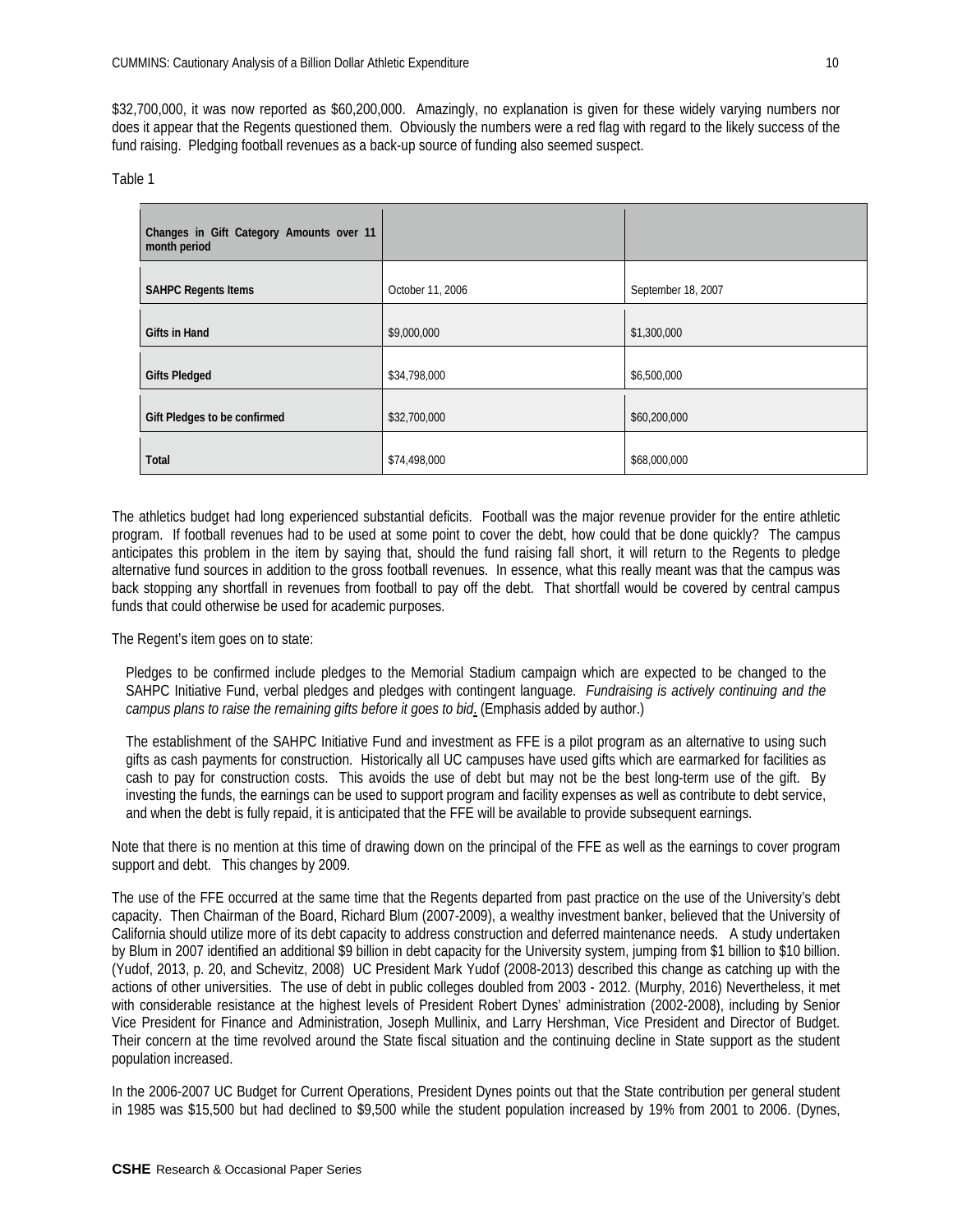2005) By 2012-13, the per-student contribution had declined even further to \$6,190. (2015, University of California, UC Newsroom) Mullinix left for a position at the National University of Singapore in 2006 and Hershman retired a year later. Dynes stepped down amid a scandal over executive compensation within UC in 2008. Yudof, championed by Blum, succeeded him. By the end of fiscal year 2008, UC systemwide debt outstanding totaled \$6.79 billion. By November 1, 2016, that debt had increased to \$17.1 billion. (2016, University of California, Office of the President)

Was this the appropriate time to significantly increase the use of debt to fund capital projects and deferred maintenance? There is no simple answer to this question. The State's disinvestment in the University applied to capital projects as well. The long standing preferred method of financing these projects was through State issued general obligation bonds (GO bonds) backed by the taxpayers. The last such GO bond was in 2006 and the State stopped issuing lease revenue bonds in 2010. Revenue bonds, gifts, and other sources of non-State funds are used to finance the ever growing need for new and renovated buildings, and to address seismic strengthening of existing structures. As the oldest UC campus, most State money for capital purposes at Berkeley was used to address seismic issues. Using revenue bonds was inherently riskier. A *Mercury News* story covering the September, 2016 Regents meeting reports two quotes which capture the dilemma: Executive Vice President Nathan Brostrom stated: "If we had not taken advantage of that (debt financing) and had to build buildings out of our operating budget, it would have been a risky or foolish way of doing it." This view is understandable in light of the low interest rates and federal tax exemptions on the debt.

On the other hand, Governor Jerry Brown, a UC Regent and fiscal conservative, said at a previous Regents meeting: "Borrowing has limits because then you have more fixed commitments and your revenue is not so fixed. I know rich people have lots of debts, that they borrowed a lot and made a lot, but that's how a lot of people go bankrupt, too." (Murphy, 2016) The disinvestment in the University of California by the State gave the University little choice, despite the increased risk. The question was, and remains, how much debt to assume and which capital projects to fund using it.

Certainly the use of the debt was put to good purposes, as Nathan Brostrom stated in January 2017:

First of all, of the \$10 billion increase in debt, \$2.3 billion went to refinance the State's lease revenue bonds, an action which generated \$100 million of annual cashflow savings to UC. Another \$900 million was borrowed, at a rate less than 1%, and deposited into the University of California Retirement Program (UCRP), another obligation that the State used to cover. Of the remaining debt, a significant portion went to our medical centers and housing auxiliaries, both areas of growth for the University.

#### He went on to state:

The investments that we have had to make in deferred maintenance, seismic upgrades, and enrollment growth have all had to come from our own balance sheet and represent tradeoffs in other areas of the academic enterprise. One interesting metric that highlights this is that the Merced campus, barely 10 years old, has nearly as much debt on its balance sheet as the Santa Cruz campus, which is over 50 years old. This is not because Merced is reckless or profligate, but that the State built most of the basic infrastructure and buildings for our earlier campuses, but hasn't for Merced or enrollment growth at other campuses. This is particularly unfortunate in that these campuses house a very high percentage of low-income and first-generation students (in Merced's case, 67% of its undergraduates are first-generation).

As would soon become clear, the level of risk accelerated for Berkeley when Chairman of the Regents Blum directed the campus to fix the seismic problem at Memorial Stadium or find another place to play beginning in the 2011 season. Regents had even expressed their concern about personal liability in the event of a major earthquake during a football game. Diane Feinstein, Blum's wife and US Senator, when serving as mayor of San Francisco, was instrumental in seismically retrofitting Candlestick Park. When the Loma Prieta earthquake hit in October, 1989, immediately preceding game 3 of the World Series between the San Francisco Giants and Oakland A's, that retrofit undoubtedly saved lives. Despite being presented with studies indicating the low risk of an earthquake occurring during a football game at Memorial Stadium, Blum, mindful of Feinstein's success at Candlestick, was adamant. In the context of the history of this project dating back to the Heyman era and then Chairman of the Board Brophy's concerns, Blum's decision is not surprising. Cal played the 2011 season at AT&T Park as the massive renovation of Memorial Stadium began.

In February 2009, the campus appeared again before the Regents seeking another budget augmentation for the High Performance Center. The lawsuits, escalating costs associated with the delay, security costs related to the tree sitters, a poor initial estimate prepared by URS, the outside project management firm, and project changes necessitated an augmentation of \$35.6 million. The cost of the SAHPC now totaled \$153 million. Of that amount, only \$17 million was covered through gifts with the remaining amount of \$136 million debt financed. These numbers change by 2012. By then, the University issued revenue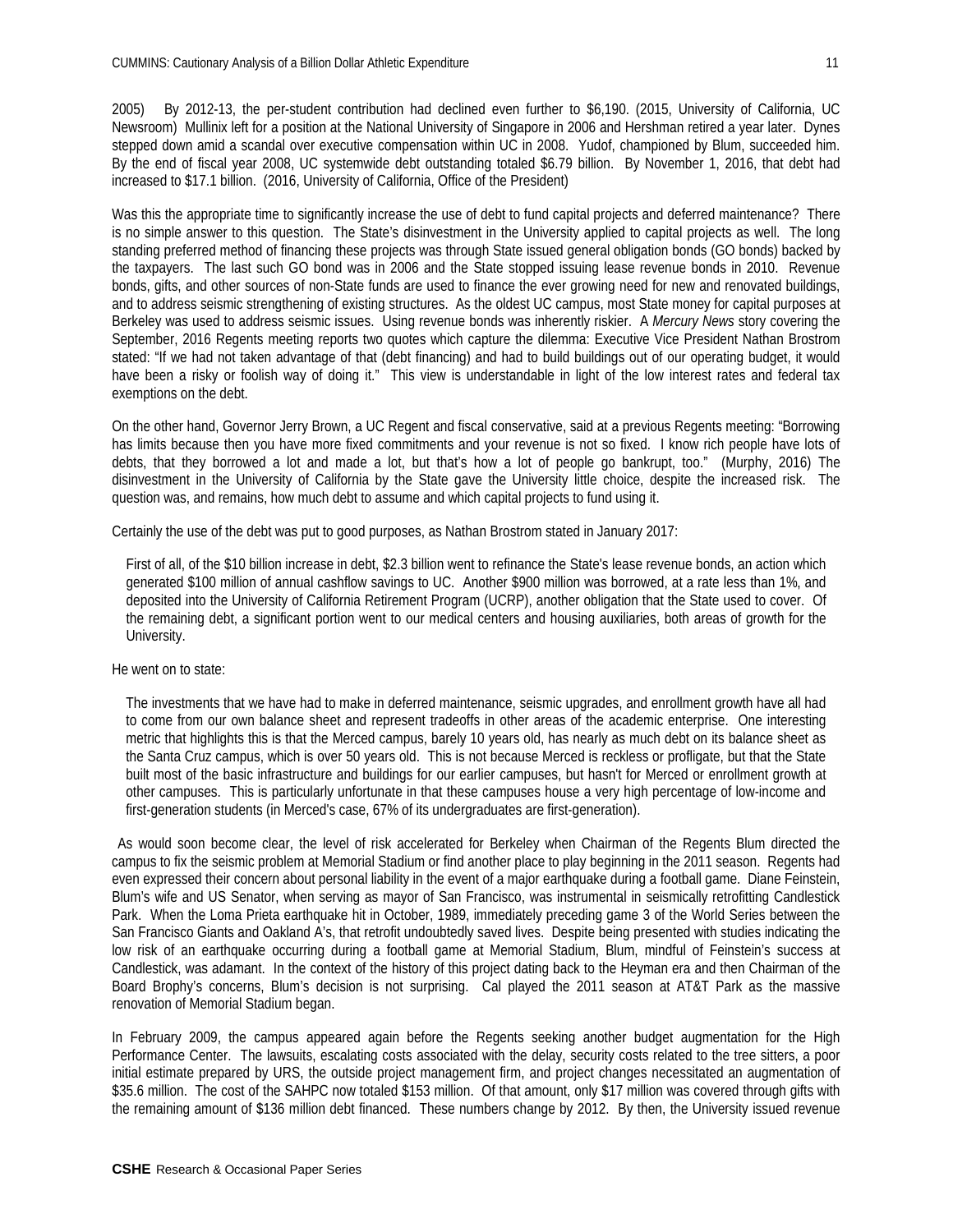bonds covering almost \$126 million with the remaining \$27 million covered by gifts (Fuchs, et. al., 2013, p. 3). Football revenue was pledged as the source for the repayment of that debt. The problems with using this source for the repayment of the debt were discussed above. The Regents item (GB1A) then concludes with this paragraph:

The change in the pledge and source of payment for external financing *(i.e., football revenues alone)* completely decouples the external financing from any fundraising activities (except for the \$17 million of gifts dedicated to the project). This change is part of a plan, unrelated to the financing of the SAHPC or any other project to develop a long-term and stable funding source for programs through the expansion of funds functioning as an endowment (FFE). To achieve this goal, *it is* important that the FFE balance and income be available for use for a wide range of expenditures. (Emphasis added by author) The FFE will be created through unrestricted gifts or gifts with very limited restrictions matching the purpose of the FFE. Gifts tied to the construction of the SAHPC or other capital projects will not be included in the FFE.

This statement is important because the campus administration is now anticipating drawing down on the principal as well as the income from the FFE. University policy does not permit this to occur until five years after the creation of the fund. In 2012, Birgeneau sought an exception to the policy and Yudof approved it. This of course heightens the risk even further. See below, p. 17.

In September 2009, the campus returned to the Regents for funding approval of the seismic retrofit and upgrade of Memorial Stadium. This time, the campus sought and the Regents approved a staggering sum to be debt financed of \$321 million. Approximately \$200 million of that amount dealt with the seismic upgrading, the remainder with amenities such as the enhanced facilities for donors that would help generate revenue to cover the debt. In that same month, Brostrom transitioned to Executive Vice President - Business Operations under then President Mark Yudof.[5](#page-11-0) He and Richard Blum were obviously in key positions to influence the Regents to go forward with the financing plan. Repayment on the debt would not be covered just by football revenues but rather by athletics revenues, i.e., all revenues of the intercollegiate athletics department. Vice Chancellor Frank Yeary, Brostrom's successor at Berkeley and formerly head of Global Acquisitions and Mergers for Citibank, discovered that the IRS would not permit a direct quid quo pro arrangement in an arbitrage financing scheme, i.e., football was the beneficiary of the new stadium and also the revenue source for the debt financing through ticket sales and other means.

The athletics department provided a larger financial umbrella to satisfy the tax code. In essence, it made no difference. Revenue sources in addition to fundraising would be funneled through the athletic department. Those revenue sources would be used to service the debt, directly and through earnings generated through the FFE. The largest source of new revenue to cover the debt was a seat licensing program for football games at Memorial Stadium, referred to as an Endowment Seating Program (ESP). Brostrom had reported in the July, 2009 Regents meeting that ESP sales of approximately 3000 seats were already underway and highly successful with letters of intent, i.e., pledges in process, for 63% of the seats, generating \$160 million. That number represents the sum of the total purchase price for those seats. Many of those seats would be purchased through annual payments with no binding commitment. Thus, the actual amounts of money in the FFE would be substantially less.

As mentioned earlier in this paper, Intercollegiate Athletics had a long track record of accumulating budget deficits, and getting away with it with very little consequence, thus normalizing a pattern of deviant behavior. No other unit on campus would have received such an accommodation for such a long period of time. It was highly unlikely that athletics would be able to pay the interest-only debt from its own revenues, let alone the principal. Why then indicate that in the Regents item? Was this a palliative for the faculty opponents who raised serious questions about the viability of the financing? When the University sells revenue bonds on the open market, they are often bundled with bonds for other capital projects. The buyers of the bonds have little knowledge about the specifics of how a particular campus intends to pay them off. The bond rating of the selling agency, i.e., the University of California, is based on several factors including overall management and governance, state support and its financial strength. The ability to raise tuition is singularly important in this context. Very few faculty, staff, members of the public or even perhaps some Regents understand the arcane details of bond financing, another example of structural secrecy.

Particularly difficult for Berkeley, the campus did not anticipate that UC President Janet Napolitano and Governor Jerry Brown would enter into an agreement in 2015 curtailing tuition increases and limiting out-of-state student enrollment. It came on top of a freeze in tuition that began in 2011. That removed a revenue option that would have mitigated the overall campus deficit of \$170 million mentioned earlier. As of the writing of this paper in early 2017, the UC Regents are considering limiting out- of-state enrollment. The Berkeley campus now stands at 25% out-of-state enrollment and rolling that number back could lead to a loss of several million dollars. Any increase in tuition for 2017 is also likely to be minimal as a result of political pressure from the

 $\overline{a}$ 

<span id="page-11-0"></span><sup>5</sup> From September 2009 through January 2010, Brostrom maintained a 20% appointment as Vice Chancellor at UC Berkeley.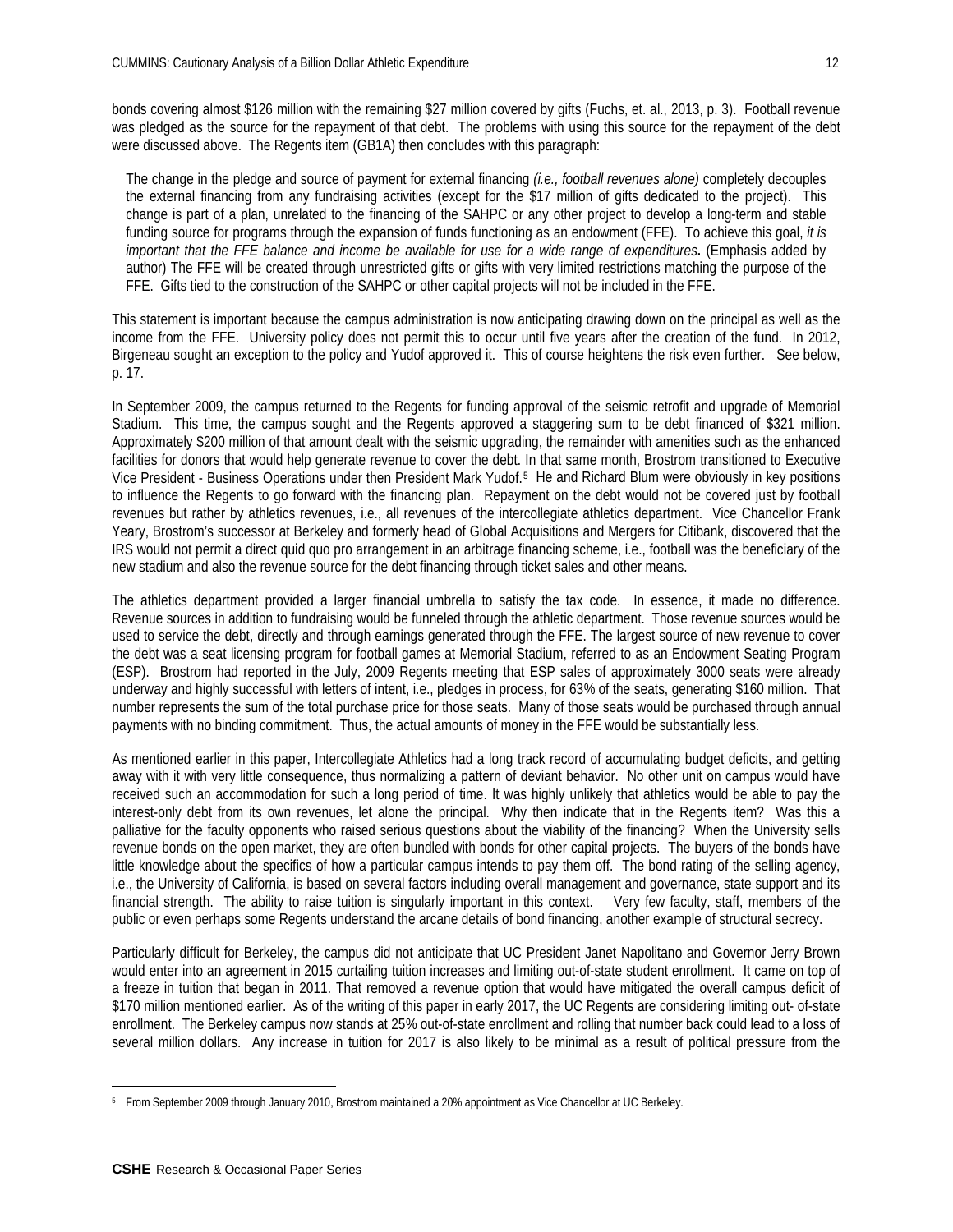legislature and the students. The imminent departure of current Chancellor Nicholas Dirks and the need to fill several senior level administrative positions only makes the challenge of dealing with this deficit more daunting.

## 6. *Repayment of the Debt*

The Great Recession of 2008 had an enormous impact on the University of California. By 2014, the per student contribution from the State to UC had been cut in half. Despite a \$140 million State contribution in 2014, the University of California system was still \$460 million below its 2008 funding level from the State. (The Los Angeles Times Editorial Board, 2014) Cost cutting, layoffs and staff reductions, salary cuts and tuition increases gave rise to student protests and a major decline in faculty and staff morale. The assumption of such a large amount of debt for athletics and other projects could not have come at a worse time. A dramatic drop in discretionary spending nationally could affect the willingness of individuals to buy seat licenses at anywhere from \$40,000 to \$225,000. The faculty were already alarmed about subsidies and unpaid loans from the central campus to the athletics department and the debt only added fuel to the fire. As mentioned above, on November 5, 2009, the Academic Senate passed a resolution urging the Chancellor to end immediately all such loans and subsidies. At that Senate meeting, and less than two months after the Regents approved the Stadium financing, Brostrom stated the following about the seat licensing program:

In order for the construction project to be fully self-supporting Intercollegiate Athletics needs to sell 75% of the seats that are included in the ESP program. As per current pledges and commitments, IA will have sold 70% of the inventory by the end of this calendar year. Conservative estimates suggest that IA will have little trouble selling another 5%---about 150 seats--- of the inventory before construction is scheduled to start in January 2011. (One indication of the program's success to date is the fact that IA initially projected the 70% mark would not be reached until June 2010.) If, for some reason, IA is unable to sell 75% of the seats prior to the start of construction, IA will be ready to further evaluate the size and scope of its program in order to meet its debt obligations without any additional reliance on revenues or funds from the campus. (Brostrom, Undated)

As will be described below (p.14 following), senior administrators were not presenting accurate information on the number of seats sold. When construction began in December 2010, the number of seats sold was far less than 75%. Only 44% actually were sold as of June 30, 2011. The reporting line of athletics changed to Vice Chancellor Frank Yeary with Brostrom's departure and then from him to Vice Chancellor John Wilton, newly hired in January 2011. There is no indication that athletics did any further evaluation of seat sales before construction began. Redoing the finance model fell to Wilton. Changes in leadership of this kind, over relatively short periods of time, introduce another risk factor. Yeary and Wilton had no previous experience in higher education administration let alone intercollegiate athletics. Transitions of this kind are difficult, across the board, in any complex organization, and it is not unusual for attention to pressing matters at hand to slow as the organization adjusts.

The administration believed it was too far along in the project to pull back and reevaluate. They had to proceed with the Memorial Stadium work or play elsewhere indefinitely. Other options, such as abandoning the stadium and playing at the Oakland Coliseum or constructing a new stadium at the Richmond Field Station, near the Golden Gate Fields Race Track, or on campus at the Edwards Field site were previously ruled out. According to Chancellor Birgeneau, Ed Denton and Karl Pister, analyses of other options were completed. Those studies indicated the various options were expensive and not in the best longterm interests of the campus. At the Race Track site, for example, the significant undefined costs for infrastructure impacts including utilities and traffic modifications (additional lanes, overpass modifications, traffic signals) could run into multi-million dollar projects. Edwards Field looked promising because of its close proximity to parking and public transportation but the footprint was not large enough to accommodate a 60,000 seat stadium and would disrupt the soccer and track and field programs.

According to Birgeneau, he and Don Mcquade, the development Vice Chancellor, met with David Friedman, a renowned structural engineer who played the lead role in the structural redesign of Memorial Stadium, to discuss the cost involved in building a new stadium at a different location, either on the campus or off. Friedman confirmed a new stadium would indeed cost more than the renovation of the existing structure. Birgeneau believes that the cost of the new Levi's stadium in Santa Clara, \$1.3 billion, confirms that, and that stadium is not built on an active fault. Denton cites a report by HNTB indicating that the cost of a stadium just south of Golden Gate Fields would cost \$600 - \$800 million, not including off site improvements.

As far back as 2006 in the City of Berkeley's comments on the campus Environmental Impact Report, the issue of alternatives was addressed specifically with regard to the Oakland Coliseum site:

However, the FEIR (Final Environmental Impact Report) then makes clear that no actual analysis of availability or cost were conducted. No explanation is provided as to why a stadium with thousands of parking places and direct access to BART is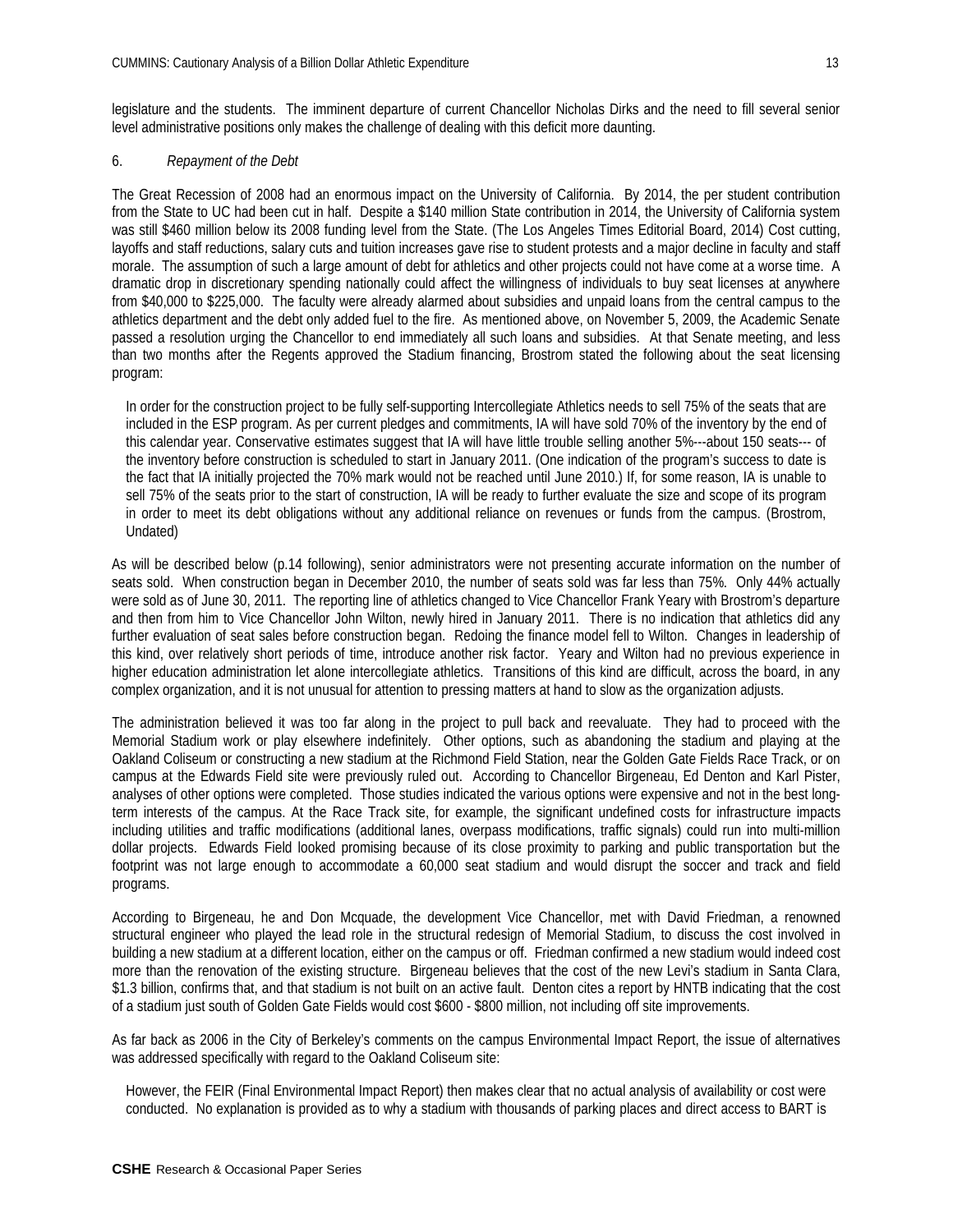somehow a less feasible location for football games than a stadium that has almost no parking or direct access to BART. . . The issue is not whether the CMS is beloved or whether the tradition of on-campus football is a good and special tradition. The issue is whether it is wise to invest hundreds of millions of dollars on a stadium that unfortunately straddles an active earthquake fault; is in a wild-land fire hazard area; has extremely poor access**; . . .** (Brocher, 2006)

The above statement reflected a common sense public concern at the time. A Public Records Act request I made for any studies related to the University's analysis of alternatives provided no results.

Did the administration in fact have no feasible alternative or had they reached a foregone conclusion, as some believed, that construction of the SAHPC and retrofit and renovation of the stadium was truly the only option. The California Environmental Quality Act (CEQA) has as its primary focus the impact a particular project has on the environment. At the same time, in looking at alternatives to a particular project, ". . . site suitability, economic viability, availability of infrastructure, other regularity constraints, and jurisdictional boundaries can be taken into account."<sup>[6](#page-13-0)</sup> CEQA does not require that every alternative be analyzed, only those that would substantially reduce environmental impact. The analysis of alternatives does not require the level of detail that the principal project does. Differences among interested parties on these matters can lead to legal proceedings where the judge has final authority. The Oakland Coliseum was not identified as an alternative in the Draft Environmental Impact Report. However, comments from several parties raised it and the campus then addressed it in the Final Environmental Impact Report.

Both Birgeneau and AD Barbour have said that playing at the Coliseum would not have engendered the kind of alumni affinity with the campus or the campus spirit within the student body that they felt were so important. However, USC and UCLA play off campus, at the Los Angeles Coliseum and Rose Bowl respectively, and have an alumni and donor affinity for their football teams at least equivalent to Berkeley. That has been their long history. It is not the case at Cal. The following is the relevant information from the University's SCIP Final Focused EIR, November 2006:

The University also considered the option of leasing access to McAfee Coliseum in Oakland, but found it to be an infeasible alternative and withdrew it from consideration as well. Several commenters suggested the Coliseum as an off-site alternative. However, considerations such as cost, proximity to campus, reliability of access, and scheduling combine to make this alternative infeasible. Leasing space such as the Coliseum would represent a sizable new expense, given that the University owns the CMS; the campus believes that the expense of retrofit and rehabilitation of the beloved CMS is a wiser investment, despite its faults. Furthermore, while collegiate athletics elsewhere may thrive in event space distant from campus, UC Berkeley traditions permit students to walk to events from nearby University and private housing, and permit alumni patrons to bring their families to and around campus before an event. The Coliseum is approximately 11 miles from UC Berkeley, a geographic and psychological distance that would significantly dislocate and disorient campus traditions related to athletics.

Reliability and scheduling were additional concerns that led to this alternative's withdrawal. Relationships between management and users of large athletic facilities often achieve notoriety, with regular conflict over contract terms, advertising, and scheduling; this has certainly been the case with the Oakland Coliseum, to the degree that one or more parties may be abandoning their agreements at the facility when their terms are complete. The University is seeking a stable, long-term facility that will accommodate football and other events without the unpredictability of lease agreements. Scheduling is another point of potential infeasibility. Both the Oakland Athletics and Oakland Raiders are users of the McAfee facility during the NCAA college football season. It is unlikely that accommodating another regular user would be feasible, given Sunday NFL games and regular MLB games. Neither the Los Angeles Coliseum nor the Rose Bowl currently also hosts major league football and baseball. (p.23)

Brostrom estimated that the cost to play elsewhere was \$5 million annually, an additional expense for athletics that was already overextended (Brostrom, Undated). Note however that the debt service for the athletic structures is currently \$18 million annually and increasing substantially in the out years. One option that might have been exercised, however, was playing elsewhere until more money could be raised. Suppose this took four years, for example. The total additional cost might have been \$20 - 25 million but the long term cost, assuming a substantial increase in fund raising revenue did occur, would have been a lot less than the current and future amount of the debt. If sports had been cut and the savings applied to the cost of playing elsewhere, even that cost would have been less. It is less likely that an option like this would have been considered because the mindset of the key decision makers had already concluded on staying at Memorial Stadium and renovating it.

<span id="page-13-0"></span> $\overline{a}$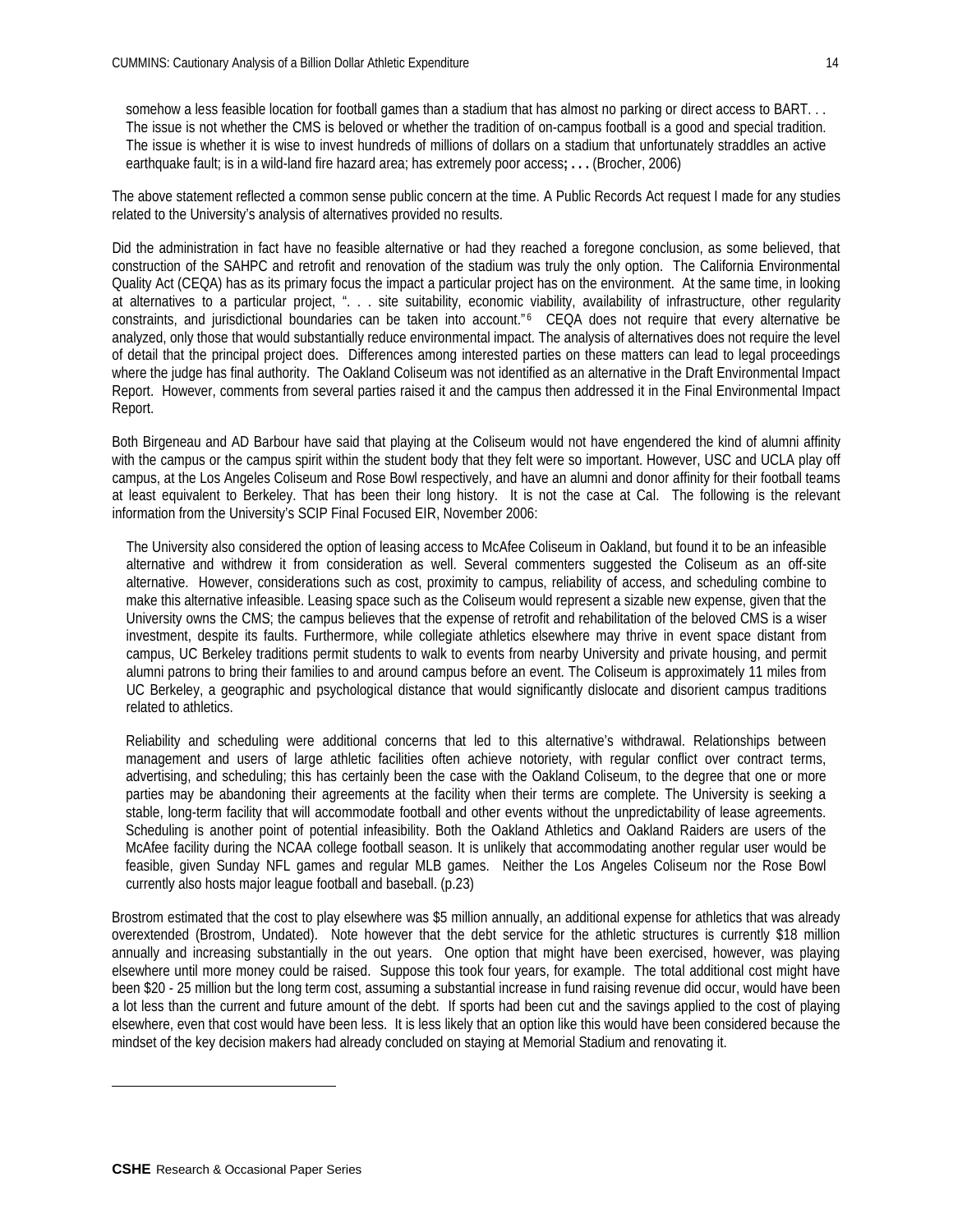What the University could not foresee in its justification was the Pac-12 television contract in 2011 and the authority granted to ESPN and Fox to determine the times games were played. Night games and their last minute scheduling angered a loyal fan base who found it more difficult to bring their children to games as well as older alums that did not wish to face driving home late at night. It was easier to stay home and watch on television. Not only would this affect the sale of ESP seats but also ticket revenue for games in a newly renovated stadium with 10,000 less seats to begin with.

Vaughan makes reference to the pattern of decision-making described above in what she refers to as the "Culture of Production:"

People are both the carriers and creators of culture. Cultural persistence is enacted in everyday life, as we try to make sense of events by drawing on largely unconscious knowledge for our responses. We tend to make the problematic nonproblematic by formulating a definition of the situation that makes sense of it in cultural terms. We achieve consistency by aligning our actions with the past, either by 'interpreting our acts in cultural terms or by taking account of culture in the framing of action.' As a result, people can see their own conduct as culturally approved and conforming, even when the behavior is objectively deviant. Aligning actions with culture legitimizes questionable conduct, affirms the rightness of norms, and maintains the course of joint action. In this way, we reproduce cultural meaning systems in both small and large choices, relegitimating the past, providing a medium for the present, and setting the stage for the future (Vaughan, 1996, pp. 222-223).

It is not that the campus administration's justification for proceeding in the way that it did was irrational. Rather, it is within the context of the history, tradition and culture of football on the Berkeley campus that made it more difficult to see a viable alternative and easier to follow the long established pattern despite the evolving risk.

Another concern of all parties involved was the requirements of the Alquist-Priolo Earthquake Fault Zoning Act. That law prohibits building new structures on an active fault and sets certain requirements for renovating existing structures. The act specifies, for alterations or additions to a pre-1975 structure built on an active fault, a dollar limit of 50% of the value of the given structure. To avoid what appeared to be certain litigation over the determination of the value for the stadium, the campus sought and received an exemption from the legislature that Governor Arnold Schwarzenegger approved in 2009. The exemption was granted due to the cost involved in restoring a nationally landmarked building and applied to all such state owned structures.

However, the exemption for all such state owned buildings was removed one year later at the request of the Governor, thus making Memorial Stadium an entirely exclusive exemption. The consequence of this decision, one undoubtedly taken "to help the university out," will not be known until a major seismic event occurs on the Hayward Fault, a near certainty according to seismologists (Zolfagharifard, 2016). Assuming that because the very best engineering of the structure will preclude loss of life, the stadium itself may be uninhabitable and further compound the difficulty of repaying the bonds. The University is self-insured so the cost would have to come from within.

# 7. *ESP Seat Sales*

Worries aside, the decision was made to move forward on the Memorial Stadium retrofit. The immediate question then was how to fund it. Stadium Capital Financing, a subsidiary of Morgan Stanley, approached the athletic department with a seat licensing program that, according to Brostrom, involved taxable financing and an outside bank or financing entity that would not have worked at Berkeley. A critical component in the plan Berkeley created was tax exempt financing at lower interest rates. Stadium Capital's role going forward involved marketing and sales of the seats for which they received \$4.6 million. 3198 prime seats were set aside for the licensing program.<sup>[7](#page-14-0)</sup> The plan included the sale of the rights to these seats for 40 to 50 years at a cost of anywhere from \$40,000 to \$225,000. Buyers received a substantial tax deduction because a portion of the payment is viewed as a contribution to an educational institution. Initially these seats were to be sold for cash up front. Other revenue sources would also be used including a football ticket surcharge and gifts. The proceeds would be placed in the FFE and invested with return on investment used to fund the debt.

There were so few takers for this plan that changes were made to it. Buyers could purchase the seats over time, much like a mortgage on a home, but they could drop out at any point along the way, making the revenue stream contingent at best. These changes, of course, increased the risk of the financial model failing.

<span id="page-14-0"></span> $\overline{a}$ 7 The 3,198 number changes in 2012 to 2902 as a result of setting aside about 300 seats for purposes other than the ESP program. This changes the calculation for percentage of seats sold in various campus documents..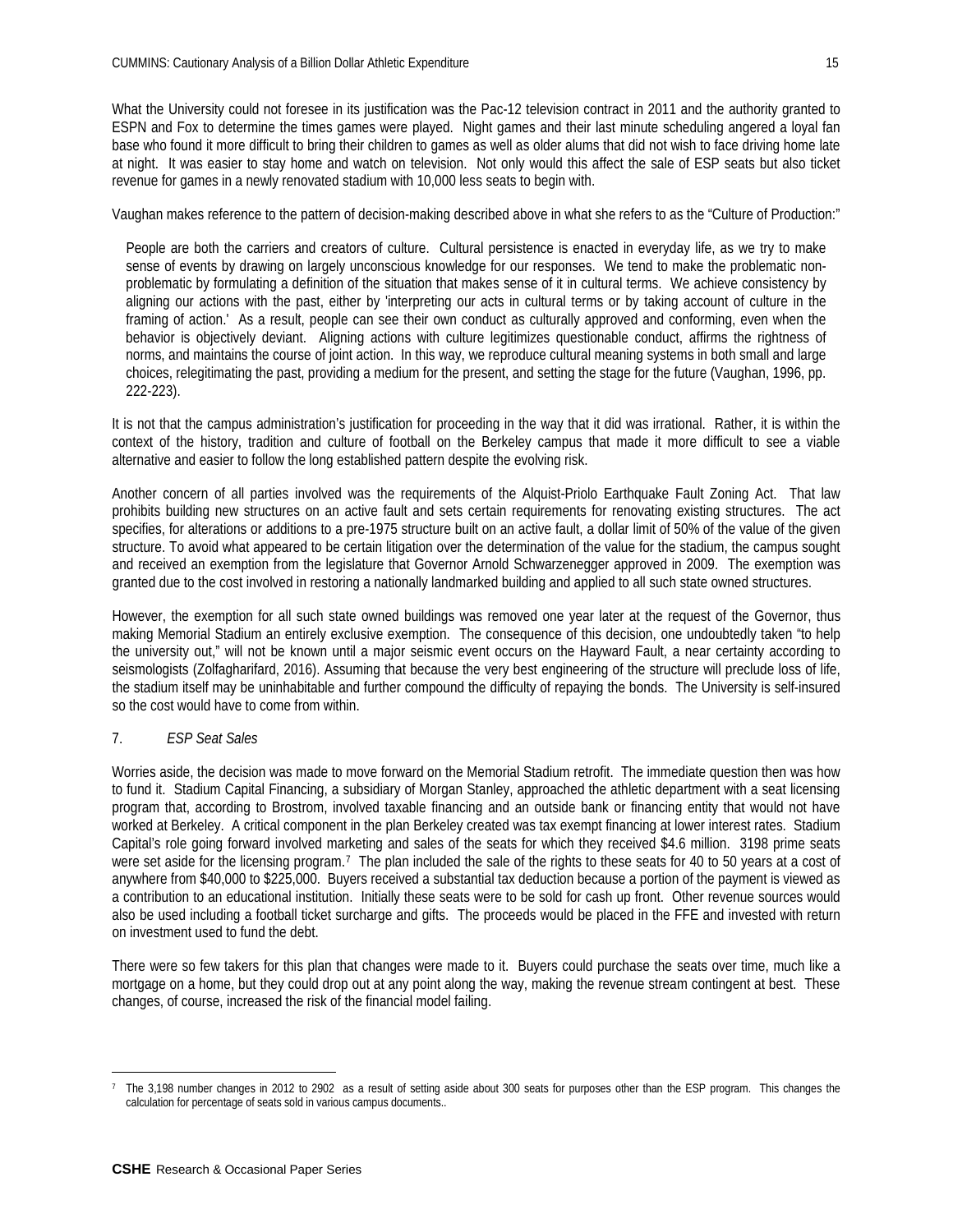Considerable skepticism accompanied this approach. Some members of Athletic Director Sandy Barbour's advisory committee raised concerns. Professor Roger Noll of Stanford, an expert on such financing schemes, warned that Cal's approach was much too optimistic. He cited Texas and Michigan as comparisons. Cal was attempting to raise three to five times as much as those seat licensing programs (Fuchs, et al, 2013). Stadium Capital was not having much luck selling its program to any other institution except the University of Kansas. Seats there were much less expensive but the response was so lukewarm that UK backed away from the plan one year later in 2010.

A vocal group of Cal faculty also spoke out against the risky approach.[8](#page-15-0) Brian Barsky, Professor of Electrical Engineering and Computer Sciences at Berkeley, became the most visible and informed critic, both on the budget of intercollegiate athletics and on the funding model for the athletics capital projects. He was instrumental in the passage of the Academic Senate resolution calling for a halt to the programs' continued subsidization and he raised warning signs about the promise of the seat licensing program. As is often the case in the long history of intercollegiate athletics, Barsky was brushed aside, labeled as naive and worse and one who was in opposition to all of intercollegiate athletics, despite that not being the case. These warning signs did not deter the administration's desire to move forward.

Why then did the Regents approve such a risky and unproven undertaking? The Regents' insistence that the project be undertaken or that the football games be played at another location created an immediate problem for the campus. Along with the cost of playing elsewhere, the downturn in the economy also brought construction costs down thus creating a time sensitive incentive to move forward with the stadium. The campus felt it had to move quickly despite not having enough money on hand. The ESP seat licensing program provided an out, however unrealistic it may have been. The numbers presented to the Regents on the sale of seat licenses turned out to be greatly exaggerated. Those numbers originated in the athletics development office and no one verified them. As Jon Wilner, who has covered this issue extensively for the San Jose Mercury News reported in 2013, "Cal announced last month that it has sold just 64 percent of the 2902 high-priced seats available in renovated Memorial Stadium. That figure might come as a surprise to the Regents of the University of California, who were told by a Cal official 3.5 years ago that 65 percent of the premium seats had been sold."

Wilner goes on to state that: "A review of dozens of stadium-related interviews, memos and reports from 2009-2011 found no evidence that Cal engaged in fraud. Internal documents usually specified that sales figures were based on intent-to-purchase orders, but school officials were less specific in their public comments." (Wilner, 2013) This was the second time in a two-year period that the Regents received puzzling, inaccurate information. Recall the different numbers provided in Regents items for the SAHPC in the 2006-2007 period dealing with cash in hand, bankable pledges and pledges in process. (Page 10 above)

Those "less specific comments" included, for example, AD Sandy Barbour's statement to a homecoming gathering on Oct. 20, 2010, that two-thirds of the seats had been sold. In a January 28, 2011 op-ed from Professor Calvin Moore and Vice Chancellor Frank Yeary in the *Daily Californian,* they wrote: "As of today, ESP participants have accounted for 1895 seats." (Yeary and Moore. 2010) In fact, when the University did release the statistics through June 30, 2011, only 1421 seats had been sold. The Moore/Yeary op-ed was in response to two opinion pieces in *The Daily Cal* by Barsky calling into question the viability of the financing plan for the stadium. (Barsky, 2010 and 2011) His detailed analysis is largely on the mark. While the athletics website indicated that \$215 million had been raised, Barsky's calculations, using available athletics data, concluded that only \$20 million in cash had been raised. He also questioned how athletics revenues can pay back the debt when it has run substantial deficits for decades.

Moore and Yeary acknowledge some of Barsky's assertions and still claim that 98% of the ESP seats will be sold when the stadium renovation is completed. That occurs in August 2012 when 1812 seats had been sold, approximately 60%. The Moore/Yeary response states that they are relying on the analysis done by Moore in the Report of the Academic Senate Task Force on Intercollegiate Athletics published on August 30, 2010. Moore chaired this task force, which followed upon the Academic Senate resolution calling for an end to campus subsidies for athletics. The final paragraph in Moore's risk analysis, included as Appendix G in that report, states:

However, it is well to sound a word of caution: given the uncertainties of fundraising, the uncertainties of the athletic success of the football team, the ultimate level of success of the ESP program, and the uncertainties of the financial markets over the next 30 years, the error bars on these results have to be assumed to be enormous. (Moore, et. al., 2010, page 54)

<span id="page-15-0"></span> $\overline{a}$ <sup>8</sup> One question repeatedly raised about the stadium renovation was whether the campus chose to do too much - seismic strengthening plus the elaborate amenities and seating program. The problem with doing less was that there would have been no viable way to raise the money to finance the project. The Development Office believed that a realistic figure for fund raising for both the SAHPC and the stadium was \$125 million.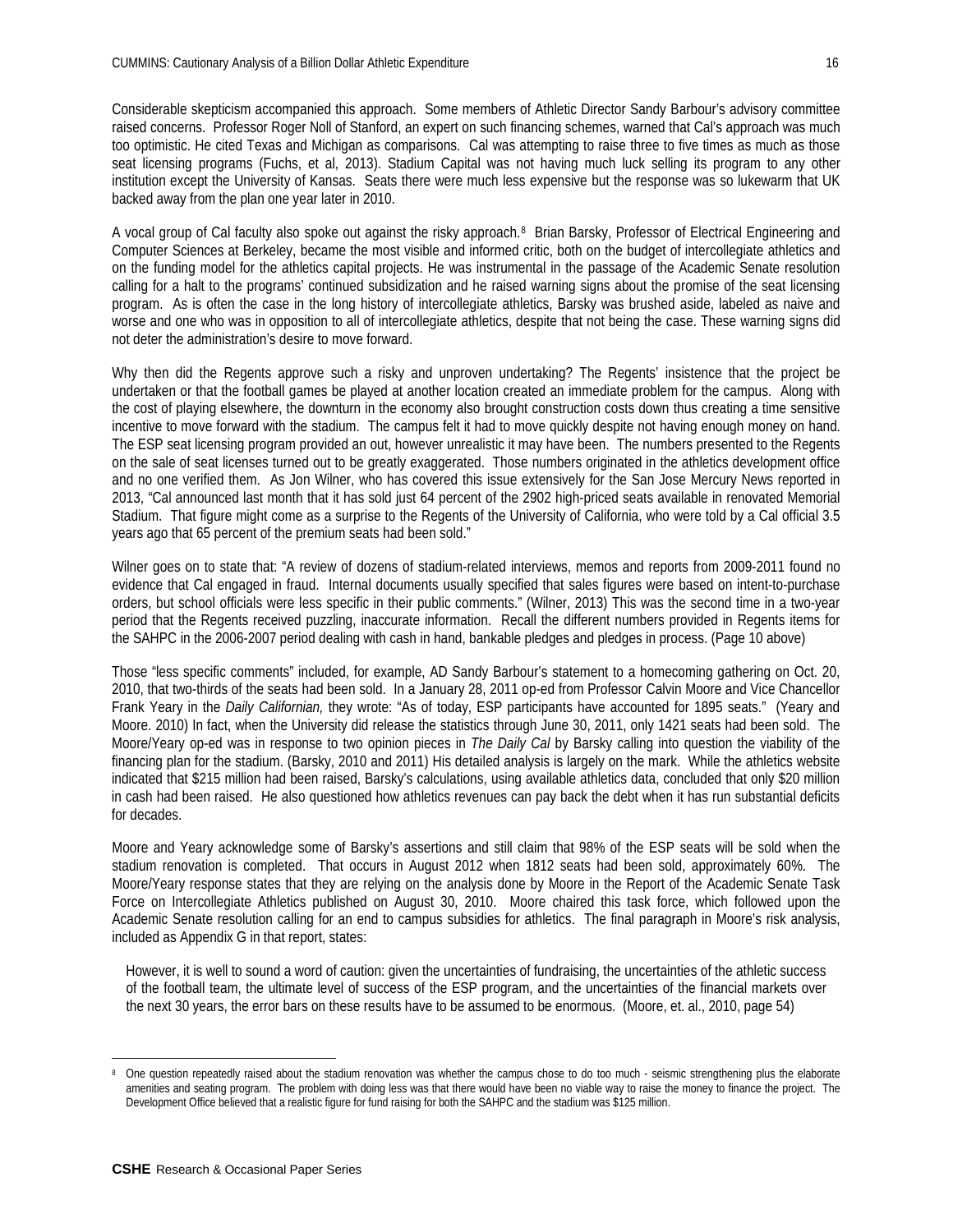Furthermore, Moore's risk analysis of the ESP program states that, "we followed in many ways the assumptions used by California Hall (i.e., the Chancellor's office) in their assessment of the project." According to Moore in a recent email to me, his information came from Brostrom and Yeary in verbal reports, and his analysis never contemplated drawing down on the principal of the FFE. He indicated his shock at hearing this for the first time from me. It is difficult not to read the Moore/Yeary op-ed as anything other than a strong defense and endorsement of the ESP program despite their earlier acknowledgement of the "enormous" risk. Meanwhile, Barsky, the critic, who is extremely detailed, highly analytical and persistent is cast as the outsider, attacked in the various blogs and listservs and privately denigrated. The Moore/Yeary op-ed appears then on the California Golden Bears official website with no context as to what Barsky stated, let alone his two op-eds. Construction on the stadium commenced that very month, January 2011. The momentum of the project was such that the key decision makers found it unthinkable to delay it.

The campus administration knew that the heavy reliance on the ESP program as originally structured to cover the debt had major problems. The administration also knew that it had a credibility problem as a result of the misleading data that had been presented on various occasions.

# 8. *A New Vice Chancellor and a Different Approach*

Frank Yeary returned to the private sector and Chancellor Birgeneau appointed John Wilton as the new administrative Vice Chancellor in June 2011. Wilton had 25 years experience as a senior manager at the World Bank and several years experience as a financial consultant on a host of economic matters. Wilton had no experience with intercollegiate athletics but he knew that the program's overall financial condition had to be addressed. He took action on several fronts.

First, to address the credibility issue, Wilton decided to issue quarterly reports on the ongoing sales of the ESP seating program. The first report was issued through June 30, 2011.<sup>[9](#page-16-0)</sup>

Second, Wilton sought an evaluation of the revised funding model in April 2012 from the Haas School of Business on the Berkeley campus. The report of Professors William Fuchs, Richard Stanton and Nancy Wallace was issued on March 29, 2013. That public and highly detailed report describes the problems associated with seat sales projections, the debt financing for the SAHPC and stadium, how that debt is projected to be serviced, and an analysis of the assumptions underlying those projections, including a sensitivity analysis varying the seat sales and investment returns on the FFE over time. Their major finding was:

. . . it is important to note that even under the worst set of assumptions (an extremely pessimistic combination of no further ESP sales at all after 2012, combined with an annual FFE return of 2% per year for 40 years) the FFE balance does not go negative until 2034, leaving at least 20 years to work out how to deal with this eventuality." At the same time, the authors caution that "None of us knows anything about selling seats in football stadia, so to try to understand likely sales levels and the reasonableness of IA's projections, we asked IA to provide detailed background on all aspects of the forecasts . . . Unfortunately, in part because most of the people currently responsible for managing the debt payments were not at U.C. Berkeley at the time the original decisions were made, we were unable to obtain many documents . . .

In fact, Barsky pointed out that the Haas faculty analysis does not contemplate a more troubling worst case scenario involving existing seat license holders turning back their seats since there is no annual required payment. This would almost certainly occur if Cal could not produce consistently winning football teams. They have not, and the total number of seat licenses has declined, as the reader will see below.

Some data were available on current forecasts, historical sales forecasts and a PowerPoint presentation from a marketing survey of almost 4400 donors to elicit their interest in the seat licensing program. The Haas faculty authors acknowledge on page 16 that "we are not really qualified to judge" the reasonableness of the projections. They go on to say that: "Despite our uncertainty, we acknowledge that the ESP sales team at IA knows a lot more about selling seats than we do . . . " and that the number of seats sold is definitely increasing. They indicate their further reassurance by stating John Wilton's commitment to have "... a neutral outside expert evaluate the reasonableness of their stadium revenue assumptions in the near future." They repeat their concern in the Summary as follows: "We hope that some of this uncertainty will be resolved when IA bring in an outside expert to evaluate their forecasts in the near future, as they have promised." (Fuchs, et. al, 2013, pp. 13-20, 32) To date, no evaluation has been done.

<span id="page-16-0"></span> $\overline{a}$ 9 All the reports are available at *[http://www.calbears.com/ViewArticle.dbml?&DB\\_OEM\\_ID=30100&ATCLID=208204189](http://www.calbears.com/ViewArticle.dbml?&DB_OEM_ID=30100&ATCLID=208204189)* through June 30, 2016.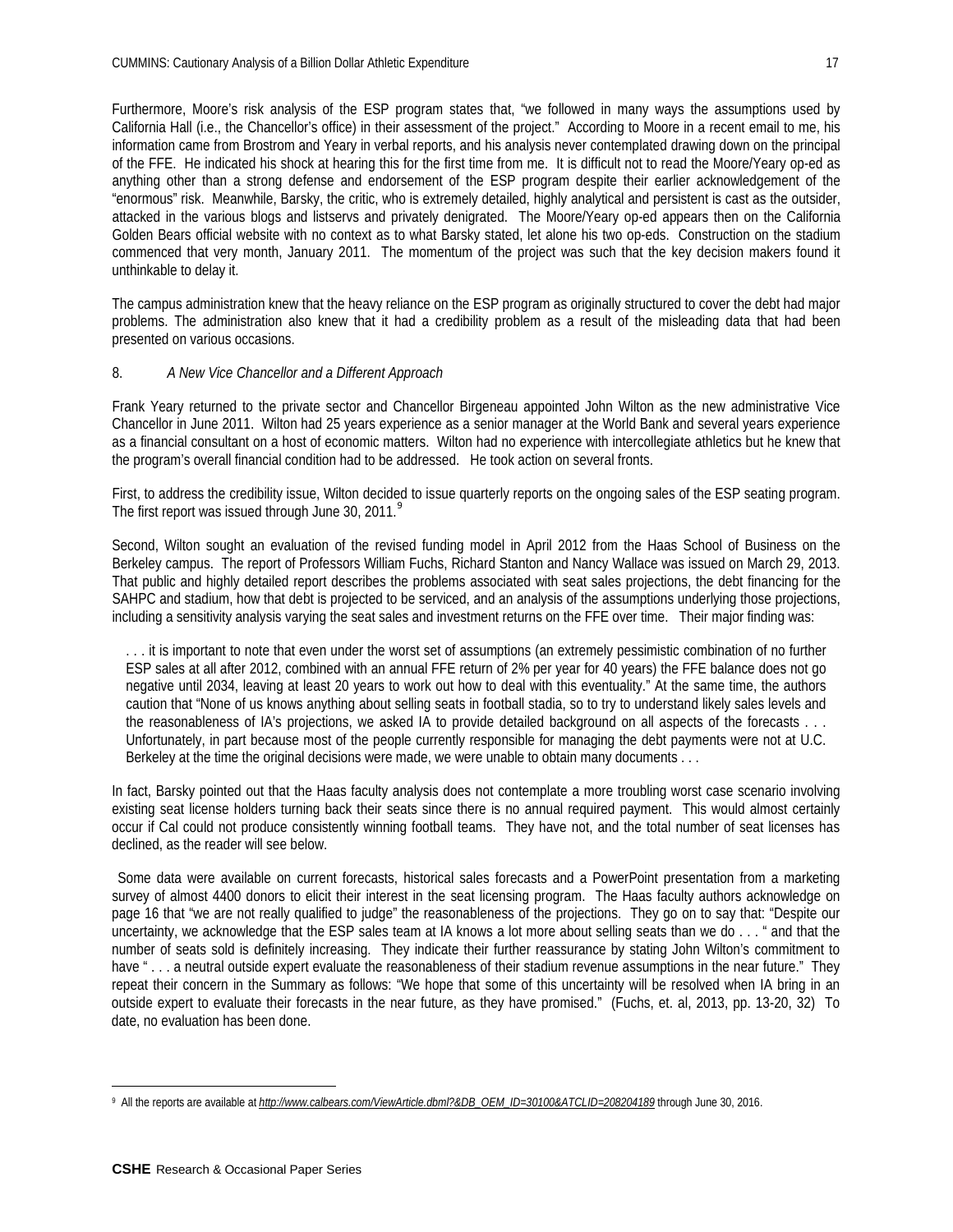Third, Wilton also understood that the heavy reliance on the seating program could cause problems for the repayment of the debt in the long run. The debt was structured so that interest only payments were made for the first twenty years beginning in 2013. The annual payment for that time period is approximately \$18 million.[10](#page-17-0) Beginning in 2032, the annual payments increase to \$26-\$37 million from 2032 - 2050. Sufficient funds had been raised for the SAHPC, \$86 million in pledges, and revenues from a football ticket surcharge and other sources that were placed in an Endowment beginning in 2009 to cover the interest only payments through 2032.[11](#page-17-1) That endowment is referred to in campus correspondence as SAHPC (#R14447). The Haas faculty evaluation report indicates that \$50 million resided in the endowment<sup>[12](#page-17-2)</sup> as of July 1, 2012. Table 2 shows the FFE balances from 2012 through 2016.

Table 2

| <b>Fiscal Year Funds</b><br>Functioning as<br><b>Endowment Balances</b> |              |              |              |              |
|-------------------------------------------------------------------------|--------------|--------------|--------------|--------------|
| 2012                                                                    | 2013         | 2014         | 2015         | 2016         |
| \$50,000,000                                                            | \$54,713,901 | \$63,400,000 | \$66,300,000 | \$60,980,000 |

In February 2012, President Mark Yudof granted Chancellor Birgeneau's request, as an exception to policy, to invade the principal of the SAHPC FFE (R#14447) according to the following timetable:

- *•* Up to \$3 million by April 2012
- *•* Up to \$5 million by April 2013
- *•* Up to \$5 million ongoing annually until funds are depleted

The policy requires a five-year period following the creation of an endowment before the principal can be invaded. Birgeneau and Wilton believed they needed flexibility to invade the principal in down market years and to backfill it in up years. The Haas faculty, in their evaluation of the new financing model, appear not to have been aware of the exception to policy or the intent following the five-year period to invade the principal from time to time. On page 10 of their report, in the section dealing with investment returns entitled Projected Sources of Revenue, they state: "The account contained \$50 million on July 1, 2012, and any funds raised each year in excess of debt payments will also be put into this account. For forecasting purposes, it is assumed that funds in this account grow at 6% per year."

A January 10, 2013 CADS (Cal Advancement Data System) statement entitled "Allocation Notes" appears to indicate that the purpose of that Endowment had changed sometime in 2012. For example, the statement refers to a previous note of February 24, 2012 with a description: "Revised endowment type." The notes for January 10, 2013 state: "A fund functioning as an endowment, the payout and/or principal of which will be used to provide both programmatic and operations support at the Student Athlete High Performance Center on the Berkeley campus of the University of California. The fund will be administered by intercollegiate athletics."

The original funding model relied heavily on investment earnings from the sale of seat licenses. If the principal of the endowment was withdrawn early, that affected earnings and threatened the viability of the model. Birgeneau was aware of the contradiction and discussed it in his request to Yudof for the exception:

 $\overline{a}$ 

<span id="page-17-0"></span><sup>&</sup>lt;sup>10</sup> The bonds were issued at different times and with different interest rates. They can also be refinanced at lower interest rates which would affect the annual payment amounts. Some century bonds were included in the financing which stretched the payment out 100 years. For these reasons, it is difficult to provide precise numbers. A detailed analysis of the bonds can be found on page 5 of the Haas faculty analysis: Evaluation of Financing for U.C. Berkeley's California Memorial Stadium and Simpson Center for Student-Athlete High Performance (William Fuchs, Richard Stanton, and Nancy Wallace March 29, 2013)

<span id="page-17-1"></span><sup>11</sup> A later report from David Secor to Vice Chancellor Wilton indicates that about \$95 million was raised with \$26 million dedicated to the construction, another indicator of the difficulty involved in getting precise data. Secor was new to the job in July, 2013, and indicated that existing records were inadequate.

<span id="page-17-2"></span><sup>12</sup> This particular endowment had part of the funds invested by the Regents and part invested by the Berkeley Foundation.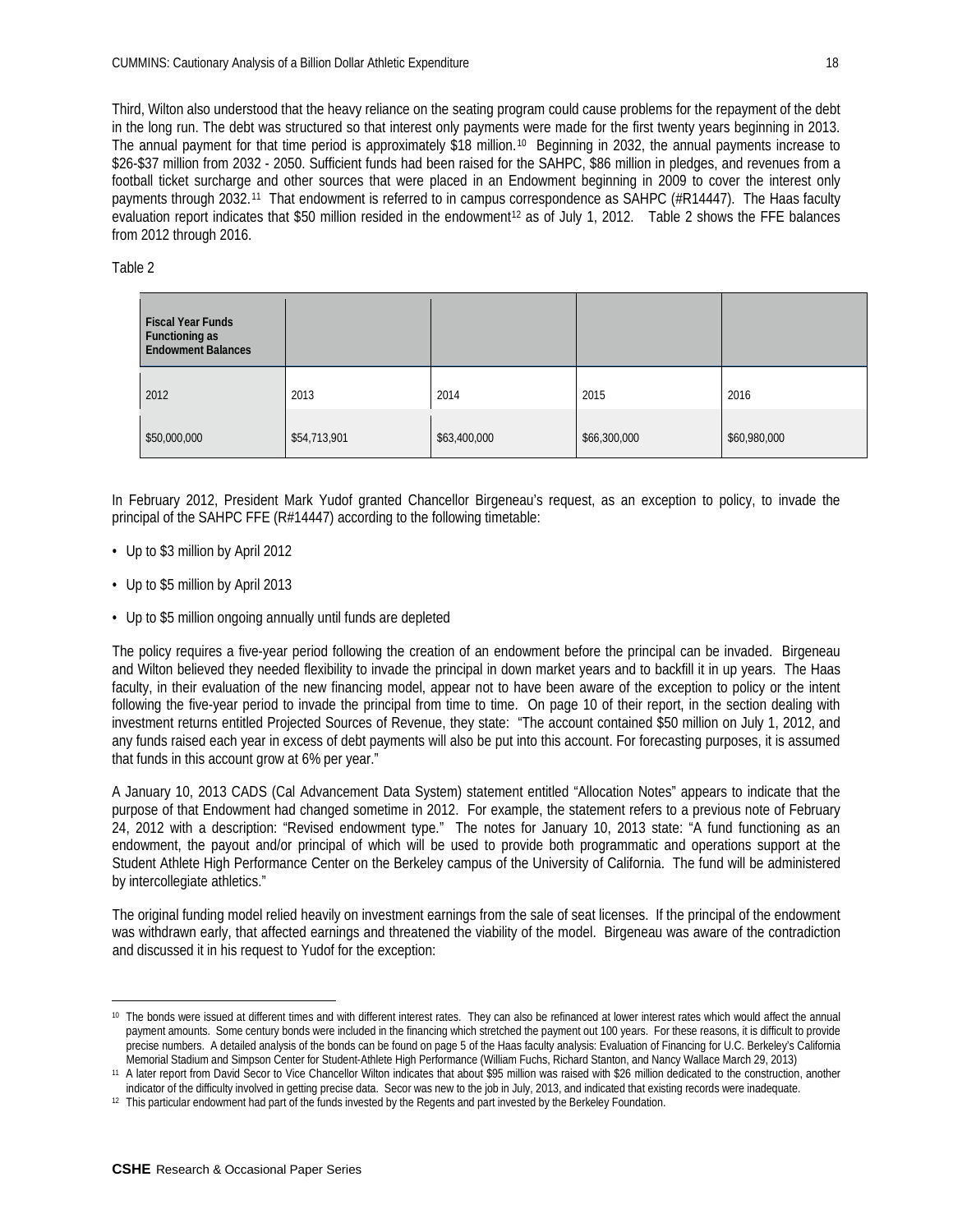As you are aware, Intercollegiate Athletics at UC Berkeley has a financial plan that involves anticipated withdrawals from its FFEs that are both greater than five percent and scheduled to occur prior to five years after the inception of the FFE. These withdrawals are a critical part of a multifaceted plan to create a financially and operationally stable Intercollegiate Athletics program at UC Berkeley.

. . . .the Berkeley campus continues to evaluate all FFEs, given that the short term need, withdrawal schedule, and size of withdrawals required in relation to market value are all needs that appear to contradict the purpose of the FFEs as stated in the Guidelines. (February 10, 2012 letter from Birgeneau to Yudof Re: Waiver Request to Policy for Withdrawal from FFE Corpus)

Birgeneau also references in his letter that other Berkeley campus construction projects and their financing models, for example The Berkeley Art Museum/Pacific Film Archive Fund, also require early withdrawals from the principal. Thus, intercollegiate athletic facilities are not the only ones on campus using a mortgage-like approach (long term debt with an anticipated source of revenue to pay it back) based on the use of FFEs with an inherently higher level of risk.

Here is what Birgeneau says in his recently released oral history dealing with intercollegiate athletics (Robert Birgeneau, 2014):

#### 01-00:19:56

Birgeneau: I had conversations with Bob Berdahl about that, but also about many of the other infrastructure challenges on the campus. I would say that the conversations about Memorial Stadium and the Student-Athlete High Performance Center were not qualitatively different from those that we had about the Li Ka Shing building [Center for Biomedical and Health Sciences] or the East Asian Library or the many other projects which were basically frozen at the time that I arrived here at Berkeley.

## 01-00:20:24

Birgeneau: I felt strongly that if we wanted to be a university that is competitive in the twenty-first century, then we needed to have twenty-first century facilities, and that was true across the board. Consequently, I made it one of my priorities as Chancellor to make sure that we moved forward on facilities, whether they were libraries, research, teaching, or athletic facilities.

In querying Birgeneau as to his level of concern over the increased risk of drawing down the endowment for operations as well as debt payment, his response in a January 10, 2015 email was:

This was not a complicated decision. For many projects the responsible parties need as much flexibility as possible in managing the cash flow and you have to trust that they will do so responsibly. This was one such example. Of course, I have also been consistent in insisting on as robust endowments as possible. That was in the background in this request.

What is the multifaceted plan for intercollegiate athletics that Birgeneau references? Rather than relying so heavily on ESP seat sales, naming rights and FFE investment revenue, Wilton expanded the potential revenue sources by reconceptualizing the stadium and high performance center as a multi-use facility. Campus units could lease space for various purposes. The recreational sports program now utilizes 5,000 square feet for an exercise facility for all students, not just athletes. The Graduate School of Public Policy, the Haas School of Business, and the College of Engineering are, or will soon, lease space for a variety of educational purposes. The campus Visitor Center is now located there. Campus and external organizations also may rent space for various events such as meetings, conferences, and weddings. A July 2014, international soccer match drew a large crowd and generated revenue of about \$1 million. Another match, scheduled for July 2015, fell through because the teams believed that Avaya Stadium in San Jose provided a better venue.

No similar events occurred in 2016. How this will affect other professional soccer events at Memorial Stadium is not clear. The stadium is marketed for these purposes but also has a limit on the number of large public events that may be held to appease neighborhood concerns over noise and other disturbances. That limit specifies that: "Subject to further review under the California Environmental Quality Act, a cap on 'capacity' events — programs attended by more than 10,000 spectators, exclusive of Cal Bears games and graduation events — of nine such events in any three-year period, with no more than four occurring in any one-year time frame, of which no more than two may exceed 30,000 spectators, through 2025." (Mogulof, 2010)

A new parking facility was constructed just north of the stadium under Maxwell Family Field. A land lease arrangement with Maxwell Garage, LLP, gave them the right to build and operate the 450 space garage and reconstruct the playing field on the rooftop. This new parking will be used for event attendees at the stadium, including for VIP attendees at football games, particularly those with seat licenses. Campus parking permits are not valid in this structure. Parking rates are set based on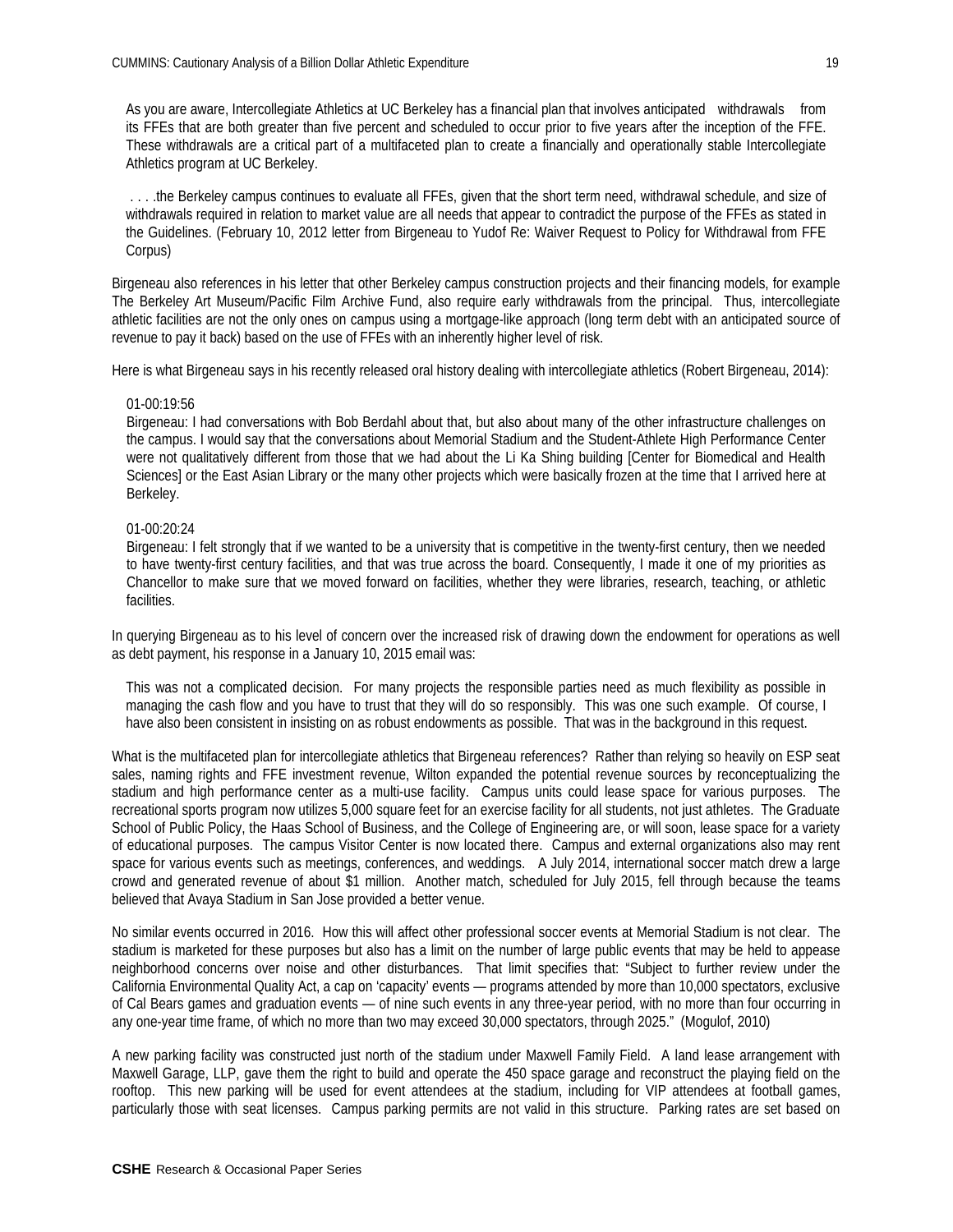current parking rates in the local community. This is a potential source of revenue if Maxwell Garage, LLP exceeds a certain profit level as specified in the contract.

Philanthropy and commercial revenue remain very important in the revised financing model. The naming rights to the stadium field to video game maker Kabam generates \$18 million over 15 years. The College Football Playoff will generate \$60 million in the coming year for the Pac-12 alone, with the revenue shared among the schools. In an October 7, 2016 email to interested parties from Athletic Director Mike Williams, he states that an additional \$7 million annually will result from a new 10 year contract with Under Armor for \$86 million, replacing the existing agreement with Nike;<sup>[13](#page-19-0)</sup> and a \$100 million ten year media rights contract with Learfield, doubling the existing IMG agreement.[14](#page-19-1) He also mentioned the \$1 million in additional revenue as a result of Cal's opening football game against Hawaii in Sydney, Australia. He did not mention the fact that the team missed the opening week of classes to bring in this revenue, an example of the compromises undertaken to increase revenue.

While the revenue increase is encouraging, the total of these additional revenues would still be well short of covering the existing \$22 million athletic department deficit. It fits within an historical pattern where, during budget crises, a pot of gold at the end of the rainbow is envisioned as the salvation for Cal sports. In the recent past, it was the anticipated success of Jeff Tedford, the expansion of the Pac-10 to the Pac-12, and enhanced TV deals and more money for the participating schools. Some of that did happen but, nevertheless, the athletic department deficits continued to mount, partly because of the debt service payments. Enhanced revenue leads to increased expenditures to keep Cal in the unending arms race to remain competitive.

The sale of ESP seats and the revenue generated from investing the proceeds remain the two largest sources of revenue to pay off the stadium/SAHPC debt. They also pose the greatest long term concern for the success of the revised financing model. The campus hired a seasoned marketing team to increase sales and develop new ways to sell the empty seats on a game day basis in 2012. They categorize the ESP seats sold as "Pledge Seats" and the game day seats as "Premium Seats." The latter include, for example, bundling seats for corporate use on a short-term basis and discounted seats for current ESP seat holders. They then combine both categories of seats and label that "Premium Full Season Equivalents." Table 2 below shows the number of seats sold from December 31, 2011 through August 31, 2016. The high mark was at the end of the 2013 football season when a total of 2225 seats were sold. Since then, the number of seats sold has declined steadily to 1896 as a number of seat holders have pulled out of the program, even as some have bought into the program during that period.

| ١Ι<br>Ħ<br>r |  |
|--------------|--|
|--------------|--|

| <b>Premium Full</b><br><b>Season ESP</b><br><b>Equivalent Seats</b><br>Sold | December 31,<br>December 31,<br>2011<br>2012 |      | December 31,<br>2013 | August 31,<br>2014 | August 31,<br>2015 | August 31,<br>2016 |
|-----------------------------------------------------------------------------|----------------------------------------------|------|----------------------|--------------------|--------------------|--------------------|
|                                                                             | 1782*                                        | 1873 | 2225                 | 2014               | 1925               | 1896               |

\* Indicates only seats sold. Equivalent packages did not begin until the following year. The total number of seats for sale is approximately 3000.

With regard to investment returns on the FFE, for the period 2013 - 2016, Table 4 shows a decline in earnings with 2014 being the high mark at \$10,285,049 and 2016 showing a loss of -\$2,678,097. The model anticipates these fluctuations because of the long term nature of the investments. Rolling averages over a five year period provide a better gauge of likely success. The Regents' endowment has averaged 7.5% over the past ten years and 9% over the last twenty years. Obviously, the larger the corpus, the better, which is why fund raising and ESP sales are so important, and why the decline in sales is so worrisome. It is important to note that the stadium/SAHPC financing model is long term.

The interest rates on the bonds are very low, 3.89% for the SAHPC and 4.25% for the stadium. This is fixed rate debt. As inflation causes revenues to grow, the relative burden of the debt will diminish. \$75 million in Century bonds are also included as part of the financing providing very long term financial flexibility. Nevertheless, the trends with regard to ESP sales, the FFE balance, and investment returns on the endowment highlight the management challenge and the risk of the revised financial model.

<span id="page-19-0"></span> $\overline{a}$ <sup>13</sup> That amount includes an average annual \$4.8 million in apparel and a signing bonus to be used for "rebranding"; and \$3.5 million in cash, according to the Intercollegiate Athletics chief financial officer, David Secor.

<span id="page-19-1"></span><sup>&</sup>lt;sup>14</sup> An interesting contrast is the UCLA deal with Under Armour for \$280 million over 15 years, an indicator of the difference in the two "brands." <http://www.latimes.com/sports/ucla/la-sp-0525-ucla-under-armour-20160525-snap-story.html>UCLA's renewed deal with IMG brings in \$14.4 million. <http://www.sportsbusinessdaily.com/Daily/Issues/2016/09/12/Media/Learfield-Cal.aspx>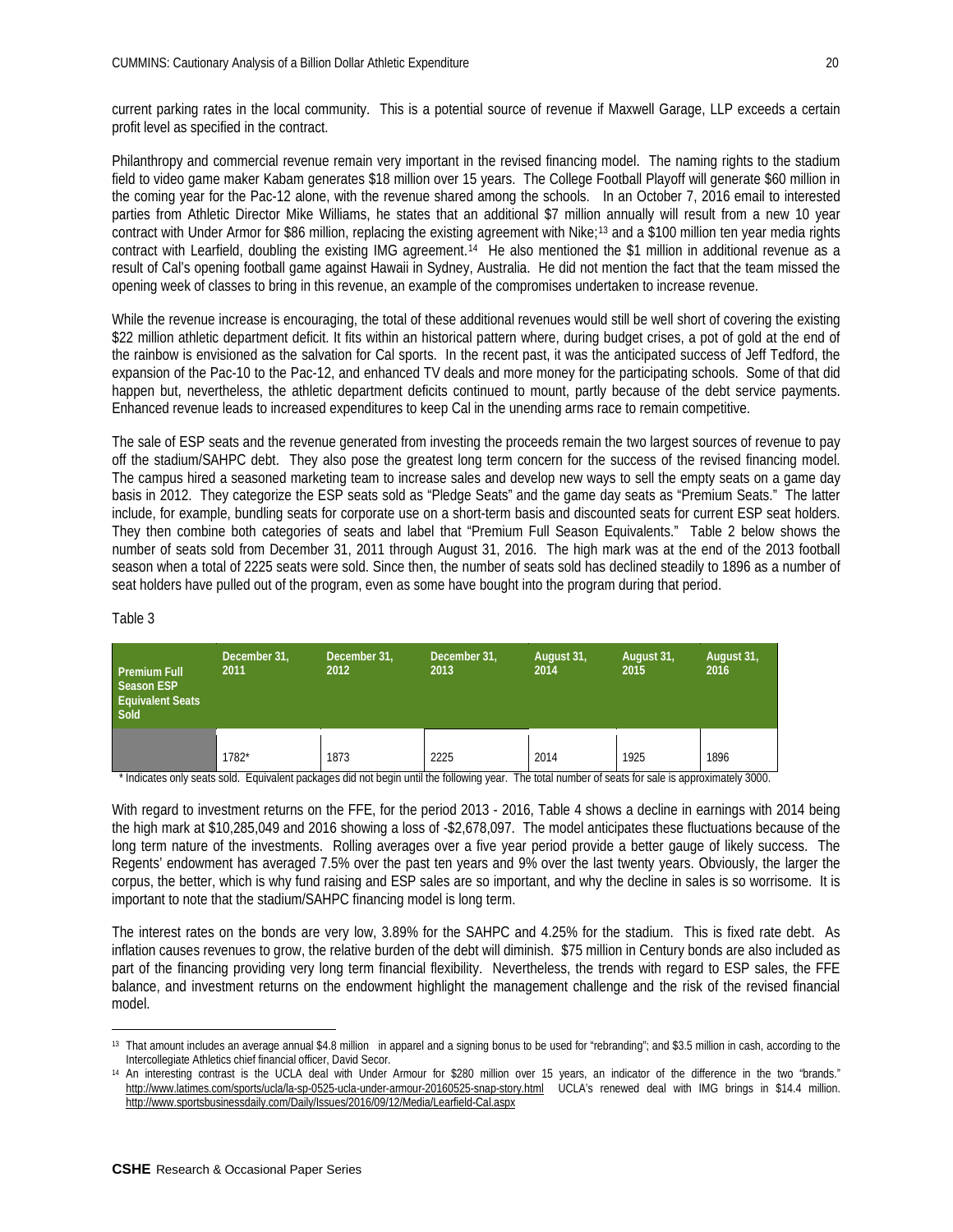| able |  |
|------|--|
|------|--|

| Investment Returns on<br>Endowment |              |             |                 |
|------------------------------------|--------------|-------------|-----------------|
| 2013                               | 2014         | 2015        | 2016            |
| \$6,783,506                        | \$10,285,049 | \$4,099,035 | $-$ \$2,678,097 |

Table 5 shows how the revised facilities financing model is faring against actual revenues and expenses from 2013 - 2016. It shows how the actual FFE balance begins to fall below the model's projections in 2015 and then falls more significantly in 2016.[15](#page-20-0) The building of the stadium did not fully take into account the expenses. That includes both the sales and additional support staff related to ESP sales as well as the additional operating costs associated with the renovated stadium and SAHPC facilities. There is also a cost associated with the maintenance on a lot of new equipment. Finally, it did not take into account the affect on overall philanthropy and the ability to raise other gifts. Donors were told that if they bought seats, they would never be asked to make a contribution again. The ability to grow significant philanthropy was significantly reduced. According to David Secor, the athletics budget officer, the net impact of the stadium debt on the operating budget is probably between \$6 - \$10 million.

Table 5

 $\overline{a}$ 

#### **CAL ATHLETICS**



|                             |     |                                             |     |                   |    | <b>INCOME</b>                                             |                    |      |                                                                  |      |                    |   |                                                    |                          |   |                    |
|-----------------------------|-----|---------------------------------------------|-----|-------------------|----|-----------------------------------------------------------|--------------------|------|------------------------------------------------------------------|------|--------------------|---|----------------------------------------------------|--------------------------|---|--------------------|
|                             |     | FY 13<br>(Facilities<br>Financing<br>Modell |     | FY 13<br>(Actual) |    | FY 14<br><i><b>(Facilities</b></i><br>Financing<br>Model) | FY 14<br>(Actuals) |      | <b>FY 15</b><br><i><b>IFacilities</b></i><br>Financing<br>Modell |      | FY 15<br>(Actuals) |   | FY 16<br><b>(Facilities</b><br>Financing<br>Modell |                          |   | FY 16<br>(Actuals) |
| <b>ESP Sales</b>            | ۹   | 12.07                                       | s   | 11.21             | Š. | 12.96 \$                                                  | 9.90               | ŝ.   | 11.57 \$                                                         |      | 8.18               | s |                                                    | $11.28$ \$               |   | 8.03               |
| Earnings                    |     | 3.00                                        |     | 6.78              |    | 3.16                                                      | 10.29              |      | 3.33                                                             |      | 4.10               |   |                                                    | 3.70                     |   | (2.68)             |
| Seats (Non-Pledge)          |     | 0.79                                        |     | 0.69              |    | 0.80                                                      | 0.89               |      | 0.74                                                             |      | 1.01               |   |                                                    | 0.68                     |   | 1.18               |
| Philanthropy / Partnerships |     | 4.69                                        |     | 4.35              |    | 5.43                                                      | 7.76               |      | 5.41                                                             |      | 6.74               |   |                                                    | 4.95                     |   | 5.01               |
| Media Revenue               |     |                                             |     |                   |    |                                                           |                    |      | 2.50                                                             |      | 2.50               |   |                                                    | 2.50                     |   | 2.50               |
| Leases                      |     |                                             |     |                   |    |                                                           | 0.08               |      |                                                                  |      | 0.29               |   |                                                    |                          |   | 0.37               |
| Rentals                     |     | 0.45                                        |     | 0.19              |    | 0.65                                                      | 0.46               |      | 0.86                                                             |      | 0.81               |   |                                                    | 1.07                     |   | 0.42               |
| <b>Total Revenues</b>       | s   | 21.00                                       | - S | 23.23             | s  | 23.00 \$                                                  | 29.37              | s.   | 24.41S                                                           |      | 23.63              | s |                                                    | 24.19 <sub>5</sub>       |   | 14.84              |
| Debt Service                |     | (14.82)                                     |     | (14.82)           |    | (18.14)                                                   | (16.16)            |      | (18.14)                                                          |      | (16.98)            |   |                                                    | (18.14)                  |   | (17.84)            |
| Expenses                    |     |                                             |     | (0.15)            |    |                                                           | (0.48)             |      |                                                                  |      | (1.59)             |   |                                                    |                          |   | (1.02)             |
| To Deferred Benefits        |     |                                             |     | (0.86)            |    |                                                           | (2.43)             |      |                                                                  |      | (0.93)             |   |                                                    |                          |   | (0.45)             |
| Support to IA Operations    |     | (3.59)                                      |     | (2.71)            |    | (2.00)                                                    | (1.62)             |      | ٠                                                                |      | (1.25)             |   |                                                    | $\overline{\phantom{a}}$ |   | (0.82)             |
| Net to FFE                  | \$. | 2.59                                        | -S  | 4.69              | s  | 2.86 <sub>5</sub>                                         | 8.68               | ءَ ، | 6.27                                                             | - \$ | 2.88               | s |                                                    | 6.05                     | s | (5.30)             |

|                             |        |      |       |  | <b>BALANCES</b>          |       |  |           |       |  |          |        |
|-----------------------------|--------|------|-------|--|--------------------------|-------|--|-----------|-------|--|----------|--------|
|                             |        |      |       |  | FFE                      |       |  |           |       |  |          |        |
| Beginning Balance           | 50.02  |      | 50.02 |  | 52.61                    | 54.71 |  | 55.47     | 63.39 |  | 61.74    | 66.27  |
| Add: Net                    |        | 2.59 | 4.69  |  | 2.86                     | 8.68  |  | 6.27      | 2.88  |  | 6.05     | (5.30) |
| <b>Ending Balance</b>       | 52.61  |      | 54.71 |  | 55.47                    | 63.39 |  | $61.74$ 5 | 66.27 |  | 67.79 \$ | 60.98  |
|                             |        |      |       |  |                          |       |  |           |       |  |          |        |
|                             |        |      |       |  | FFE (Deferred Benefits)* |       |  |           |       |  |          |        |
| <b>Beginning Balance</b>    |        |      | 5.78  |  |                          | 6.64  |  |           | 9.06  |  |          | 10.00  |
| Add: Net (Include Earnings) | $\sim$ |      | 0.86  |  |                          | 2.43  |  |           | 0.93  |  | $\sim$   | 0.45   |
| <b>Ending Balance</b>       |        |      | 6.64  |  |                          | 9.06  |  |           | 10.00 |  |          | 10.45  |
|                             |        |      |       |  |                          |       |  |           |       |  |          |        |

\*Deferred Benefits represent revenues (ticket sales, parking, concessions) not yet earned but received for future years.<br>Effective with the FY14 model, earnings associated with the Deferred Benefits FFE remain credited to

<span id="page-20-0"></span><sup>15</sup> To clarify "Deferred Benefits" in Table 5, according to David Secor, in an email to me on January 9, 2017, "If you purchase an ESP seat, part of that money is a tax-deductible contribution and part of it is a purchased benefit. When I purchase a University Club seat for \$200K, it includes the value of the ticket, the parking benefit, and the hospitality (free food and drink) for the next fifty years. We can recognize the contribution portion as revenue in that year but per GAAP (Generally Accepted Accounting Principles), the ticket sales revenue is recognized in the year that it is earned. So using an approximate 80-20 ratio (we have calculators) we may recognize \$160K in Contribution Revenue and the \$40K is placed in a deferred benefit account. Then each year we transfer funds out of the deferred benefit account to our operating budget and recognize the ticket and other revenue value for that year."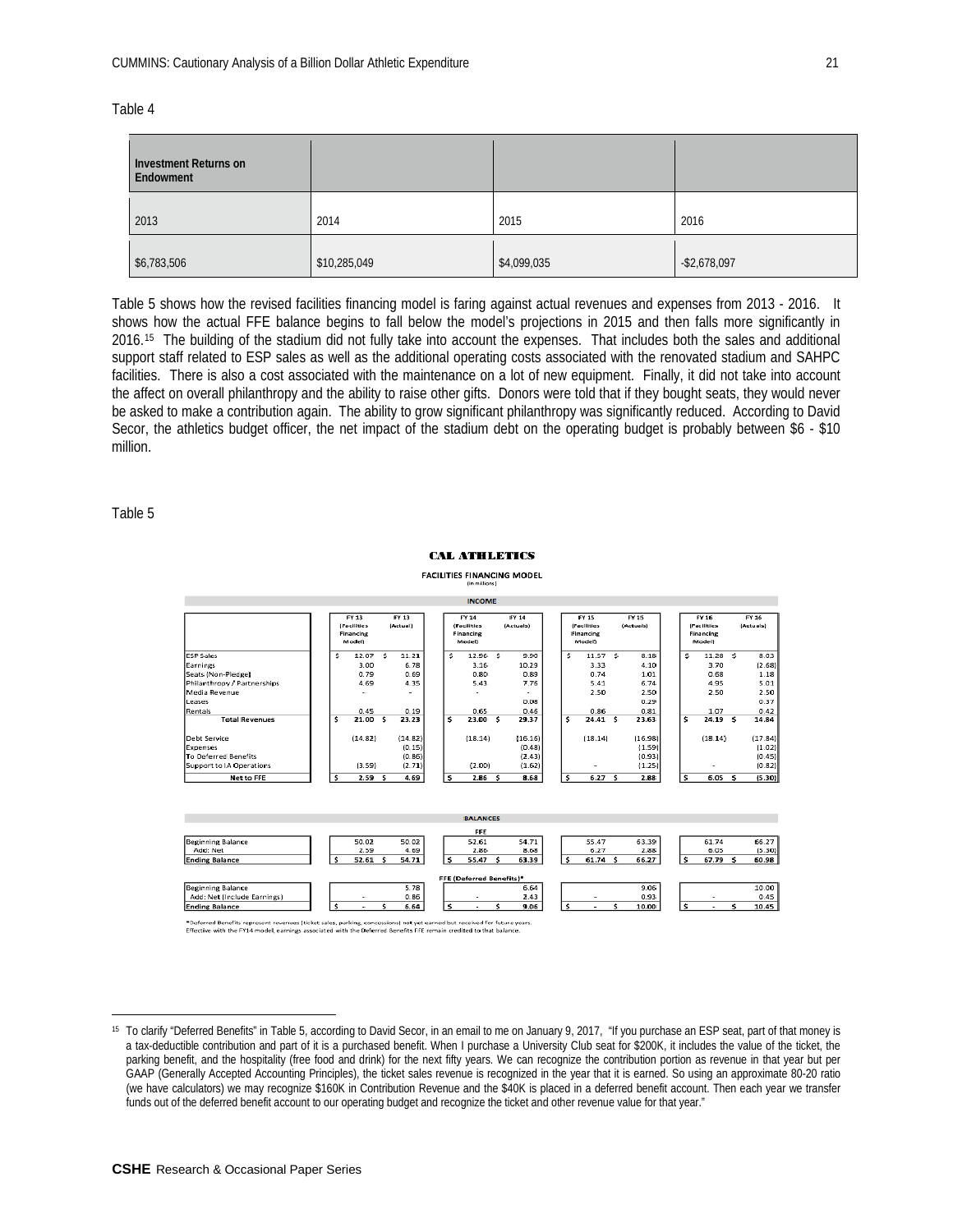As of October 2016, Intercollegiate Athletics had a budget deficit totaling approximately \$22 million, the highest it has ever been.[16](#page-21-0) A large deficit may occur in 2017. The entire burden for the payment of the debt for the SAHPC/stadium project and the requirement to maintain a balanced operating budget are exclusively the responsibility of the intercollegiate athletics department. The expectation placed on the department is to produce a broad based, highly competitive program with thirty intercollegiate sports and 900 + student athletes. This is an untenable, perhaps impossible, expectation. If one took the Regents item designating athletic revenues as the source for the debt repayment literally, and if the campus administration enforced a balanced operating budget, the only source of money to cover the \$22 million deficit is in the endowment itself. Removing \$22 million from the endowment balance of \$60.98 million would lead to a collapse of the model. The debt payment and the operating budget are inextricably linked. Chancellor Dirks cannot allow the financing model on the debt to collapse so he will almost certainly cover the \$22 million shortfall using central campus monies.

The revised financing model, as Wilton acknowledged, depends on a consistent, highly successful football program. Cal has not produced such teams since the Pappy Waldorf days in the 1950s.[17](#page-21-1) One wonders if it is in Cal's DNA to do it again, or if the cost of the arms race is worth the return. Interestingly, AD Mike Williams fired football coach Sonny Dykes, replacing him with Justin Wilcox in early January of this year. He is quoted in the San Francisco Chronicle as saying: "We'd like to have a head coach as soon as possible, but we will be thoughtful and thorough in our search. I think that what we need to do as a community is to commit to championship football. I think that might be the one we're lacking, because we have the resources, we get the right student-athletes, and Cal is a place that produces champions in virtually every other sport." (Kroichick and Saracevic, 2017) Many would consider this a pipe dream, a refrain of AD Gladstone 15 years earlier when Jeff Tedford was hired, and an aspiration that would require untold sums of money that will never be forthcoming.[18](#page-21-2)

Apart from the impact mediocre football performance has on ticket sales of all kinds (it is worth noting that football ticket revenues in the renovated stadium with 10,000 fewer seats have yet to reach what they were at the end of the 2010 season in the old stadium when Cal was 5-7), the history of NCAA Division I football is littered with examples of programs where placing paramount importance on winning led to accompanying cheating and scandals. Short of that, a host of decisions are made within athletics that favor football, sometimes at the expense of the campus as a whole or other sports.

A recent decision to provide the football team with a practice field is one example. The decision to convert Maxwell field to a football practice field meant that the women's field hockey team had to find a new field. The artificial turf for football is longer than what field hockey play requires. Underhill Field was the alternative for field hockey but was not big enough so several million dollars were required to upgrade it. A threatened Title IX lawsuit brought by the women players moved the administration to act. And why does football require a practice field when it used Witter Field in the past? Because the campus gave priority for the use of Witter Field, football's old practice field and the home of men's rugby, to the rugby team. Coach Jack Clarke and the Cal Rugby Advisory Board negotiated this agreement with Vice Chancellor Wilton in return for their continued fund raising to make the Rugby team completely self-supporting, and to also contribute toward the women's lacrosse and women's gymnastics programs. At \$150,000 annually, that hardly provides sufficient support for those two women's programs. The apparently unanticipated consequence was the expenditure of several million dollars to avoid the threatened Title IX lawsuit from the Women's Field Hockey team.

Vice Chancellor Emeritus Ed Denton's oral history provides another example. In this case, a \$3 million surplus was available after the completion of the SAHPC. Coach Tedford wanted electrical outlets and ventilation for each of the football players' lockers so that they had immediate access to their laptops. The administration rejected this request at the outset of the project as being too expensive. The surplus provided another opportunity to make that request even though the lockers were now installed without the electrical amenities.

Denton stated his concern that the lockers requested by the coach were extremely expensive and was not used in any of the other student athlete lockers in the building other than football. The request ultimately required not only installing electrical outlets in each locker, but also providing ventilation to overcome the heat generated by the electronic devices. He felt neither the faculty nor students would have supported spending so much for one team. He surmised that the changes may have been more focused on recruiting than the actual need for football players. (Denton, p. 34) Changes to the football players' lockers totaled \$456,000. Coach Tedford requested changes to his conference room as well at a cost of \$250,000.

 $\overline{a}$ 

<span id="page-21-0"></span><sup>16</sup> http://www.mercurynews.com/2016/09/30/cal-athletics-20-million-question-will-sports-need-to-be-axed/

<span id="page-21-1"></span><sup>17</sup> It is true that Jeff Tedford won more games than any other coach in Cal's history but his Conference record was 50-45 and the team was ranked by the Coaches poll in the top 25 in only four of his eleven seasons.

<span id="page-21-2"></span><sup>18</sup> As a comparison, the University of Alabama football program generates \$97 million in revenues against expenses of \$51 million. Cal's equivalent figures are \$44 million and \$22 million respectively, according to the latest Equity in Athletics Disclosure Act data.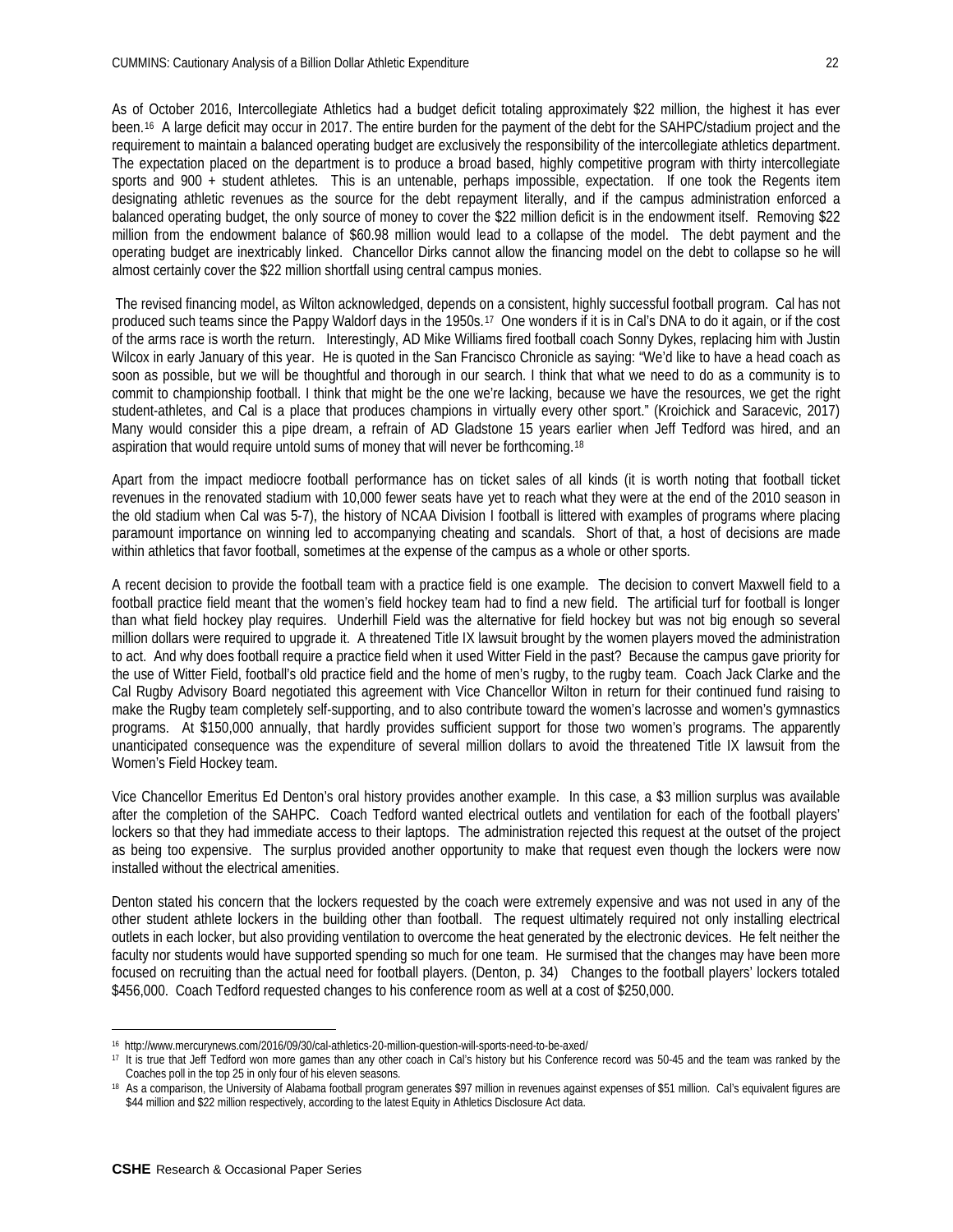## 9. *College Football's Current Challenges*

Big time intercollegiate athletics programs live or die on the basis of the success of their football programs. However, football itself at all levels of play is threatened. A growing body of research indicates that concussions as well as sub-concussive hits experienced by players from the Pop Warner leagues to the NFL disrupt normal brain function. The number of parents who now will not permit their children to play the sport is 50% according to a recent Bloomberg News survey. Only 17% of those surveyed believe football will grow in popularity in the next 20 years.<sup>[19](#page-22-0)</sup> The morality of even watching what some refer to as the blood sport of football is a frequent topic of conversation in the press and elsewhere. (Tobar, 2014) How will this impact the ability to pay off the debt?

In the last decade, dramatic changes in the landscape of big-time college football as a result of lawsuits, political pressure at the state and national level and public concern are separating the field between the haves and have-nots, the members of the five power conferences and everyone else. Guaranteeing full ride scholarships for four years, increased health benefits for sports related injury beyond graduation, even the outright payment of college athletes will have an enormous impact on all intercollegiate athletic program budgets.

The recent tightening of admissions requirements at Cal will lead to more emphasis on out-of-state recruiting and the higher cost of scholarships for those student athletes. Athletics must absorb tuition increases for their scholarship athletes, something that is beyond their control and pushes expenditures higher. All of these changes propel even more the intercollegiate athletics arms race, the need to spend more to stay competitive. Since repayment of the debt has the highest priority, how much money will be left to maintain Cal's athletic competitiveness?

Such are the risks inherent in large decisions of this kind for any Chancellor. Birgeneau, a strong, forceful, decisive leader was a risk taker, and he was clear about what he felt must be done. Again, this from his oral history:

If you insist on having every dollar identified before you start a project, then you will almost never be able to move forward and you will end up with a university in decay. So, I felt when I came here that we had simply been too conservative. I decided that for the health of the University and its long-term competitiveness, we needed to bite the bullet and start building the facilities that we needed for our educational and research programs. (page 10)

Was he right or is this an example of a type of overarching risk that makes taking smaller risks more acceptable? Will this model or a variant of it over time pay off the debt and in fact lead to a financially stable intercollegiate athletics program? Only time will tell, but the recent history is not encouraging.

## **C. Going Forward**

Chancellor Dirks announced the creation of yet another task force on intercollegiate athletics in the summer, 2016. This task force, created in light of the then \$150 million campus-wide deficit and Intercollegiate Athletics' component of that, \$22 million, is to make recommendations on a financially sustainable program for the long term. This effort mirrors various other committees and task forces as far back as 1991, the year the often cited Smelser Report was issued. The Coley report followed in 1999, followed by the Cheit committee report in 2001, the Academic Senate's Task Force on Intercollegiate Athletics report in 2010 and Chancellor Birgeneau's Advisory Council on Intercollegiate Athletics Financial Sustainability report that same year.

All of these well intentioned efforts operated with the same assumptions - intercollegiate athletics adds value to Berkeley; the intercollegiate athletics program should be broad based, highly competitive and mirror the excellence of the academic program, assuming that a financial model can be created to sustain that; a greater emphasis should be placed on fund raising; a reasonable central campus contribution is \$7 million, including the student fee component which averages \$2 million annually; intercollegiate athletics should be managed more effectively; student athletes should be students first and athletes second; coaches should be rewarded for the academic success of their athletes as well as their athletic success; all coaches must assume a greater responsibility for fund raising. These task forces and committees are composed overwhelmingly of athletics supporters, a limiting factor in thinking differently about these matters.

The outcome over the 25 year period is not encouraging. Budgets and deficits have skyrocketed, the salaries of senior athletic administrators and revenue sports coaches have done the same, graduation rates in these same sports have been mediocre at best, and embarrassing scandals have materialized from time to time.

<span id="page-22-0"></span> $\overline{a}$ <sup>19</sup> [http://www.bloomberg.com/politics/articles/2014-12-10/bloomberg-politics-poll-half-of-americans-dont-want-their-sons-playing-football;](http://www.bloomberg.com/politics/articles/2014-12-10/bloomberg-politics-poll-half-of-americans-dont-want-their-sons-playing-football) A fuller description of these matters at Berkeley is discussed in the first white paper. (Cummins and Hextrum, 2013) A simple Google search on "intercollegiate athletics scandals" produces a plethora of articles on the subject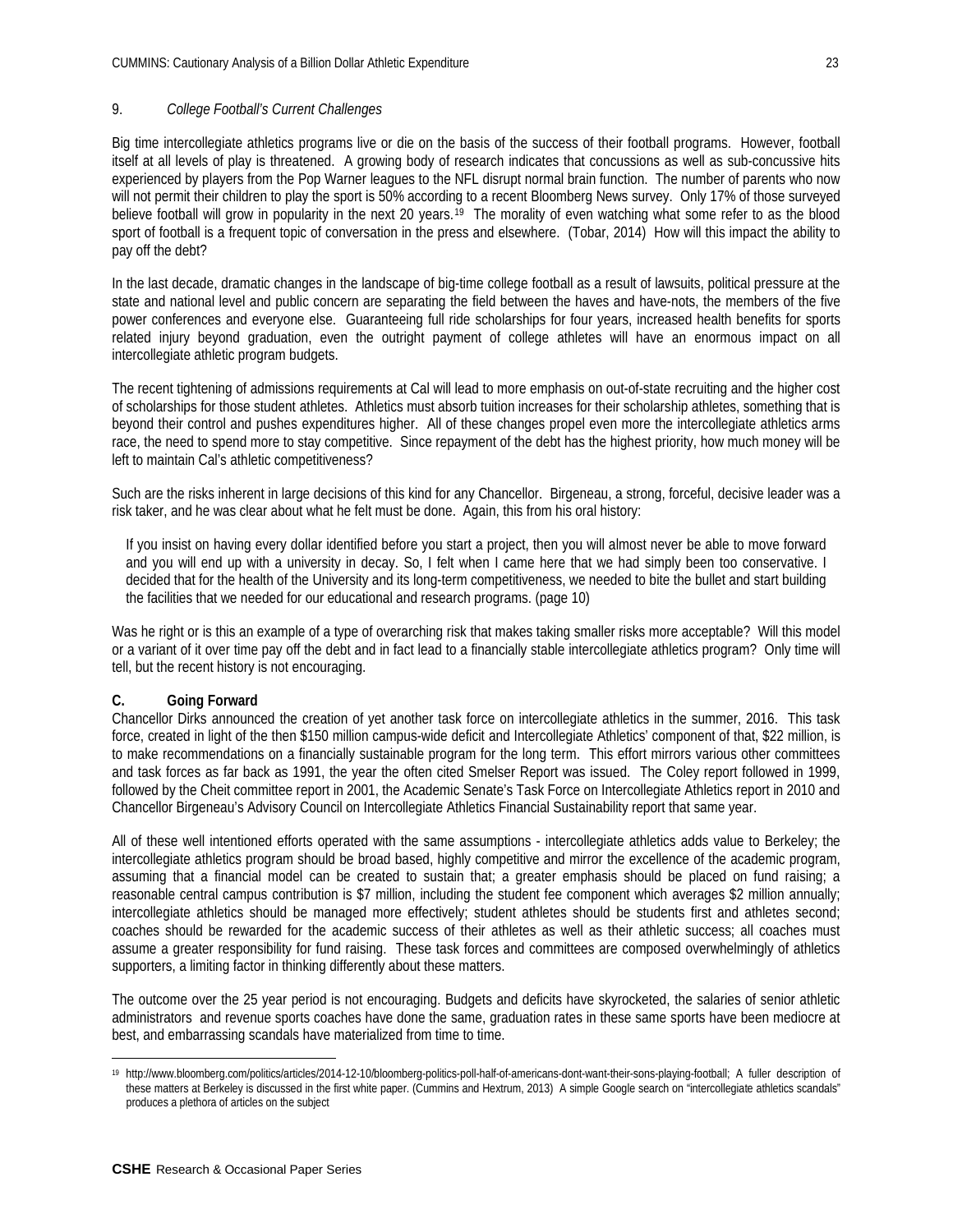Successive administrations dating back to the 1990s have allowed Intercollegiate Athletics to run substantial deficits without real consequences, as would normally be imposed on other units. Intercollegiate athletics leadership, as a result, has grown increasingly comfortable in engaging in a game of chicken when campus-wide financial exigencies raise the specter of cuts to their program, believing that alumni/donor pressure will inevitably force the administration to back down. Such is the current situation with a lame duck Chancellor, Nicholas Dirks who may not wish to make any significant decisions that will box in his successor who is expected to be named in March, 2017. His successor is unlikely at the beginning of his/her term to alienate an alumni/donor base by cutting sports or imposing other draconian measures on athletics. This cycle, this way of thinking, repeats itself as costs continue to rise and the gap continues to grow between academics and athletics. Cal is not unique in this regard.[20](#page-23-0)

#### <span id="page-23-0"></span>**REFERENCES**

 $\overline{a}$ .

- Barsky, Brian. (2010, December 3). Financial Plan Is on Shaky Ground. *The Daily Californian.* Barsky, Brian. (2011, January 25) UC Berkeley's Endowment Seating Program Doesn't Quite Add Up. *The*
- *Daily Californian.*
- Robert Birgeneau, *Robert Birgeneau: Oral Histories on the Management of Intercollegiate Athletics at UC Berkeley: 1960 – 2014,* conducted by John Cummins in 2014, Oral History Center of the Bancroft Library, The
- Bancroft Library, University of California, Berkeley, 2016.
- Birgeneau, R. (2012, Feb. 10). Letter to Yudof Re: Waiver Request to Policy for Withdrawal
- from FFE Corpus
- Brostrom, Nathan (undated). Financial models for California Memorial Stadium (CMS) and the student athlete
- performance center. Retrieved from: <http://academic-senate.berkeley.edu/sites/default/files/committees/>
- division/meetings/stadium\_and\_sahpc\_financing.pdf
- Brocher, T. (2006 Nov. 9). City of Berkeley Comments on Southeast Campus Integrated Projects
- Final Environmental Impact Report, Letter to the Regents. Berkeley, CA: Office of the City Manager. Retrieved from:
- http://www.ci.berkeley.ca.us/uploadedFiles/City\_Manager/Level\_3\_-\_General/110906CommentsontheSCIPFEIRonUCBerkeleyProjects[1].pdf
- Cummins, J. & Hextrum, K. (2013). The management of intercollegiate athletics at UC
- Berkeley: Turning points and consequences. *Center for the Studies of Higher Education, Occasional Paper Series, 12*(13): 1-41. Retrieved fro[m:http://www.cshe.berkeley.edu/sites/default/files/shared/publications/docs/ROPS.CSHE\\_.12.13.Cummins%26Hextrum.CalAthletics.1.6.2014.pdf](http://www.cshe.berkeley.edu/sites/default/files/shared/publications/docs/ROPS.CSHE_.12.13.Cummins%25252526Hextrum.CalAthletics.1.6.2014.pdf)

Dynes, Robert C. (November, 2005). 2006-07 budget for current operations. President's Message. Retrieved from: http://ucop.edu/operating-budget/\_files/rbudget/200607-budgetforcurrentoperations.pdf

- Edward Denton, Edward Denton: Oral Histories on the Management of Intercollegiate Athletics at UC Berkeley: 1960 2014, conducted by John Cummins in 2011, Oral History Center of the Bancroft Library, The Bancroft Library, University of California, Berkeley, 2016.
- Fuchs, W., Stanton, R., and Wallace, N. (2013). *Evaluation of the financing for U.C. Berkeley's*
- *California Memorial Stadium and Simpson Center for Student-Athlete High Performance*. Berkeley, CA: University of California, Haas School of Business. Retrieved from: http://vcaf.berkeley.edu/sites/default/files/stadium\_report\_final\_041513.pdf
- Kingkade, T. (2015). UC Berkeley women's field hockey still doesn't have a field. *Huffington*
- *Post.* Retrieved from: [http://www.huffingtonpost.com/entry/uc-berkeley-womens-field-hockey\\_us\\_55ca10bce4b0923c12be1bcb](http://www.huffingtonpost.com/entry/uc-berkeley-womens-field-hockey_us_55ca10bce4b0923c12be1bcb)
- Kroichick, Ron and Saracevic, Al (2017, January 9). Cal fires head coach Sonny Dykes. *The San Francisco Chronicle. Retrieved from: http://www.sfgate.com/collegesports/article/Report-Cal-fires-head-coach-Sonny-Dykes-10843502.php*
- Lindblom, C. E. (1959). The science of" muddling through". *Public Administration Review*, 79-88.
- Lindblom, C. E. (1979). Still muddling, not yet through. *Public Administration Review*, *39*(6), 517-526.
- Linskey, A. (2014). Half of Americans don't want their sons playing football. *Bloomberg*
- *Politics.* Retrieved from: <http://www.bloomberg.com/politics/articles/2014-12-10/bloomberg-politics-poll-half-of-americans-dont-want-their-sons-playing-football> Mogulof, Dan. (2010, April 8). Campus, neighborhood association settle stadium dispute. *Berkeley News. Retrieved*
- *from: http://news.berkeley.edu/2010/04/08/stadium/*
- Karl Pister, Karl Pister Oral Histories on the Management of Intercollegiate Athletics at UC Berkeley: 1960 2014,
- conducted by John Cummins in 2011, Oral History Center of the Bancroft Library, The Bancroft Library,
- University of California, Berkeley, 2011.
- Moore, Calvin. (2010, August 30). Report of the Academic Senate Task Force on Intercollegiate Athletics. University of California, Berkeley. Retrieved from: <http://academic-senate.berkeley.edu/sites/default/files/> recommendations-reports/task\_force\_on\_intercollegiate\_athletics\_final\_report\_8-30-2010\_0.pdf
- Murphy, Katy. (2016, September 15) University of California debt soars to \$17 billion; regents consider new borrowing policy. *The Mercury News.* Retrieved from: http://www.mercurynews.com/2016/09/14/while-debt-soars-to-17-billion-university-of-california-considers-new-policy-on-borrowing/
- The Times Editorial Board (2014, Nov. 17). Editorial: A battle for UC's soul. *The Los Angeles*
- *Times.* Retrieved from: http://www.latimes.com/opinion/editorials/la-ed-uc-tuition-20141118-story.html#page=1
- Schevitz, Tanya. (2008, April 14) UC Regents' powerhouse chief, Richard Blum. SF financier's bold actions get results but irritation. *The San Francisco Chronicle.* Retrieved from:
	- <http://www.sfgate.com/news/article/UC-regents-> powerhouse-chief-Richard-Blum-3287474.php e
- Tobar, Hector. (2014, August 29) Review: 'Why Football Matters' versus 'Against Football,' *The Los Angeles Times.*
- Retrieved from: http://www.latimes.com/books/jacketcopy/la-ca-jc-football-pro-con-20140831-story.html University of California. UC Newsroom. (2015, February 17). UC educational expenses lower today than 20
	- years ago, report finds. Retrieved from:
- https://www.universityofcalifornia.edu/news/uc-educational-expenses-lower-today-20-years-ago-report-finds
- University of California, Office of the President (2016, November 1). Bondholder Information.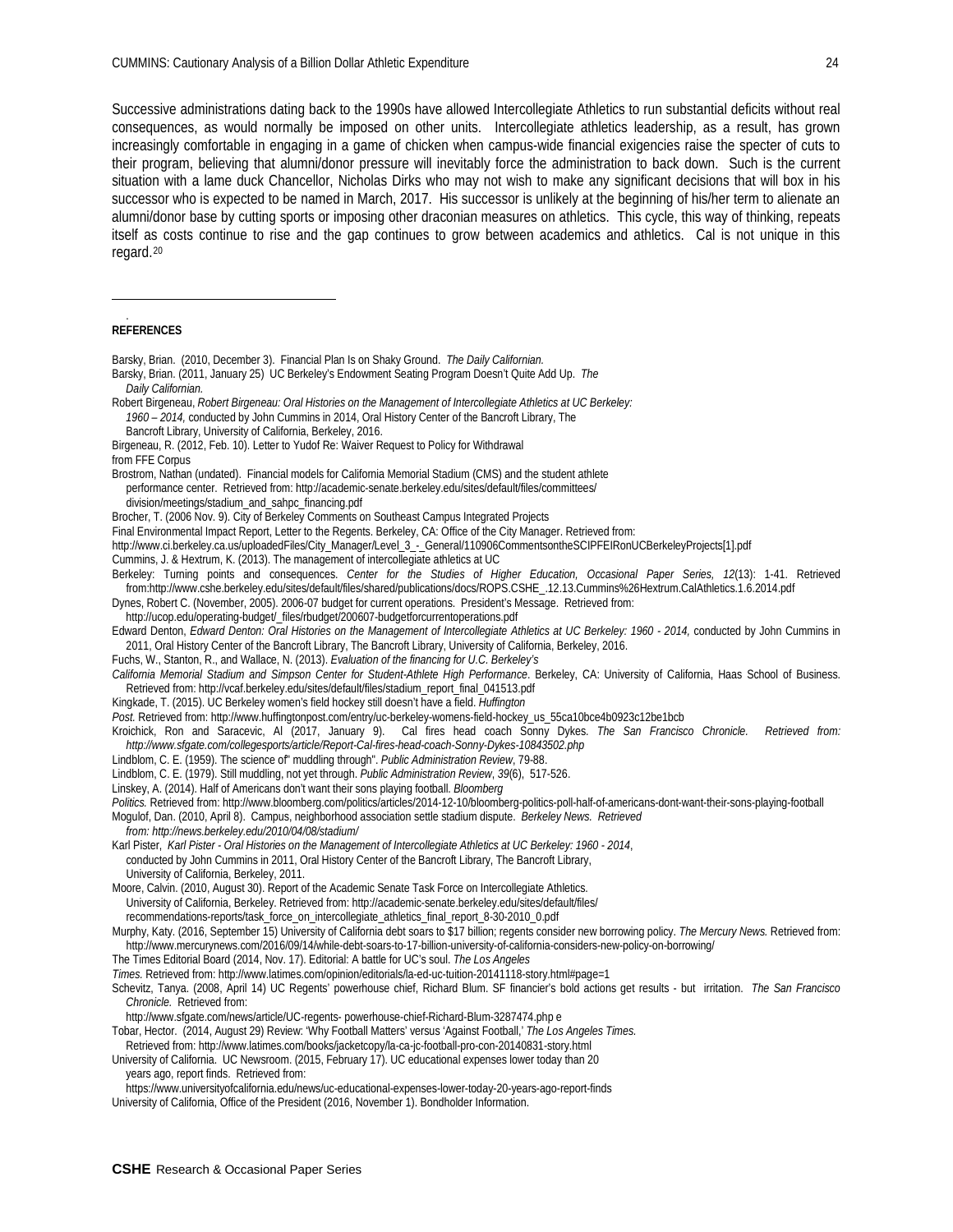Retrieved from: http://www.ucop.edu/bondholder-information/debt-information/debt-summary.html

Vaughan, D. (1996). *The Challenger launch decision: Risky technology, culture, and deviance at NASA*. Chicago, IL: University of Chicago Press. Vaughan, D. (1998). Rational choice, situated action, and social control of organizations. *Law and Society Review, 32*(1): 23-61. Vaughan, D. (2003). *History as Cause: Columbia and Challenger.* In, D. Lengyel & D. Jenkins, *Columbia Accident Investigation Board Report*, (195-204). NASA: Washington, D.C. Wharton, D. (2016). UCLA's Under Armour deal for \$280 million is the biggest in NCAA history. *Los Angeles Times.* Retrieved from: http://www.latimes.com/sports/ucla/la-sp-0525-ucla-under-armour-20160525-snap-story.html Wilner, Jon. (2013, June 25). New Cal stadium not a hot ticket. *San Jose Mercury News.*  Wilner, Jon. (2016). Cal athletics \$20 million question: Will sports need to be axed? *San Jose Mercury News.* Retrieved from: <http://www.mercurynews.com/2016/09/30/cal-athletics-20-million-question-will-sports-need-to-be-axed/> Wolverton, Brad, Hallman, Ben, Shifflett, Shane and Kambhampati, Sandhya. Sports at any cost: how college students are bankrolling the athletics arms race. *The Huffington Post and the Chronicle of Higher Education.* November 15, 2015. Retrieved from: http://projects.huffingtonpost.com/projects/ncaa/sports-at-any-cost Yeary, Frank and Moore, Calvin. (2011, January 28). A Home Fit for the Golden Bears. *The Daily Californian.* Yudof, Mark G. State of the University of California. Presented to the UC Board of Regents, May 15, 2013. Retrieved from: http://www.ucop.edu/yudof/\_files/yudof\_white\_paper\_0513.pdf Zolfagharifard, Ellie (2016) Forget Cascadia and San Andreas: A Hayward fault megaquake could cause 'greatest natural disaster ever to hit the US', warn experts. *Daily Mail.* Retrieved from: <http://www.dailymail.co.uk/sciencetech/article-3607268/Forget-Cascadia-San-Andreas-Hayward-fault-cause> -greatest-natural-disaster-hit-warn-experts.html#ixzz4PXVJkeUW **Appendix A**

#### *Lindblom's Science of Muddling Through*

<u>.</u>

Charles E. Lindblom, an emeritus professor of politics and economics at Yale University, wrote two seminal articles, twenty years apart, describing his views on how policy or decision making is done. The first contrasts what he refers to as the 'root' and 'branch' methods of arriving at a decision. The 'root' method involves the defining of values and objectives, in advance and as thoroughly as possible, then analyzing as completely as possible all options available to meet those objectives before deciding. The more complex a particular policy decision is, however, the more impossible it becomes to survey all the relevant and often competing values, and compare and assess them against a range of possible policy decisions. The 'branch' method is better known as incrementalism or gradualism. It involves adjustments and small steps that, over time, can lead to better policy outcomes. Deciding in this context is more manageable because possible, incremental courses of action to meet certain objectives and values are limited. They are not revolutionary. Limited policy options permit the decision maker to intertwine analysis with marginal value benefits in comparing those options and reaching a decision.

Lindblom's first article appeared in 1959, at a time when there was a growing belief that rational, scientific, quantitative analysis could ensure the best decision making. The Rand Corporation and the "whiz kids" of the John F. Kennedy administration embodied this belief. Lindblom professed that the 'root' model was essentially impossible to carry out. It was too costly, too time consuming and could not possibly be comprehensive in dealing with complex policy decisions. There were too many variables to consider and insufficient data to measure and compare them.

The second article states that policy makers have largely concluded that the incremental policy process is largely the only approach possible. However, all involved believe that it can be done better, including Lindblom. "Many critics of incrementalism believe that doing better usually means turning away from incrementalism. Incrementalists believe that for complex problem solving it usually means practicing incrementalism more skillfully and turning from it only rarely." Lindblom expresses his own surprise that the first article received so much attention. It was included in forty anthologies and cited over 10,000 times. He believed it was a statement of the obvious, for the most part. In our view, the article received so much attention because it so resonated with anyone in a position of authority and empowered to make decisions.

#### *Diane Vaughan's Normalization of Deviance*

Diane Vaughan, a professor of Sociology at Columbia University, an expert on organizational decision making, risk, misconduct and the intersection of culture and individual action in that process, authored, among several other works, The Challenger Launch Decision: Risky Technology, Culture and Deviance at NASA *(1996).* This book is an in-depth analysis of the causes of the catastrophic failure of the Challenger Shuttle flight on January 28, 1986 that led to the death of seven astronauts. The book is the result of ten years of research that included many interviews and the analysis of a massive number of documents, including those of a Presidential Commission set up by President Reagan to establish what happened, a Congressional investigation, NASA investigations and enormous press coverage. These and other investigations concluded that the cause was attributable to production pressures, scarce economic resources and managerial error due to failure of middle managers to pass critical information up the chain of command.

The information related to engineering concerns about the potential failure of the O-rings in the solid rocket boosters due to unusually cold temperatures on the day of launch. A history of O-ring problems occurred on previous flights but technical fixes rather than a redesign of the element seemed sufficient within the engineering culture. The day of the launch was different, however, because the temperature was several degrees lower than the norm on previous flights. Nevertheless, the decision was made to proceed with the flight. An O-ring failure then led to the escape of super heated gases and fire resulting in catastrophic consequences. The fire led to the separation of the struts holding the shuttle to its external fuel tank that would normally provide the fuel to propel the shuttle to its higher orbit. The shuttle continued to ascend for a short period and then dropped 12 miles, smashing into the ocean at 200 mph.

When Vaughan began her analysis, she had largely accepted the common perception that some form of misconduct occurred by managers at NASA as a result of pressure on a number of fronts to move forward with the launch despite serious misgivings. NASA had previously made the case to Congress that the shuttle program could generate substantial revenue from the private sector through research payloads, and assist in the defense effort by placing surveillance satellites in the sky in cooperation with the United States Air Force. The number of shuttle flights would increase substantially as well to make the program more cost effective. NASA budgets had been reduced over time, creating more pressure as a result of decreases in the workforce. Increased payloads and military requirements added weight to the shuttle and required design changes to balance that increase, including the removal of escape rockets on the Orbiter that would provide a means of escape for astronauts in a failed launch. Competition from the private sector and other countries to perform similar missions began to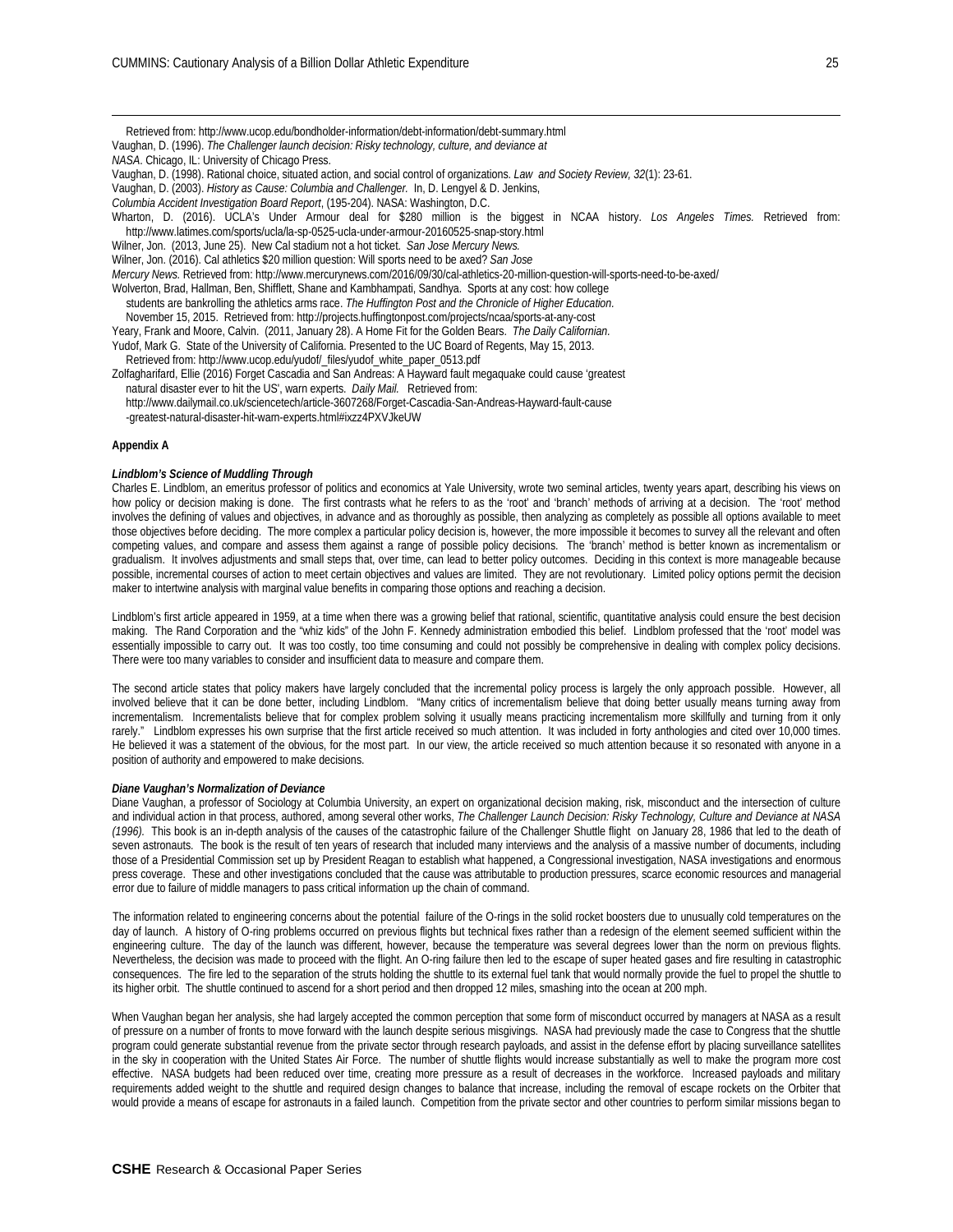cut into NASA's economic projections. Past flight delays in the shuttle program made NASA a subject of jokes in the media. These facts provided added confirmation in the public eye that NASA managers succumbed to the pressure by deciding to launch at the expense of astronaut safety.

A large body of research exists on organizational misconduct and NASA would not be the only organization that succumbed to pressure from the lack of resources and external competition, assuming it did. Vaughan was thoroughly familiar with that research and had particular misgivings about one hypothesis to explain it, the amoral calculator. She describes this behavior as follows: "when an organization experiences structural strain to achieve its goals, individuals acting in their organization roles weigh the costs and benefits of their actions, choosing to violate laws and rules to attain organization goals." Vaughan's extensive ten years of research led her to a different, more nuanced conclusion.

Vaughan does not deny the pressures on NASA identified in the other investigations. However, she identifies changes in the culture of the organization over time that led to a normalization of behavior related to acceptable risk that allowed the Challenger to fly despite a major safety concern over the O-rings. Vaughan defines culture as follows: "Culture can be thought of as a set of solutions produced by a group of people as they interact about the situations they face in common. These solutions become institutionalized, remembered and passed on as the rules, rituals, and values of the group (Van Maanen and Barley, 1985)." In sociological terms, culture is the mediating force between structure and agency. Vaughan refers to this with regard to NASA as the "culture of production," the "institutionalized belief system of the aerospace industry, the engineering profession, the NASA organization. . . ." The more embedded the belief system becomes, the more resistant the organization is to fundamental change.

Hierarchy, bureaucratization and the flow of information are common to all organizations and obviously affect decision making as well. They are intrinsically related to the culture of a particular organization. Who knows what, when is an important component of any case study of organizational decision making. The Challenger investigations came to different conclusions about the critical flow of information on the O-rings to higher levels of authority in the decision making chain. The Presidential Commission concluded that certain individuals were responsible for retaining that information. Vaughan refers to this pattern of information flow as "individual secrecy." Her research shows that no such pattern existed. Rather, "structural secrecy," . . .". . .the way that patterns of information, organizational structure, processes, and transactions, and the structure of regulatory relations systematically undermine the attempt to know and interpret situations . . ." was the cause.20 The culture of the organization with regard to acceptable levels of risk, the operating scientific paradigm, "concealed" the critical problem associated with the O-rings.

Several cultures were at work at NASA over its history, taking on greater or lesser importance as the context within which the organization functioned changed over time. Those cultures included a technical, research based culture in its early Apollo era; a business oriented culture during the shuttle era, relying on an engineering culture that expanded the definition of acceptable risk to technical fixes over redesign; and a political culture driven in part by congressional budgetary concerns and national defense priorities. These cultural shifts are not always obvious and occur slowly over time. Nevertheless, they can have serious unintended consequences despite the best of intentions.

Normalization of deviant behavior is best seen in retrospect whereas the science of muddling through is continually occurring. One would assume, as Lindblom points out, that individual and group decision makers' desire to improve their ability to muddle through. That is not always the case. Laziness, incompetence and even deliberately illegal behavior intervene among decision makers. For those who genuinely wish to improve, it is important to know what interventions may make the normalization of deviant behavior less likely. Vaughan makes the case that increased punishment and regulation, often used to remedy misconduct, will not work to avoid recurrence, unless the underlying "goals, policies, cultures and structures" are thoroughly examined and changed accordingly. In NASA's case, the slowness and difficulty in changing a culture are exemplified seventeen years later in the breakup of the Columbia orbiter on reentry into the earth's atmosphere as a result of damage to the left wing from foam insulation breaking off the propellant tank on takeoff. Heat-resistant tile damage on the wing allowed wind and heat to penetrate the wing, leading to the disintegration of the shuttle. Foam had broken off during previous flights and the risk it posed became normalized over time, as was the case with the O-rings in the Challenger disaster seventeen years before.

Vaughan became a staff member to the Columbia Accident Investigation Board, and was the principal author of chapter 8 of that Board's report. It is titled "History as Cause: Columbia and Challenger." It describes how historical changes in NASA's mission and function, and the interplay of various cultures within that organization led to the normalization of certain beliefs and practices that contributed to the Challenger and Columbia disasters. While not devaluing the role, responsibility and culpability of NASA leadership, the normalization of deviant behavior related to subtle, changing assumptions around risk and redundancy provides a much more comprehensive analysis of what went wrong within the organization that led to these disasters. In her words, "A number of changes to the Space Shuttle Program structure made in response to policy decisions had the *unintended* (emphasis added) effect of perpetuating dangerous aspects of pre-*Challenger* culture and continued the pattern of normalizing things that were not supposed to happen."

#### **Appendix B**

-

Brief description of key individuals mentioned in the document:

Sandy Barbour: Athletic Director, UC Berkeley, 2004-2014

Brian Barsky: Professor of Computer Science and Affiliate Professor of Optometry and Vision Science, UC Berkeley

Robert Berdahl: Chancellor, UC Berkeley, 1997-2004

Robert Birgeneau: Chancellor, UC Berkeley, 2004-2013

Richard Blum: Investment banker. Serving second 12-year term on UC Board of Regents; Chairman of the Board, 2007-2009

Roy Brophy: Member, UC Board of Regents, 1989-1998; Chairman of the Board, 1989-1991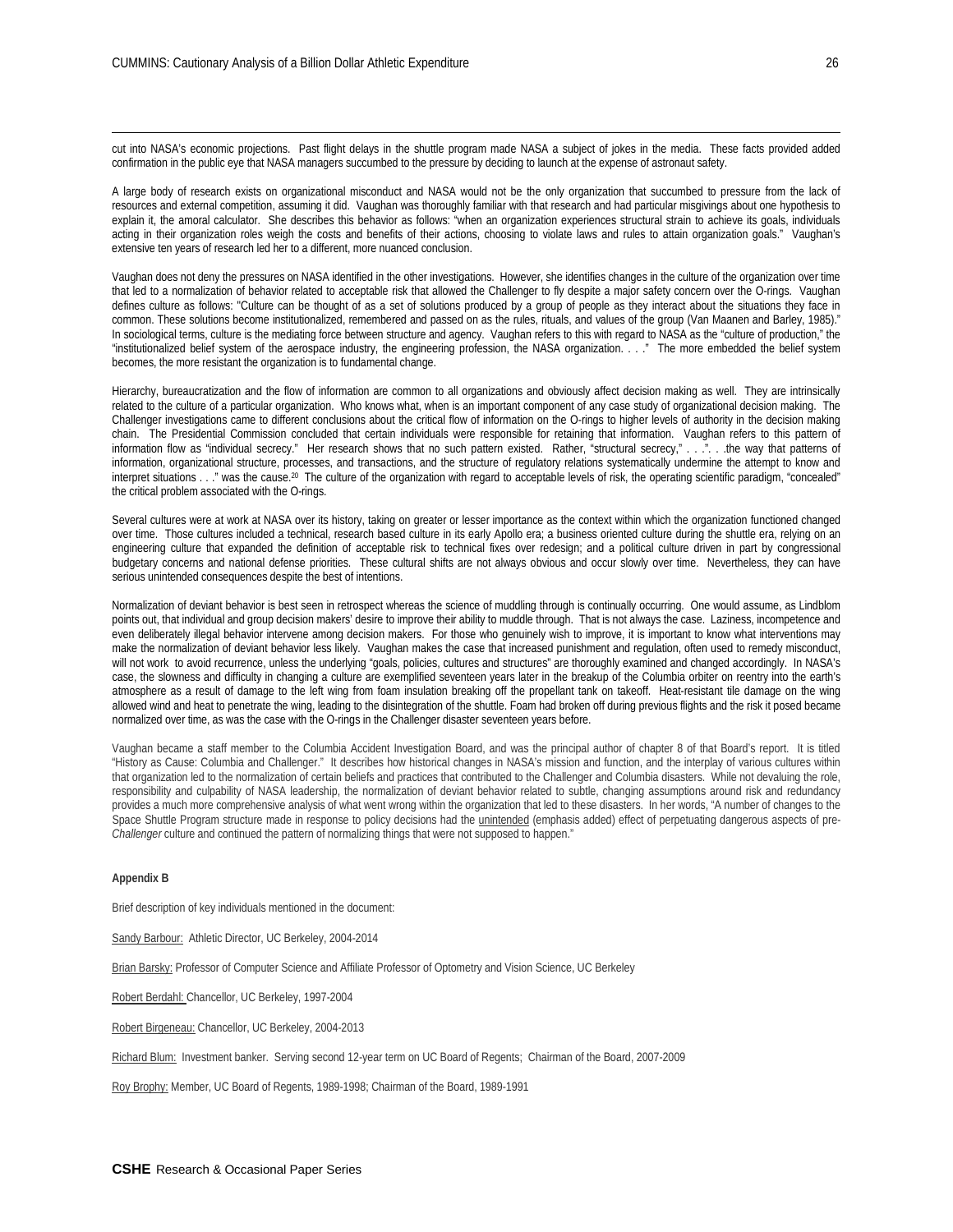Nathan Brostrom: Vice Chancellor for Administration, UC Berkeley, 2006-December, 2009; Interim Vice President of Business Operations, University of California Office of the President, September, 2009-December, 2009; Executive Vice President of Business Operations, 2010-Present

Edward Denton: Vice Chancellor for Facilities Services, 1998-2014

Robert Dynes: President, University of California, 2002-2008

Steve Gladstone: Athletic Director, UC Berkeley, 2001-2004

Ira Michael Heyman: Chancellor, UC Berkeley, 1980-1990

Calvin Moore: Professor of Mathematics, Emeritus, UC Berkeley; Chairman, Academic Senate Committee on Academic Planning and Resource Allocation, 2006-2007; Chairman, Academic Senate Task Force on Intercollegiate Athletics, 2010.

Janet Napolitano: President, University of California, 2013 - Present

Karl Pister: Chairman, Memorial Stadium Advisory Committee

David Secor: Chief Financial Officer, Department of Intercollegiate Athletics, UC Berkeley

Jeff Tedford: Cal football coach, 2002-2012

Chang-Lin Tien: Chancellor, UC Berkeley, 1990-1997

John Wilton: Vice Chancellor for Administration and Finance, UC Berkeley, 2011-2016

Frank Yeary: Vice Chancellor and adviser on strategic and financial matters, UC Berkeley, 2008-2012

Mark Yudof: President, University of California, 2008-2013

#### **Appendix C**

-

Chronology of significant events related to the construction of the SAHPC and the renovation of California Memorial Stadium

**1980:** Ira Michael Heyman named Chancellor at Berkeley, addresses the very beginning of the disinvestment by the State of California in the University, and establishes the first major fund raising unit on the campus.

**1986:** Newly appointed Regent, Roy Brophy, urges Chancellor Michael Heyman to address seismic deficiencies at Memorial Stadium but no action was taken.

**1990:** Chancellor Chang-Lin Tien succeeds Heyman and faces the same pressure but does not have the resources or the inclination to address the seismic deficiencies in light of severe budget constraints.

**1991:** Chancellor Tien's Blue Ribbon Committee on Intercollegiate Athletics, chaired by Professor Neil Smelser, issues its report urging a broad based, highly competitive athletic program.

**1992:** Chancellor Tien refuses to match an offer from Arizona State to retain Cal football coach, Bruce Snyder, despite an offer from donors to cover the cost, \$250,000. then did not believe that a football coach should be paid more than the highest paid professor on the Berkeley campus.

**1997:** Chancellor Robert Berdahl succeeds Tien and initiates the Seismic Enhancement Plan for Facilities Enhancement and Renewal (SAFER) to address all campus building with seismic deficiencies over a twenty year period.

**2001:** Chancellor Berdahl hires Steve Gladstone, Cal's Men's Crew Coach, as Athletic Director. Some donors play a key role in this decision, highlighting the increasing role of donors in campus management.

**2002:** Chancellor Berdahl and AD Gladstone hire Jeff Tedford as head football coach. Tedford's early success leads to enormous salary increases and a retention clause providing a substantial bonus if he continues as Cal's coach when the renovated stadium is completed. Spending money to make money, particularly in the football program, is seen as a way out of continuing intercollegiate athletics budget deficits and as an essential component of producing winning football teams.

**2003:** Preliminary planning begins for the renovation of the stadium. Chancellor Berdahl requests that Ned Spieker, an alumnus, major donor and successful developer, prepare a plan for the stadium, pro bono.

**2004:** Chancellor Robert Birgeneau succeeds Berdahl, appoints a Memorial Stadium Advisory Committee chaired by Professor Karl Pister, and appoints Sandy Barbour as Athletic Director to replace Steve Gladstone. The advisory committee concludes that a new building (SAHPC) just west of the stadium should be built as phase one, with seismic renovation of the stadium and additional amenities there as phase two.